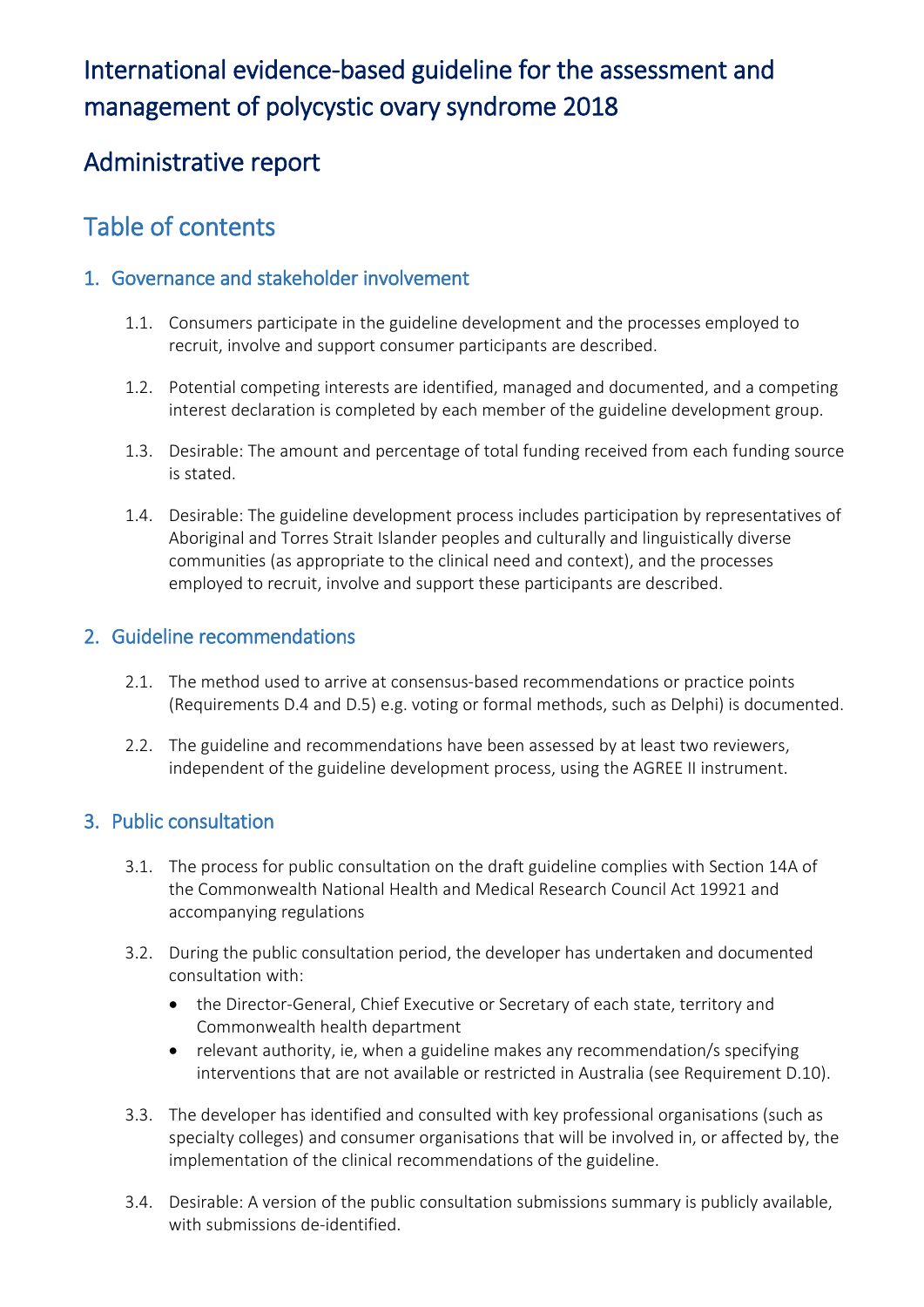- [Table 1: Organisational partners/ collaborators in the guideline](#page-6-0)
- [Appendix I: Process for disclosure of interests and form](#page-9-0)
- Appendix II: [AGREEII, reviewer 1 assessment](#page-15-0)
- [Appendix III: AGREEII, reviewer 2 assessment](#page-38-0)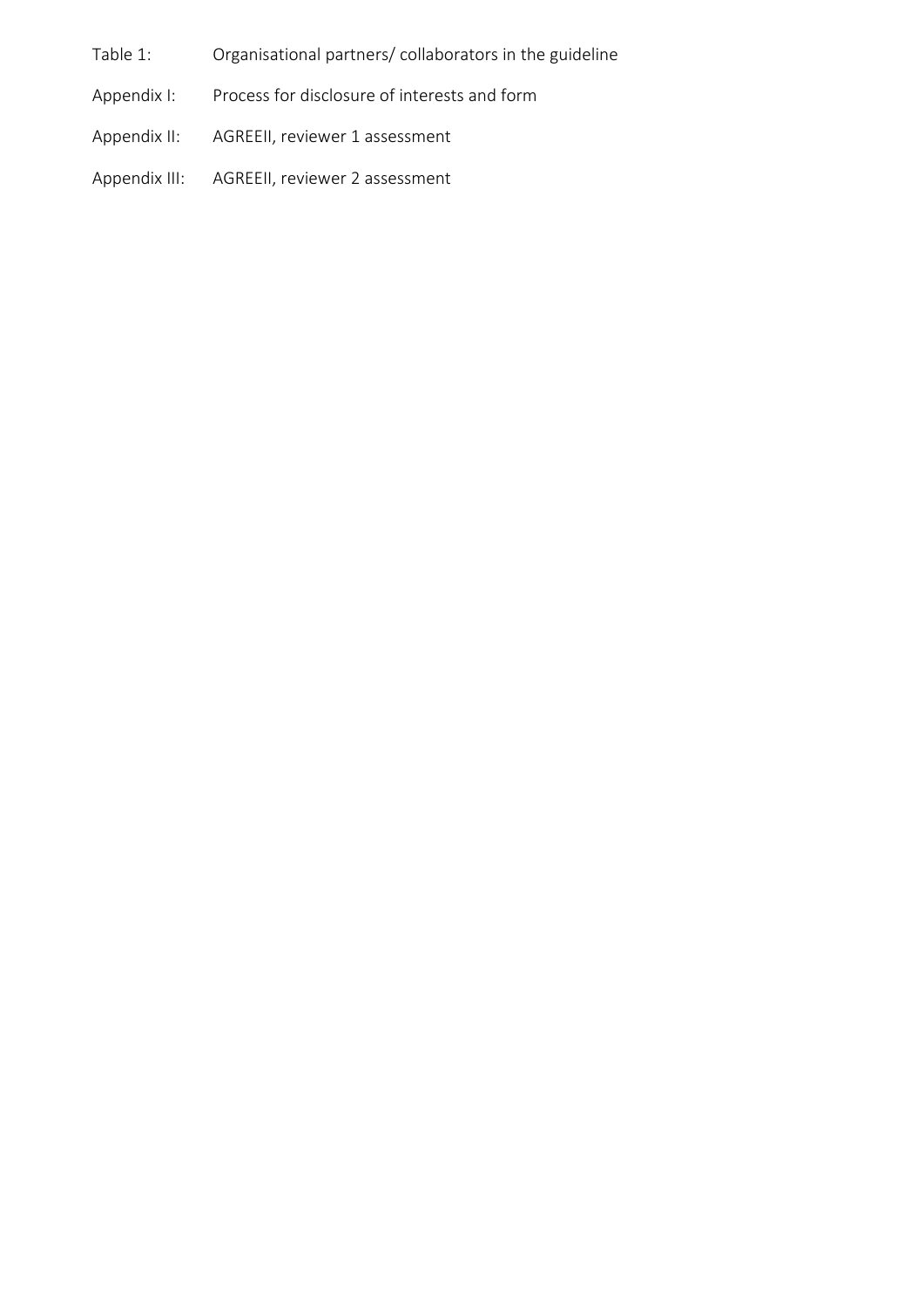# <span id="page-2-0"></span>1. Governance and stakeholder involvement

# 1.1. Consumers participate in the guideline development and the processes employed to recruit, involve and support consumer participants are described.

- Extensive engagement
- International survey via consumer advocacy groups (1600 respondents worldwide to guide priorities for key questions and to inform outcomes). This work was published and informed needs, gaps, priorities and scope.
- An international consumer advisory panel convened, which includes senior members from the peak national and international consumer organisations in PCOS, including the Polycystic Ovary Syndrome Association Australia, Verity in the United Kingdom, PCOS Challenge USA and Resolve - the US National Infertility Association. The panel met three times plus additional feedback sought by electronic questionnaire at each critical time-point in guideline development, including selecting topic priorities, forming clinical questions and on proposed draft recommendations. At least one consumer representative was present in every guideline development group meeting. The peak consumer groups (nationally and internationally) played an integral role in disseminating the public consultation draft of the guideline to its organisational members to seek feedback on guideline content. All feedback provided was responded to.
- A translation advisory consumer group established to guide translation of the guideline, including resources which are all extensively co-designed with consumers. This work is supported by an NHMRC Partnership Grant.

# 1.2. Potential competing interests are identified, managed and documented, and a competing interest declaration is completed by each member of the guideline development group.

• The process used for declaration and management of competing interests is modelled on the process used by NHMRC. Refer appendix I: Process for disclosure of interests and form. Disclosure of interest declarations were completed by each member of the guideline development group prior to the first meeting and updated prior to subsequent meetings. Declarations of conflict of interest was a standing agenda item at each meeting.

# 1.3. Desirable: The amount and percentage of total funding received from each funding source is stated.

- NHMRC funded Centre for Research Excellence in Polycystic Ovary Syndrome ≈ \$500,000
- European Society of Human Reproduction and Embryology ≈ \$65,000 plus in kind
- American Society for Reproductive Medicine ≈ \$65,000 plus in kind
- Victorian State Government( guideline translation) ≈ \$250,000 (model of care and clinical service)
- NHMRC partnership grant (guideline translation) ≈ \$750,000 (App, resource development and evaluation)
- Extensive in kind contribution from 32+ societies involved.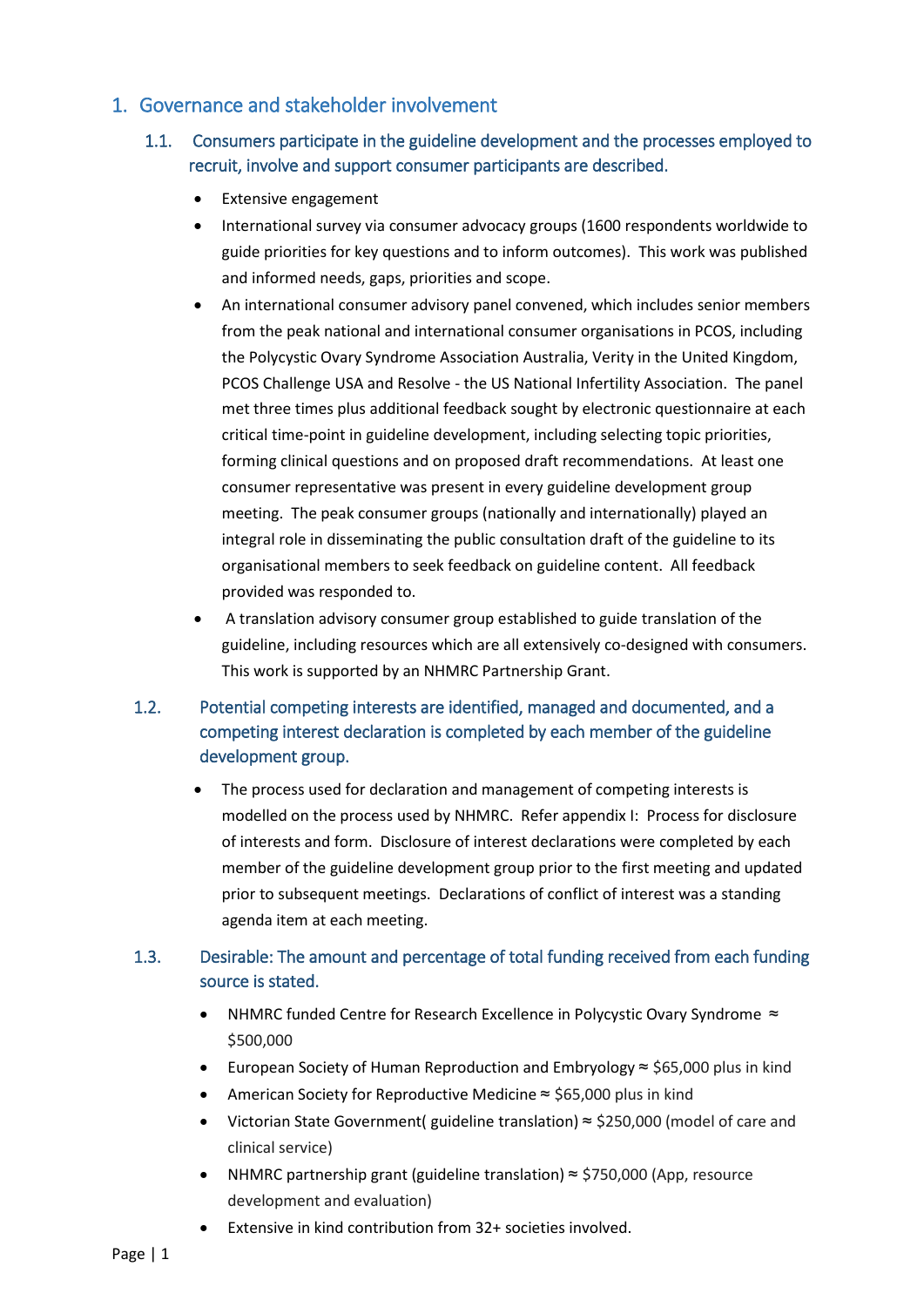<span id="page-3-0"></span>1.4. Desirable: The guideline development process includes participation by representatives of Aboriginal and Torres Strait Islander peoples and culturally and linguistically diverse communities (as appropriate to the clinical need and context), and the processes employed to recruit, involve and support these participants are described.

Aboriginal and Torres Strait Islander and culturally and linguistically diverse communities' considerations were covered by all Guideline Development Groups in each recommendation in the GRADE framework. Relevant issues were captured. In evidence review, the search terms used to identify studies addressing the population of interest (i.e. women with PCOS) were only limited to PCOS terms. Therefore, studies addressing women with PCOS in all cultural, geographical and socioeconomic backgrounds and settings would be identified by the search.

The Australian Indigenous Doctors Association was targeted to provide feedback on the guideline during the public consultation period – no response was received. Indigenous and CALD communities will be well represented to guide dissemination and implementation activities.

# 2. Guideline recommendations

# 2.1 The method used to arrive at consensus-based recommendations or practice points (Requirements D.4 and D.5) (e.g. voting or formal methods, such as Delphi) is documented.

The method used to develop consensus recommendations and clinical practice points is outlined in the guideline in Table 1 in 'Interpreting the recommendations' and in Table 10 in 'Chapter 6: Guideline development methods'. Clinical Consensus Recommendations: In the absence of evidence, a clinical consensus recommendation has been made by the guideline development group. Clinical Practice Points: Evidence not sought. A practice point has been made by the guideline development group where important issues arose from discussion of evidence-based or clinical consensus recommendations.

# 2.2 The guideline and recommendations have been assessed by at least two reviewers, independent of the guideline development process, using the AGREE II instrument.

The guideline and recommendations were assessed by two independent reviewers. Assessment reports are attached as Appendix II and Appendix III.

The majority of areas scored 6 -7 out of a possible score of 7. Where scores were below this, the information required was either in guideline sections not identified by the appraiser or was not in the guideline document but was available in alternative documents that will sit alongside the guidelines on the website. For example the conflict-of-interest process and public consultation details are in separate documents.

Where scores related to difficulty in finding the relevant information such as consumer engagement or the aims and objectives of the guidelines, these have been more clearly identified now.

The significant discrepancy in scores between the reviewers on the aims of the guideline and consumer engagement sections reflects the fact that one appraiser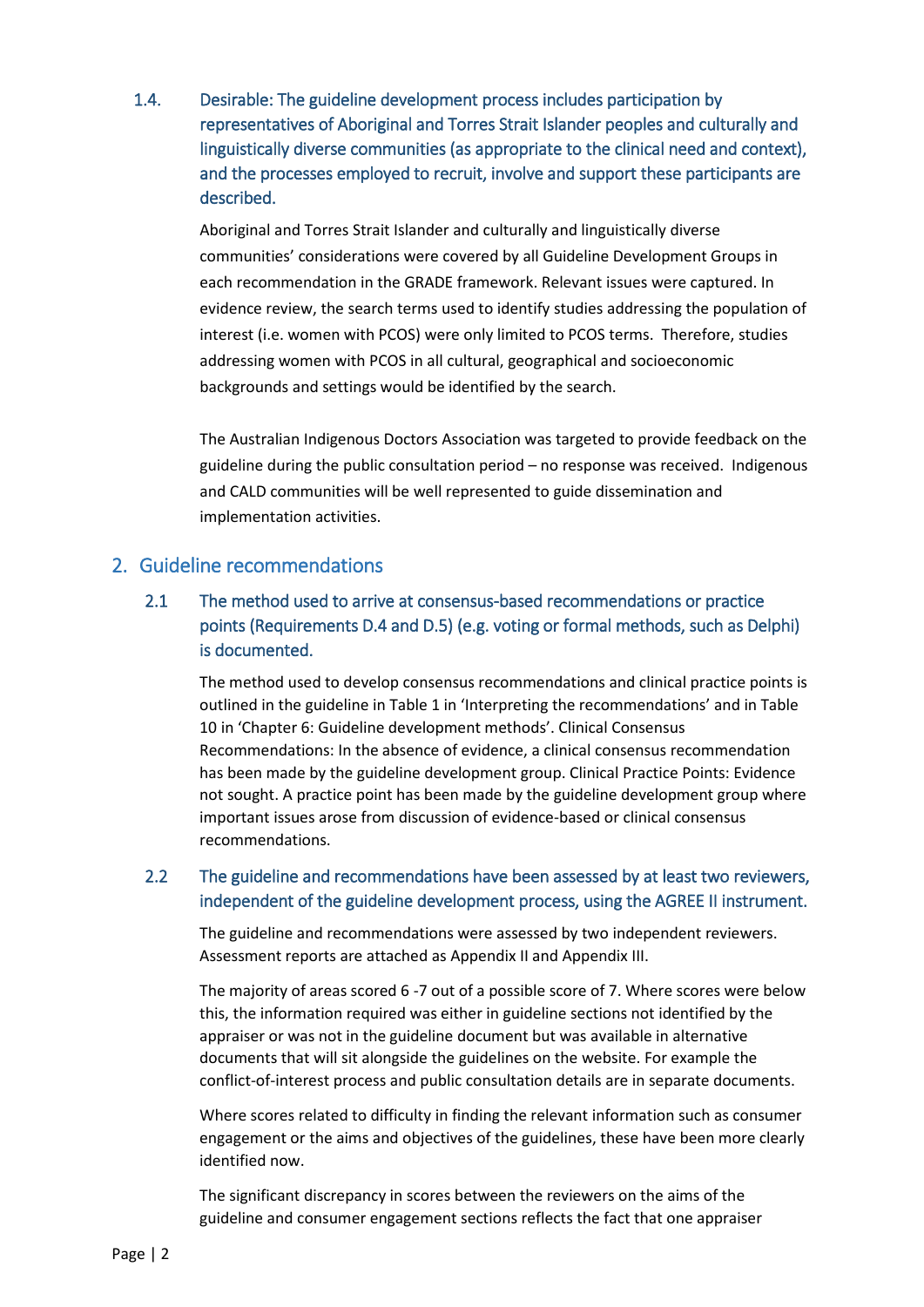<span id="page-4-0"></span>identified this information in the document whilst the other did not. However both requirements were fully satisfied within the guideline development processes and were outlined in different sections in the document. These have now been more clearly identified.

Note: Most observations raised by reviewers occurred simultaneously with several other processes and were dealt with by the time the appraisal was returned.

# 3. Public consultation

# 3.1 The process for public consultation on the draft guideline complies with Section 14A of the Commonwealth National Health and Medical Research Council Act 19921 and accompanying regulations

Public consultation on the draft guideline commenced on 10 February 2018 and closed on 12 March 2018 (32 days). Public consultation was conducted in compliance with NHMRC requirements. A web portal, which included instructions for submitting feedback and all of the consultation documents, was developed to facilitate the guideline consultation process. The consultation web portal can be viewed at [http://pcos-cre.edu.au/consultation-draft-update-expansion-2011-evidence-based](http://pcos-cre.edu.au/consultation-draft-update-expansion-2011-evidence-based-guideline-assessment-management-polycystic-ovary-syndrome/)[guideline-assessment-management-polycystic-ovary-syndrome/](http://pcos-cre.edu.au/consultation-draft-update-expansion-2011-evidence-based-guideline-assessment-management-polycystic-ovary-syndrome/)

A list of targeted stakeholders invited to participate in consultation is detailed at item 3.3 in this report.

37 societies and consumer groups were engaged to form a special interest group to provide feedback. Feedback was received from 20 societies and 3 consumer groups.

# 3.2 During the public consultation period, the developer has undertaken and documented consultation with:

- **the Director-General, Chief Executive or Secretary of each state, territory and Commonwealth health department**
- **relevant authority, ie, when a guideline makes any recommendation/s specifying interventions that are not available or restricted in Australia (see Requirement D.10).**

During the guideline public consultation period, we invited consultation with:

- Department of Health Victoria
- Department of Health SA
- Department of Health WA
- Department of Health Qld
- Department of Health NSW
- Department of Health TAS
- Department of Health ACT

Feedback was not received from any of the above agencies.

Additionally, we invited feedback from:

- Therapeutic Goods Administration (TGA)
- Medical Services Advisory Committee (MSAC)
- Consumer health forum info@chf.org.au sent 8/2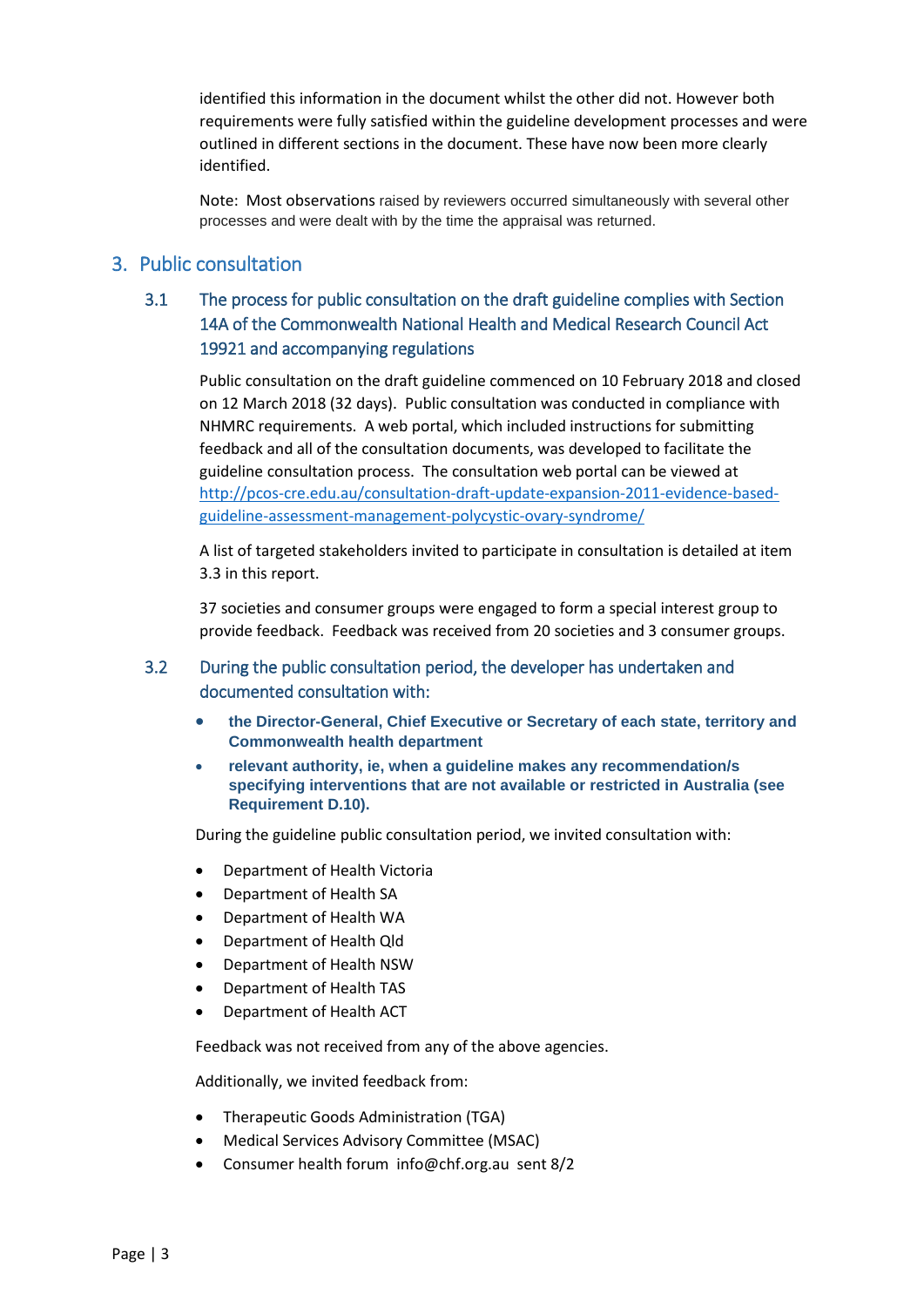<span id="page-5-0"></span>Feedback was not received from any of the above agencies. However, recommendations complied with TGA advice and wording from our recent guideline updates in 2014.

Following consultation with NHMRC, it was deemed unnecessary to approach the Pharmaceutical Benefits Advisory Committee as the guideline was not addressing issues relevant to PBAC.

# 3.3 The developer has identified and consulted with key professional organisations (such as specialty colleges) and consumer organisations that will be involved in, or affected by, the implementation of the clinical recommendations of the guideline.

Refer [table 1](#page-6-1) below for the complete list of partners/ collaborators in the guideline across 32 societies and 4 world leading consumer groups.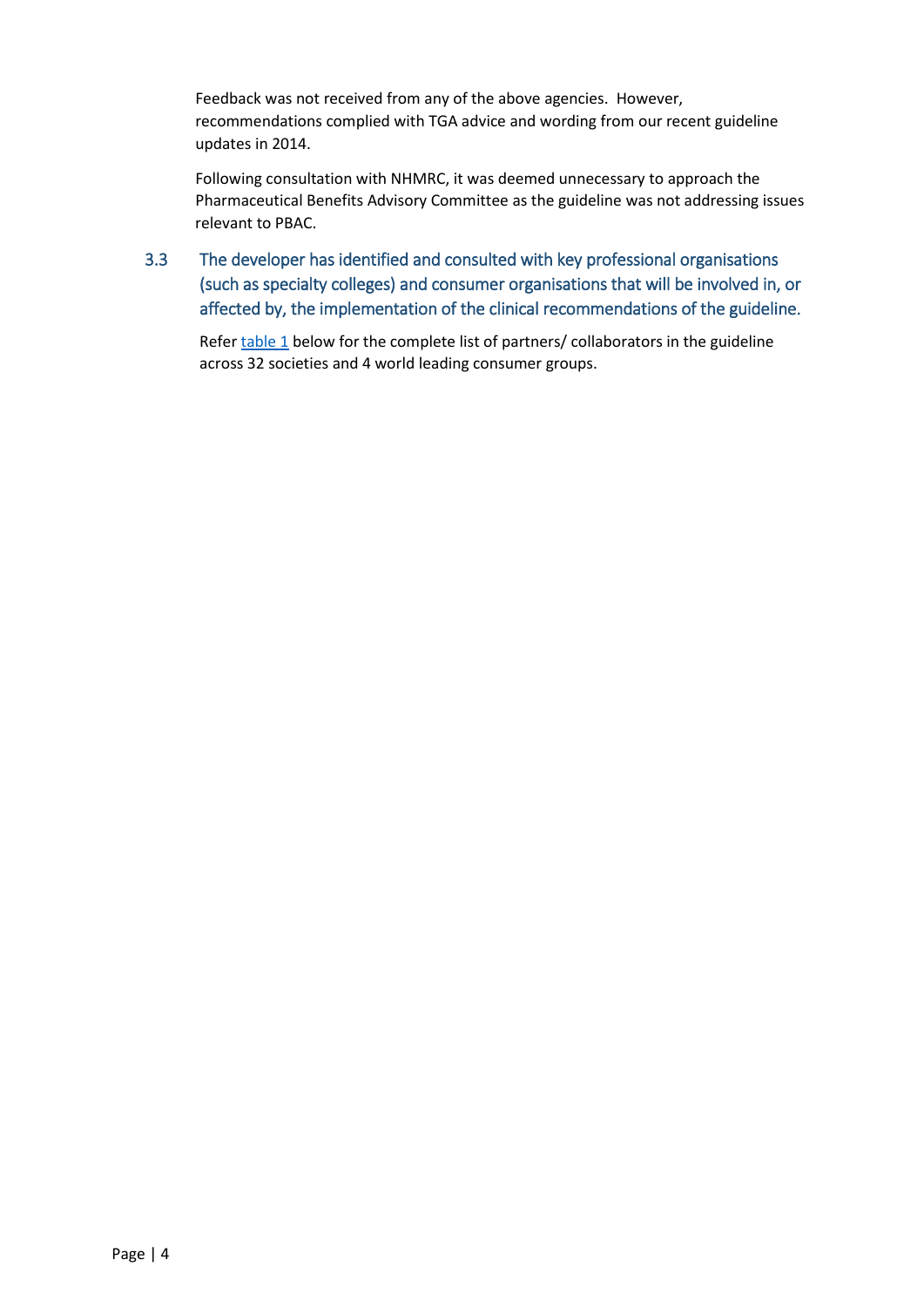# <span id="page-6-0"></span>Table 1 Organisational partners/ collaborators in the guideline

<span id="page-6-1"></span>

| Society/ organisation name                                            | Financial<br>contributor | Signed<br>letter of<br>agreement | Represented<br><b>on</b><br>International<br>Advisory<br>Group | Represented<br>on Project<br><b>Board</b> | Represented<br>on GDG | Invited to<br>participate in<br>public<br>consultation |
|-----------------------------------------------------------------------|--------------------------|----------------------------------|----------------------------------------------------------------|-------------------------------------------|-----------------------|--------------------------------------------------------|
| American Society for Reproductive Medicine (ASRM)                     | Y                        | Y                                |                                                                | Υ                                         | Y                     | Y                                                      |
| European Society of Human Reproduction and Embryology (ESHRE)         | Y                        | Y                                | γ                                                              | Υ                                         | Y                     | Y                                                      |
| Androgen Excess and Polycystic Ovary Syndrome Society (AEPCOS)        | N                        | Y                                | Υ                                                              | Y                                         | Y                     | Y                                                      |
| Asia Pacific Paediatric Endocrine Society (APPES)                     | N                        | Y                                | N                                                              | N                                         | Y                     | Y                                                      |
| Asia Pacific Initiative on Reproduction (ASPIRE)                      | N                        | Y                                | Υ                                                              | N                                         | Y                     | Y                                                      |
| <b>British Fertility Society (BFS)</b>                                | N                        | Y                                | N                                                              | N                                         | Y                     | Y                                                      |
| Canadian Society of Endocrinology and Metabolism (CSEM)               | ${\sf N}$                | Y                                | ${\sf N}$                                                      | $\mathsf{N}$                              | ${\sf N}$             | Y                                                      |
| European Society of Endocrinology (ESE)                               | N                        | Y                                | N                                                              | N                                         | Y                     | Y                                                      |
| European Society for Paediatric Endocrinology (ESPE)                  | N                        | Y                                | N                                                              | $\mathsf{N}$                              | ${\sf N}$             | Y                                                      |
| International Federation of Gynecology and Obstetrics (FIGO)          | N                        | N                                | N                                                              | N                                         | Y                     | Υ                                                      |
| Federation of Obstetric and Gynaecological Societies of India (FOGSI) | N                        | N                                | N                                                              | N                                         | Y                     | Y                                                      |
| International Federation of Fertility Societies (IFFS)                | N                        | Y                                | N                                                              | N                                         | N                     | Y                                                      |
| International Society of Endocrinology (ISE)                          | N                        | Y                                | N                                                              | $\mathsf{N}$                              | ${\sf N}$             | Υ                                                      |
| The Japanese Society for Paediatric Endocrinology (JSPE)              | N                        | Y                                | N                                                              | N                                         | Y                     | Y                                                      |
| Nordic Federation of Societies of Obstetrics and Gynaecology (NFOG)   | N                        | N                                | N                                                              | Y                                         | Y                     | Υ                                                      |
| PCOS Society India                                                    | N                        | Y                                | Y                                                              | N                                         | Y                     | Y                                                      |
| Pediatric Endocrine Society (PES)                                     | N                        | Y                                | N                                                              | N                                         | Y                     | Y                                                      |
| Royal College of Obstetricians and Gynaecologists (RCOG)              | N                        | Y                                | N                                                              | N                                         | Y                     | Y                                                      |
| South African Society of Gynaecology and Obstetrics (SASOG)           | N                        | Y                                | Y                                                              | N                                         | Y                     | Y                                                      |
| Italian Society of Gynaecology and Obstetrics (SIGO)                  | N                        | Y                                | N                                                              | N                                         | Y                     | Y                                                      |
| Latin American Society for Pediatric Endocrinology (SLEP)             | ${\sf N}$                | Y                                | N                                                              | N                                         | N                     | Y                                                      |
| Endocrine Society (US Endo)                                           | ${\sf N}$                | Y                                | Υ                                                              | N                                         | Y                     | Y                                                      |
| Australian Diabetes Society (ADS)                                     | N                        | N                                | N                                                              | N                                         | Y                     | Y                                                      |
| Australasian Paediatric Endocrine Group (APEG)                        | N                        | Y                                | N                                                              | N                                         | Y                     | Y                                                      |
| Endocrine Society Australia (ESA)                                     | N                        | N                                | N                                                              | Y                                         | Y                     | Y                                                      |
| Fertility Society Australia (FSA)                                     | N                        | Y                                | Υ                                                              | Y                                         | $\mathsf{v}$          | Y                                                      |
| Royal Australian College of General Practitioners (RACGP).            | N                        | Y                                | N                                                              | N                                         | Y                     | Y                                                      |
| The Royal Australasian College of Physicians (RACP)                   | N                        | ${\sf N}$                        | N                                                              | N                                         | N                     | Y                                                      |
| The Royal Australian and New Zealand College of Obstetricians and     | N                        | Y                                | N                                                              | N                                         | Y                     | Y                                                      |
| Gynaecologists (RANZCOG)                                              |                          |                                  |                                                                |                                           |                       |                                                        |
| Exercise and Sports Science Australia (ESSA)                          | N                        | Y                                | N                                                              | Y                                         | Y                     | Y                                                      |
| Australian Psychological Society (APS)                                | N                        | N                                | N                                                              | N                                         | Y                     | Y                                                      |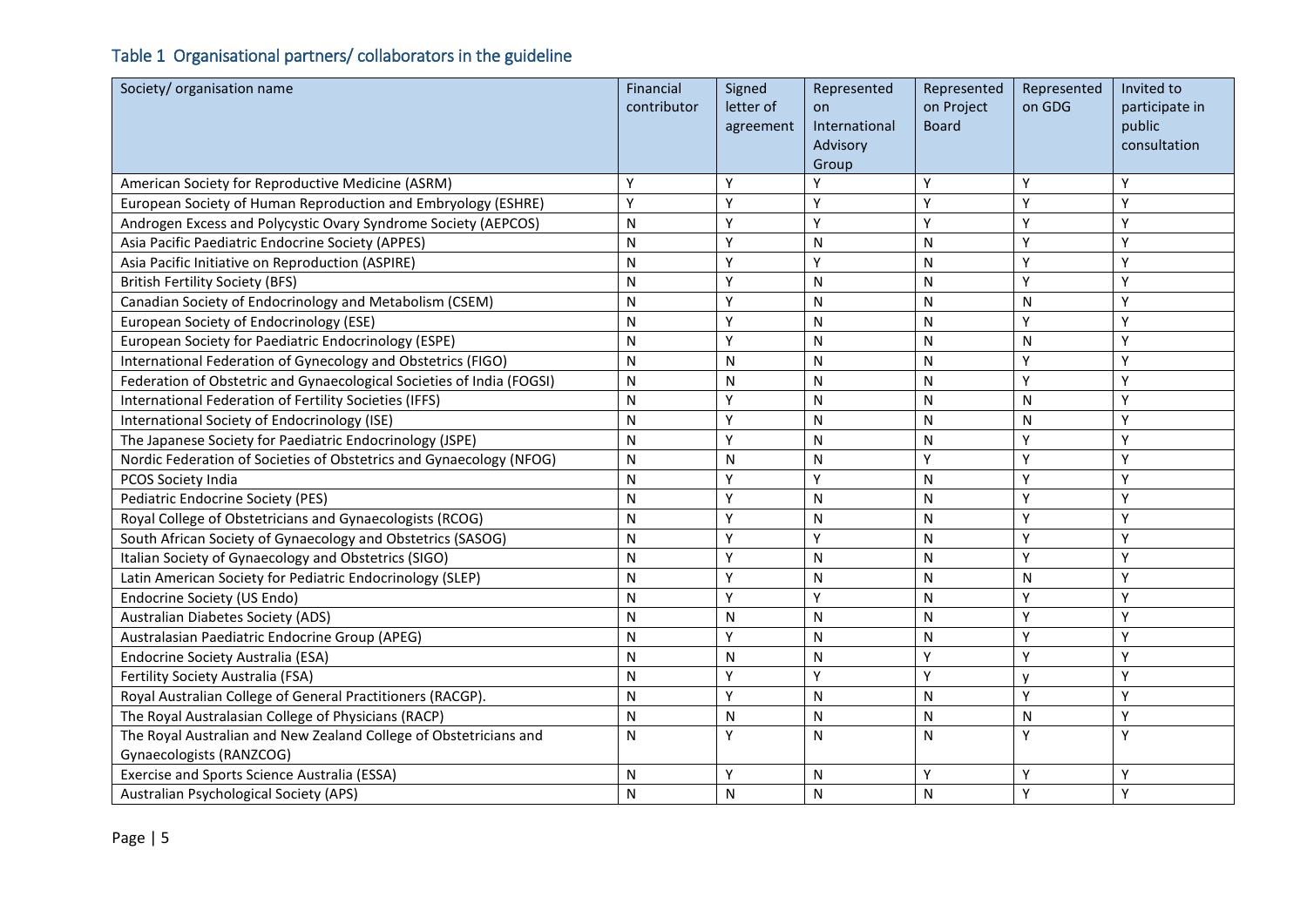| Dietitians Association Australia (DAA)                         |  |  |  |
|----------------------------------------------------------------|--|--|--|
| <b>Consumer groups</b>                                         |  |  |  |
| Polycystic Ovary Syndrome Association Australia (POSAA)        |  |  |  |
| Verity                                                         |  |  |  |
| <b>RESOLVE</b>                                                 |  |  |  |
| PCOS Challenge                                                 |  |  |  |
| Victorian Assisted Reproductive Technology Association (VARTA) |  |  |  |

Additionally, the following organisations were invited to provide feedback on the guideline during public consultation:

- Therapeutic Goods Administration (TGA)
- Medical Services Advisory Committee (MSAC)
- Consumer health forum
- Department of Health Victoria
- Department of Health South Australia
- Department of Health WA
- Department of Health Qld
- Department of Health NSW
- Department of Health TAS
- Department of Health ACT
- Guideline development group members
- Jean Hailes for Women's Health
- Centre for Research Excellence in PCOS Chief and Associate investigators
- Australian Indigenous Doctors Association
- Australian PCOS alliance members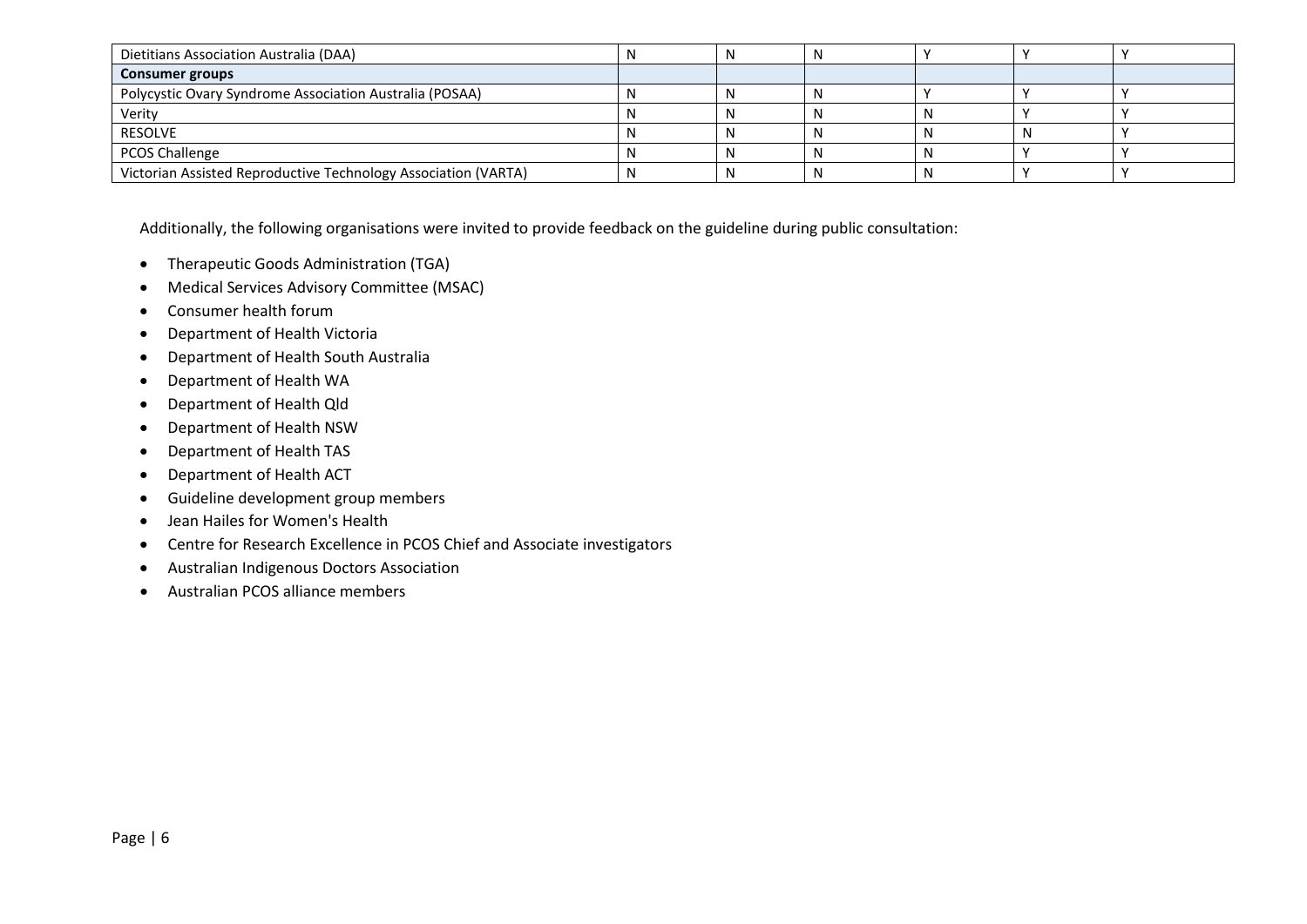#### <span id="page-8-0"></span>3.4 Desirable: **A version of the public consultation submissions summary is publicly available, with submissions de-identified.**

A website for the guideline and associated resources and reports, including the public consultation submissions summary with submissions de-identified, is currently being developed. We anticipate the website will be ready for launch prior to the release of the guideline.

Report prepared by Linda Downes, Project Manager Monash Centre for Health Research and Implementation Email [linda.downes@monash.edu](mailto:linda.downes@monash.edu) Date: April 2018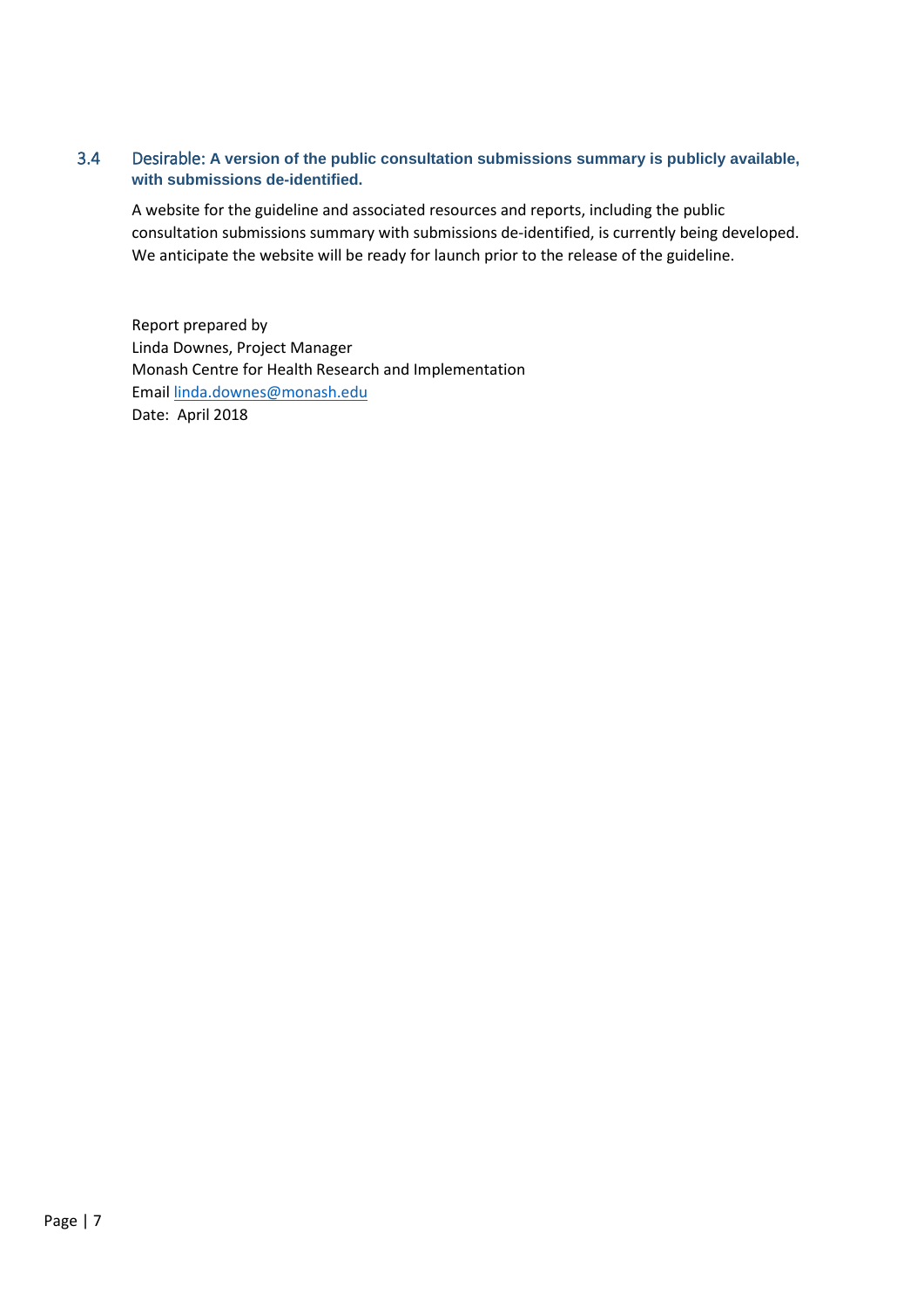

# Process for disclosure of interests and form (guideline development)

# <span id="page-9-0"></span>Introduction

To meet international standards, all guideline participants must declare their interests to the Australian National Health and Medical Research Council, as the guideline approval body. This form should be read in conjunction with the policy *Identifying and Managing Conflicts of Interest of Prospective Members and Members of CRE Committees and Working Groups Developing Guidelines.* The process for disclosure of interests is also described in the flow chart below.

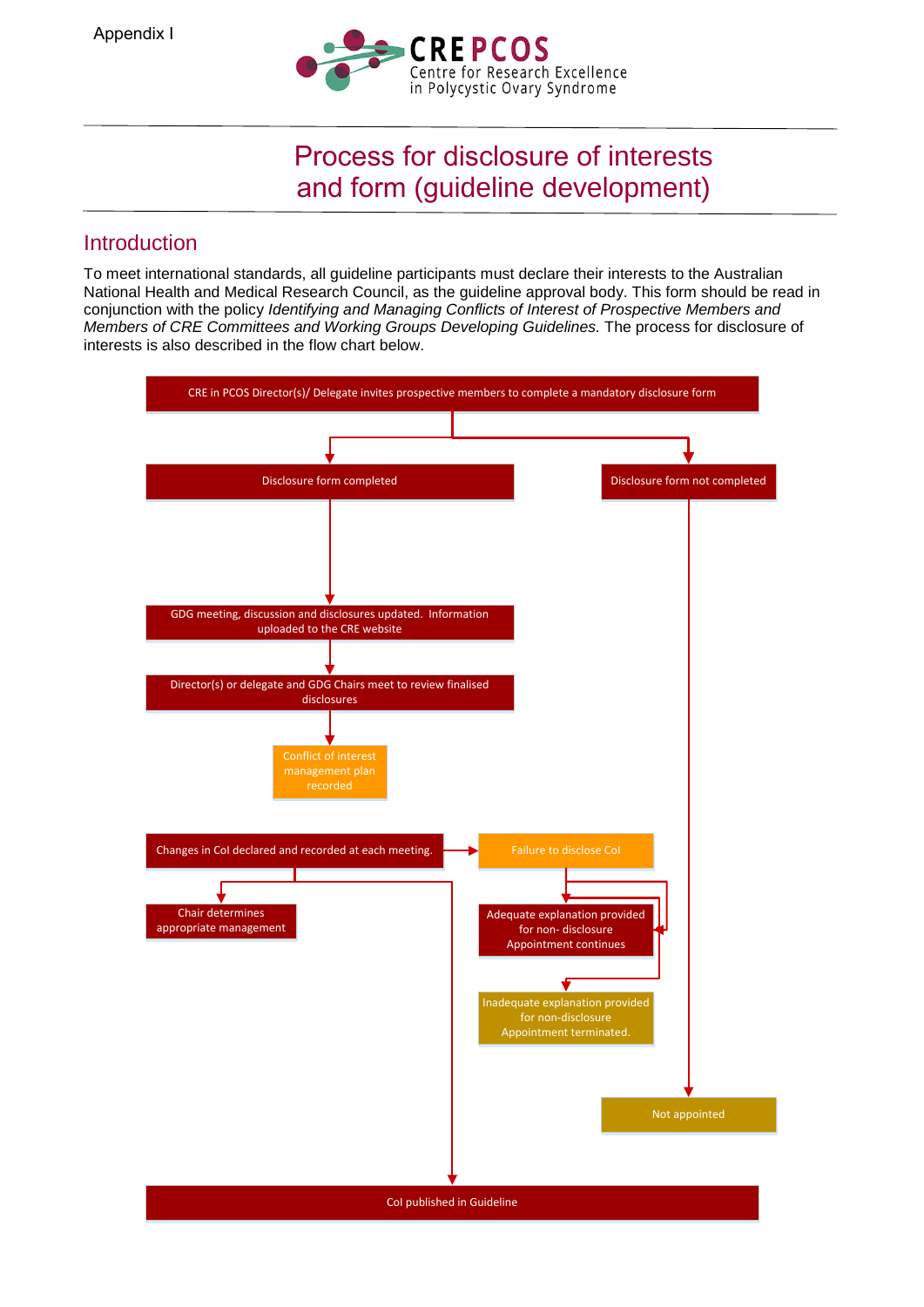This form also confirms consent for disclosed information to be discussed with other prospective members and to be published in the final guideline and on the guideline website.

There are two parts of the form to complete:

- Part A pertains to financial relationships to entities with a direct interest in the guidelines.
- Part B pertains to other relationships or activities not covered in Part A.

Your disclosure requires **all** interests to be declared, not only those you perceive as a conflict. Please describe the nature of the interest, relationship and commercial relevance. You may also provide any proposal you have to manage this interest (e.g. exclusion from discussions on certain topics).

The Director(s) or their Delegate will review disclosures and determine whether or not a management plan is recommended. The Chair will remind the committee of disclosures and proposed management plans at each guideline meeting and members will update their disclosures. Any concerns will be discussed.

Section 2 of this form will be completed by the CRE Director(s) or their Delegate.

# Submitting this Form

Completed, signed forms may be scanned and emailed with any relevant attachments to Linda Downes, Project Manager for the International evidence-based guidelines in PCOS project, email [linda.downes@monash.edu](mailto:linda.downes@monash.edu)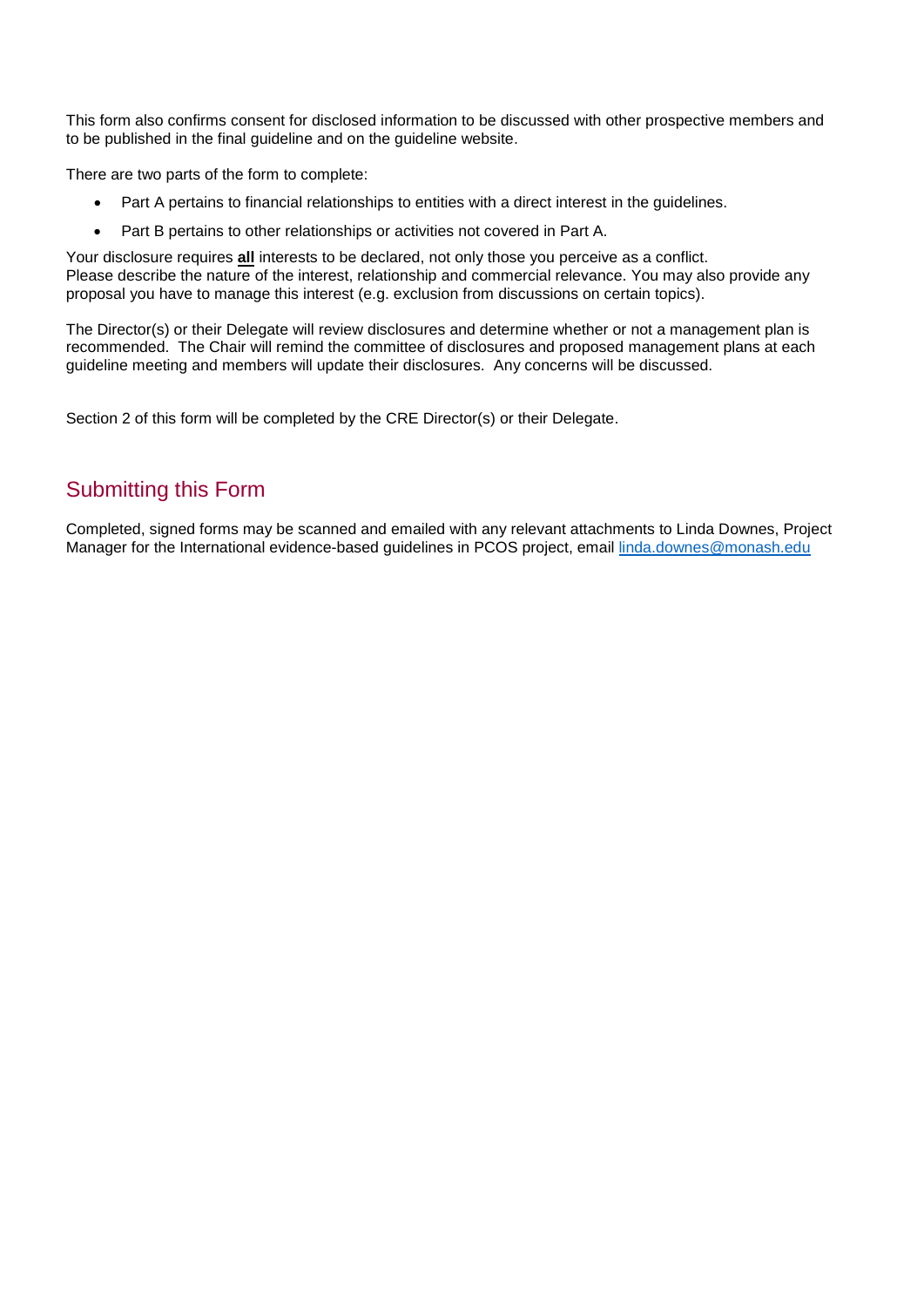

# **Form for disclosure of interests (guideline development)**

# **Part A - Relevant financial activities**

**Please note:** responses within the form are limited to 200 characters. If longer please include a separate attachment.

#### **Question 1**

Over the past 3 years, have you been **empolyed by an entity having a commercial or other interest** in the topic of PCOS?

 $\bigcap$  No (skip to question 2)  $\bigcap$  Yes

Yes: Benefits to you (received or expected) - 200 character limit.

Yes: Benefits to immediate family (received or expected) - 200 character limit.

Relevant attachment number (if applicable)

#### **Question 2**

Do you, or as far as you are aware, any immediate family members have any **ownership interests**\* **or Board membership** in any entity which has a commercial interest in the topic of PCOS (including where a stock in the entity is not publicly traded)?

\* Ownership interests include stock options but exclude indirect investments through mutual funds and the like.

 $\bigcap$  No (skip to question 3)  $\bigcap$  Yes

Yes: Benefits to you (received or expected) - 200 character limit.

Yes: Benefits to immediate family (received or expected) - 200 character limit.

Relevant attachment number (if applicable)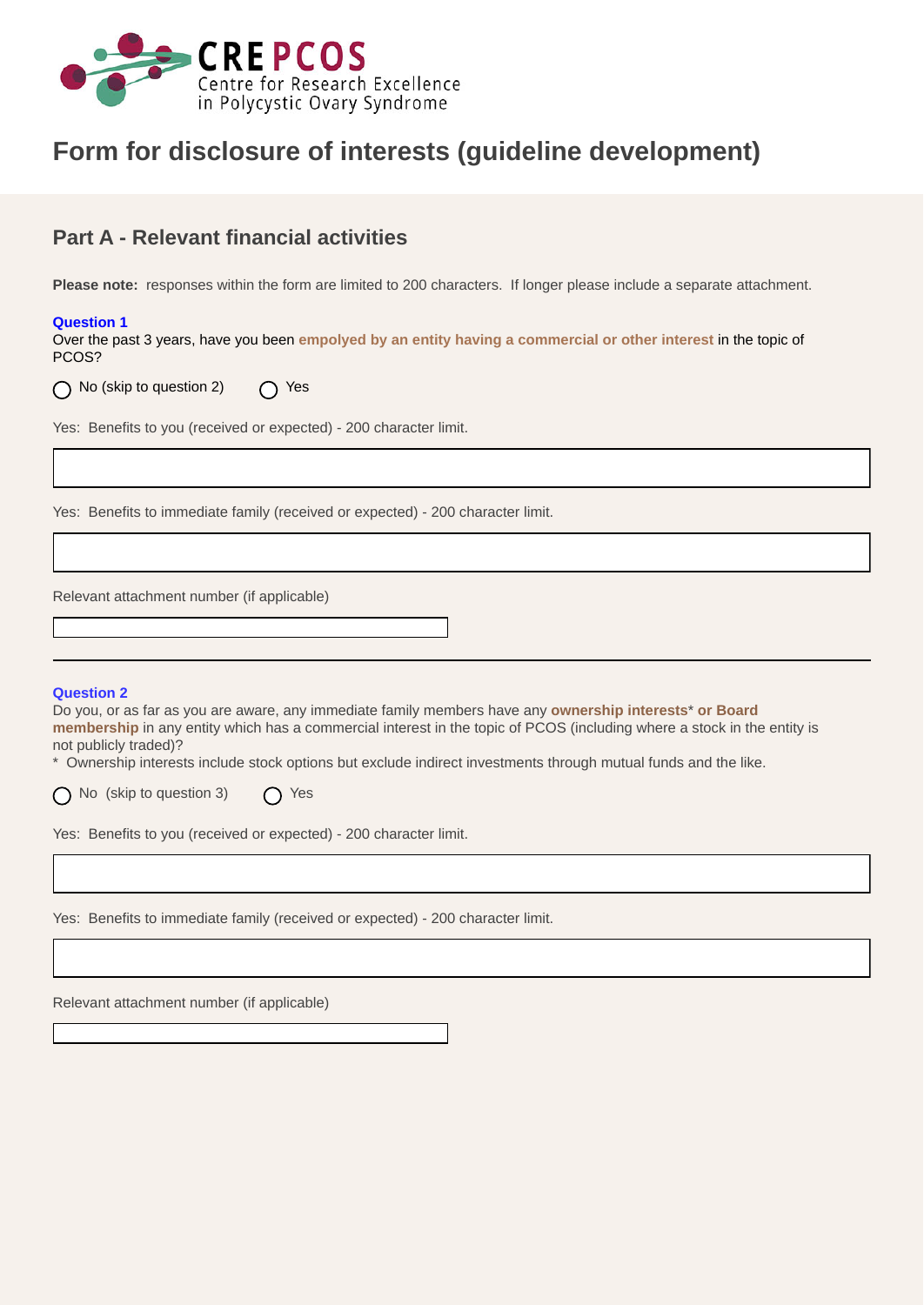#### **Question 3**

Have you or, as far as you are aware, any immediate family members **been given financial support for travel or accommodation** from any entity which has a commercial interest in the topic of PCOS? Disclosure is required in relation to disbursements over the 3 years preceding and any anticipated disbursements in the twelve months following appointment to the committee or working group.

 $\bigcap$  No (skip to question 4)  $\bigcap$  Yes

Yes: Benefits to you (received or expected) - 200 character limit.

Yes: Benefits to immediate family (received or expected) - 200 character limit.

Relevant attachment number (if applicable)

#### **Question 4**

Have you or, as far as you are aware, any immediate family members **been paid consultancy fees or honoraria or received a grant, gift, gratuity or any other form of remuneration** from any entity which has a commercial interest in the topic of PCOS? Disclosure is required in relation to disbursements over the 3 years preceding and any anticipated disbursements in the twelve months following appointment to the committee or working group.

◯ No (skip to question 5) ◯ Yes

Yes: Benefits to you (received or expected) - 200 character limit.

Yes: Benefits to immediate family (received or expected) - 200 character limit.

Relevant attachment number (if applicable)

#### **Question 5**

Have you or, as far as you are aware, any immediate family members **received any other form of support or payment not declared above** from any entity which has a commercial interest in the topic of PCOS? Disclosure is required in relation to disbursements over the 3 years preceding and any anticipated disbursements in the twelve months following appointment to the committee or working group.

| $\bigcap$ Yes |
|---------------|
|               |

Yes: Benefits to you (received or expected) - 200 character limit.

Yes: Benefits to immediate family (received or expected) - 200 character limit.

Relevant attachment number (if applicable)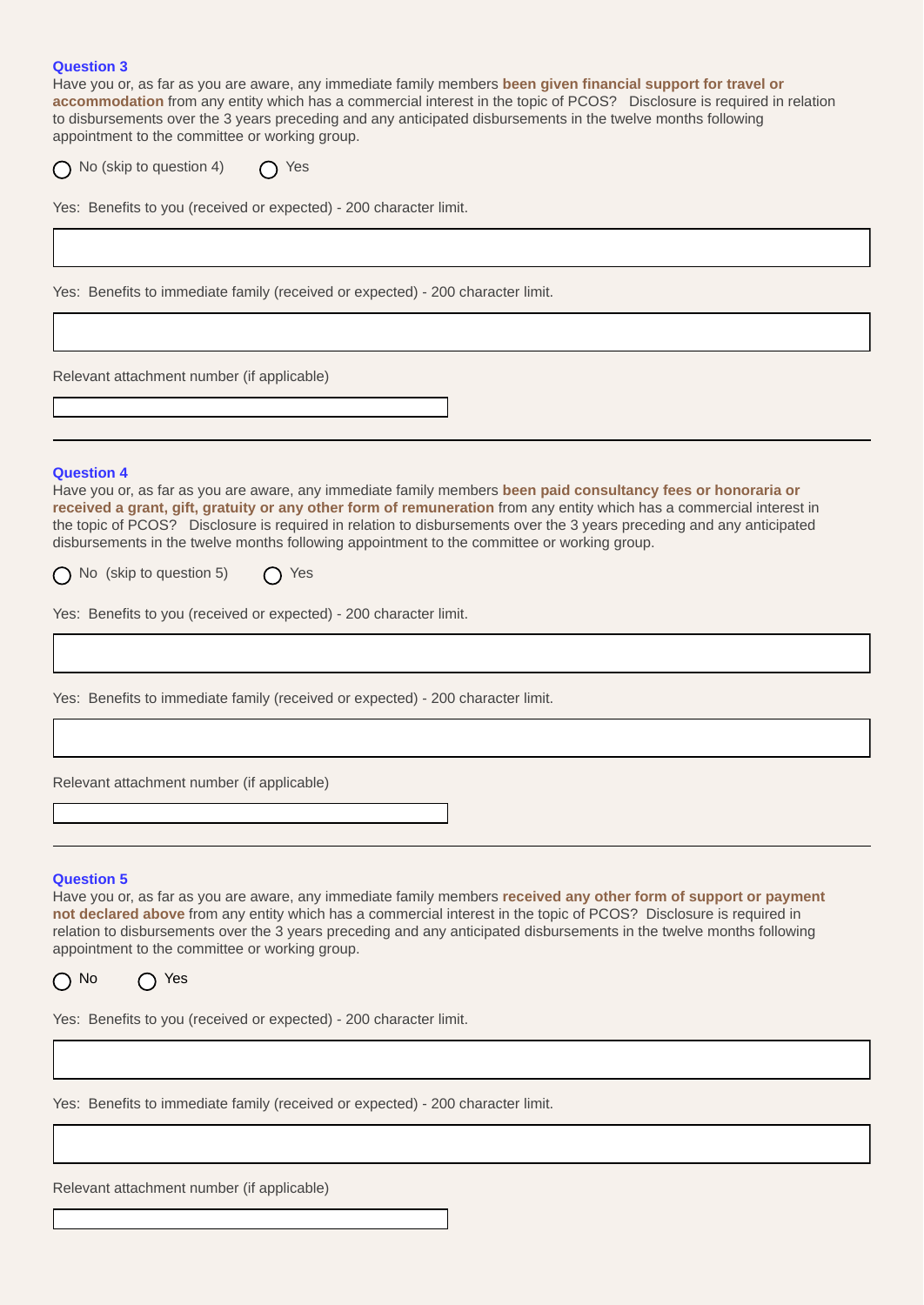# **Part B - Other relationships or activities**

#### **Question 6**

Are you **affiliated or associated with any organisations** whose interests are either aligned with or opposed to the subject matter of the proposed guidelines? Please also list organisational membership and state if you are officially representing these organisations on the guideline work.

| $\bigcap$ No (skip to question 7) | $\bigcap$ Yes |
|-----------------------------------|---------------|
|-----------------------------------|---------------|

Yes: Please provide details of these affiliations/ associations - 200 character limit. If list exceeds the character limit please submit a separate attachment with this form.

If you are representing an organisation, do you consent to communicating with them on guideline process and advocate for feedback on guideline content during development?

◯ Yes

O No

Relevant attachment number (if applicable)

#### **Question 7**

Are there any other **relationships or activities** that could be perceived potentially to influence your contribution?

 $\bigcap$  No (skip to question 8)  $\bigcap$  Yes

Yes: Please provide details of these relationships or activities - 200 character limit. If list exceeds the character limit please submit a separate attachment with this form.

Relevant attachment number (if applicable)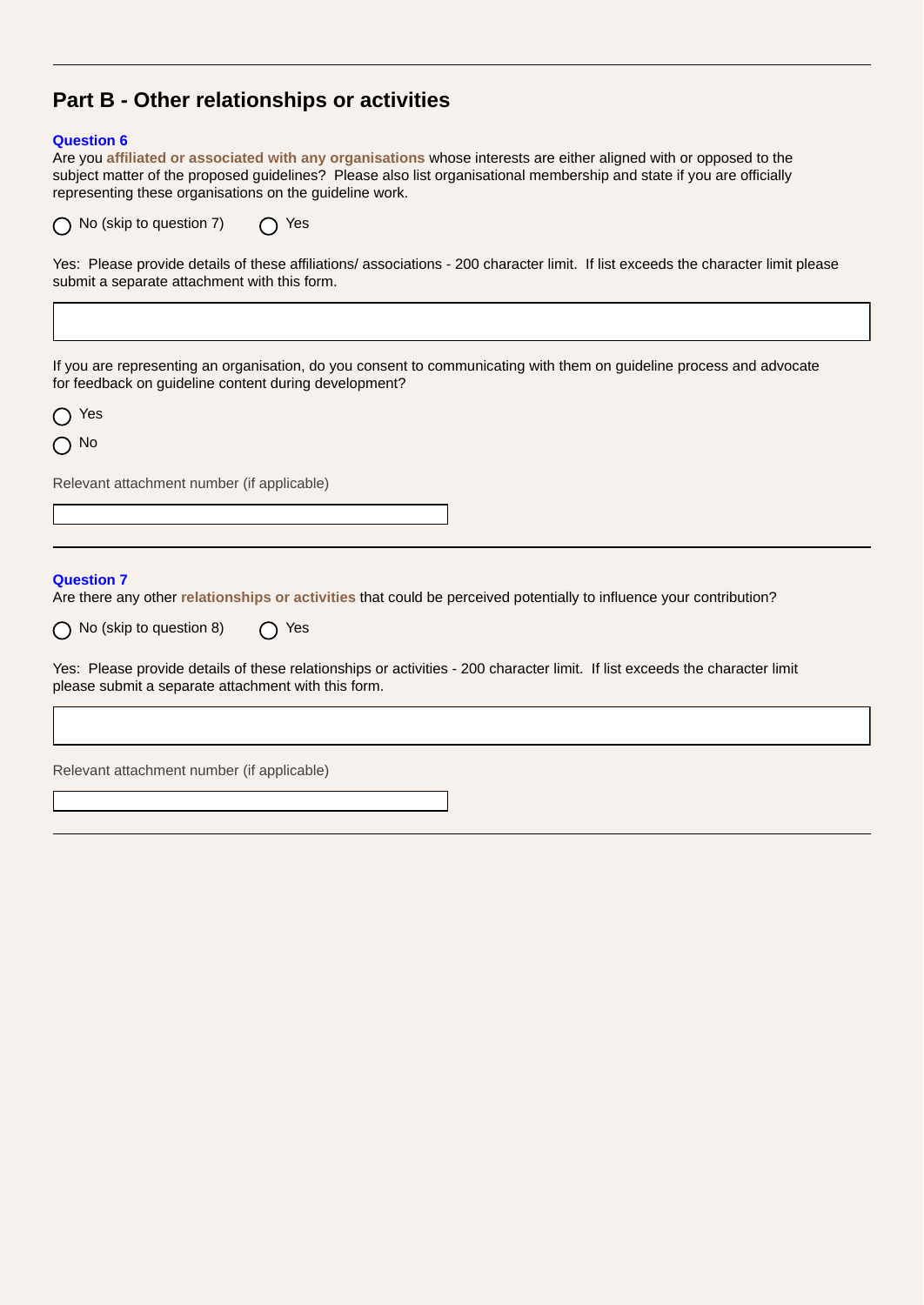# **Section 1 - Declaration**

Name

Committee/ guideline name

#### **Declaration:**

- I declare that the information provided was correct on the date entered below

- I declare that I have read the CRE in PCOS policy *Identifying and managing conflicts of interest of prospective members of the CRE in PCOS committees and working groups developing guidelines and agree to comply with the policy.* 

#### **In signing this form I hereby agree to:**

- this information being provided to other prospective members for their consideration.
- update this information throughout the development of these guidelines
- comply with any interest management plan

- allow the publication of any interest I have disclosed in this form, and any interests declared after I complete this form and any management plan in the final guideline and any other publication required by NHMRC for guideline approval.

| Signature of potential member | Date |
|-------------------------------|------|
|                               |      |

# **Section 2 - Determination** (office use only)

CRE Director(s) or delegate (tick where appropriate).

Note: *The member who has disclosed an interest in a matter must not be present when the Director(s) consider the matter or take part in any decision in relation to the matter.*

official appointment may proceed and participation can occur without any management plan

official appointment may proceed and interests can be managed with a management plan

recommendation is made to move the participant to an alternative committee or panel

an appointment is precluded

Signature of CRE Director of delegate Date Date

Print name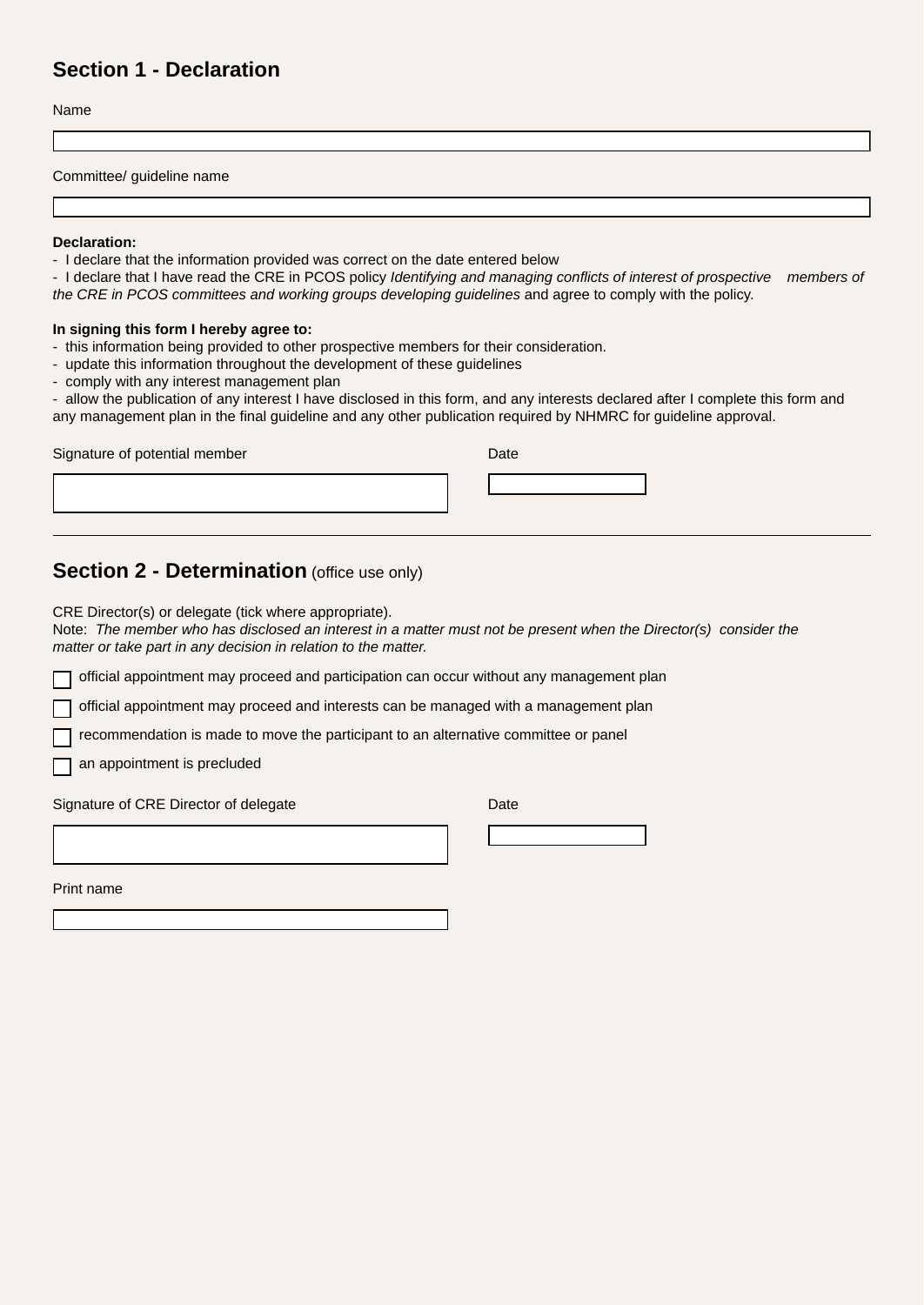# <span id="page-15-0"></span>**A**PPRAISAL OF **G**UIDELINES FOR **RE**SEARCH & **E**VALUATION **II**



# **AGREE II**

# **AGREE II Clinical Practice Guideline Appraisal Report**

**Appraiser:**

**Reviewer 1 Centre for Clinical Effectiveness Monash Health**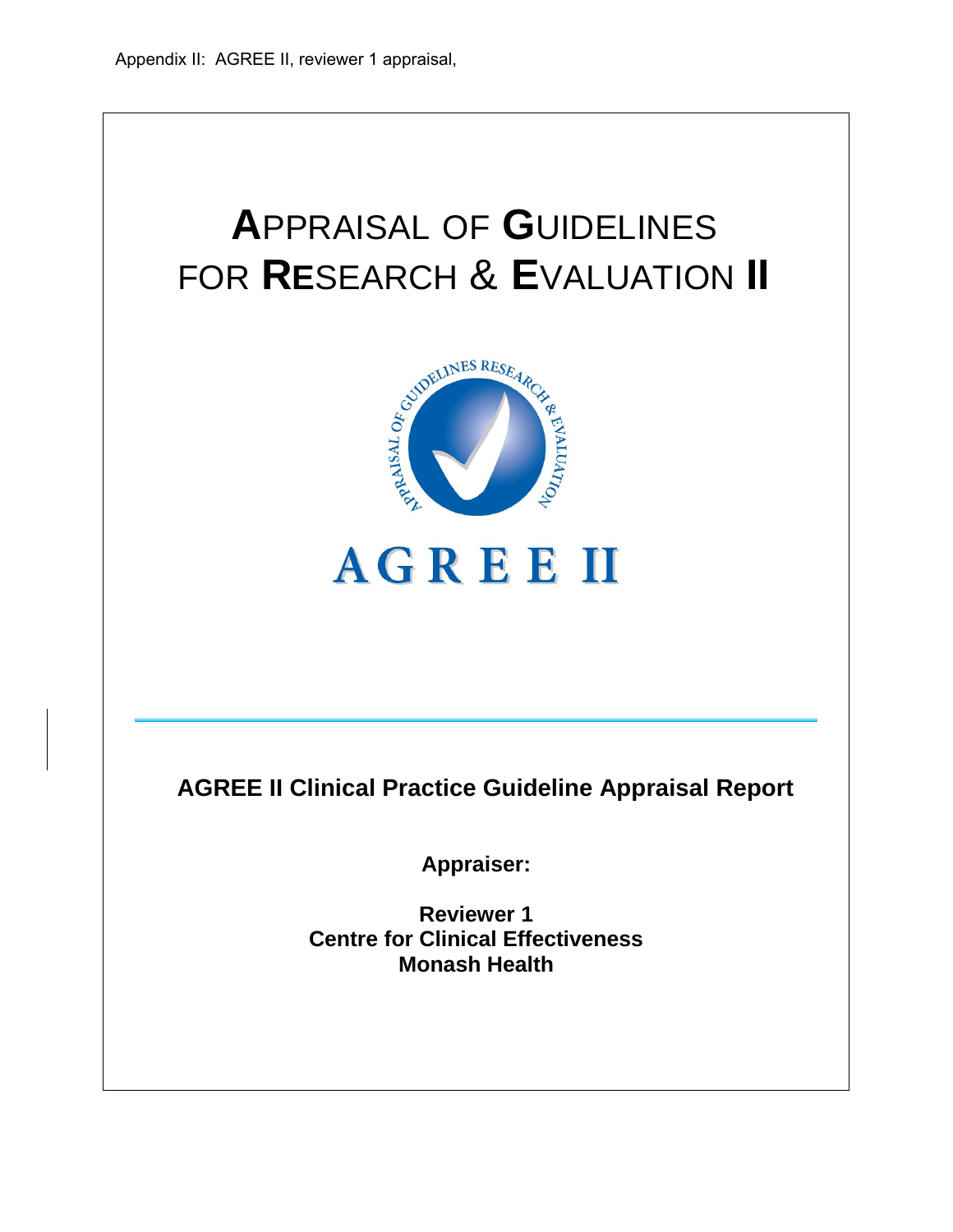$\begin{array}{c} \hline \end{array}$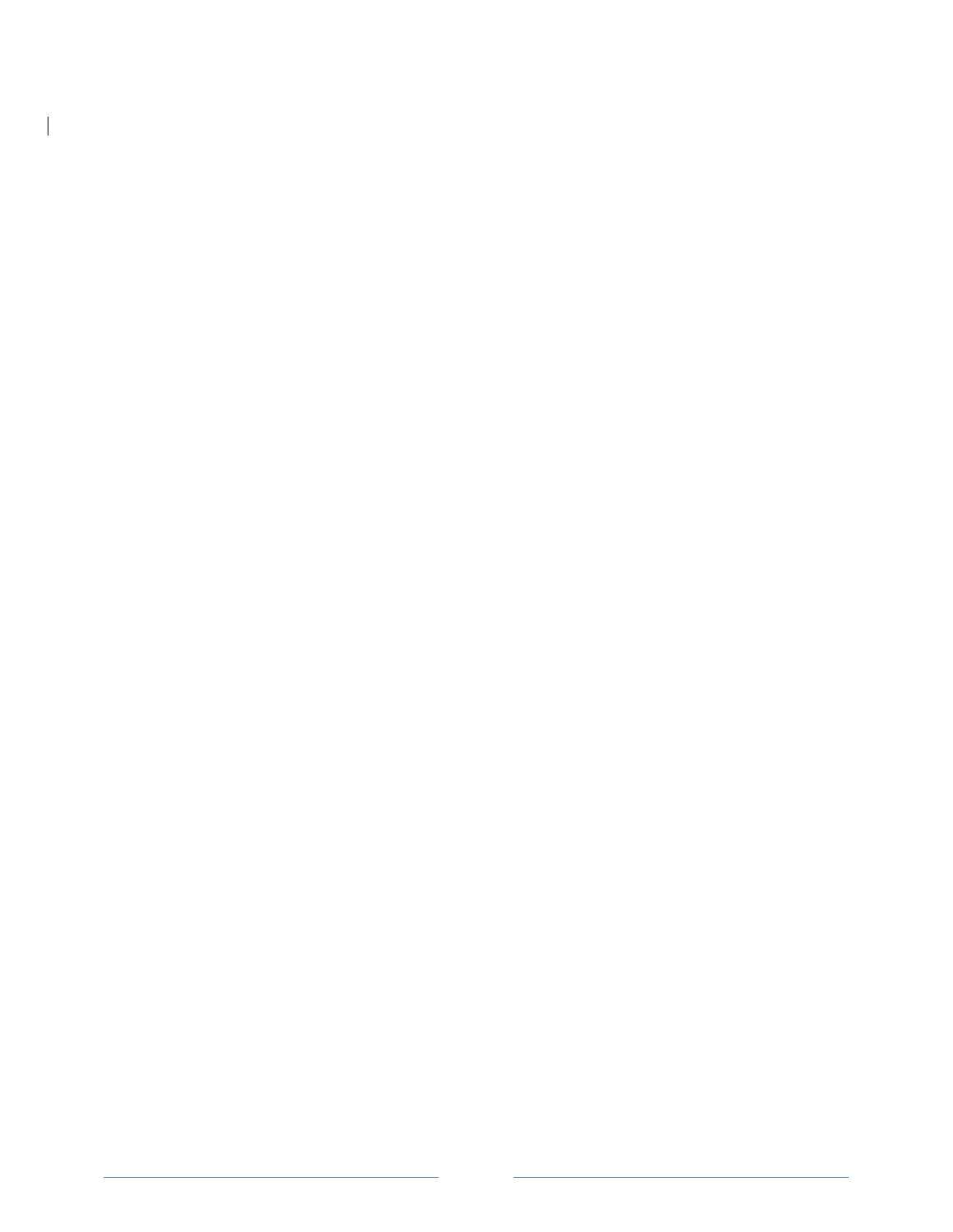# **SCOPE AND PURPOSE**

# **1. The overall objective(s) of the guideline is (are) specifically described.**

| Strongly Disagree |  | ш. |  |  |  | Strongly Agree |
|-------------------|--|----|--|--|--|----------------|
|-------------------|--|----|--|--|--|----------------|

#### Comment 1

Overall, the aim and purpose of the guideline very broad and encompasses many objectives for different populations of women. It is also described throughout different sections of the guideline Executive Summary and Introduction.

Content of a clear, succinct statement of the aims and purpose is not easy to find in the guideline. More consistent use of terms could enhance comprehension of the purpose and aims, specifying health outcomes for specific populations, and be more concise.

Stated is "timely diagnosis, accurate assessment and optimal treatment of polycystic ovary syndrome (PCOS)" [page 9], and to "promote accurate diagnosis, optimal consistent care, prevention of complications and improved patient experience and health outcomes for women worldwide with PCOS" [page 9].

Consider making aim more specific and concise, so that Page 9 and Page 29 are consistent, and emphasise the guideline purpose and aim (i.e., "screening, diagnosis, assessment and treatment of PCOS to improve psychological, metabolic and reproductive health outcomes of women with PCOS.")

#### Comment 2

It is important to state the specific expected benefits or health outcomes (i.e. psychological, metabolic and reproductive health outcomes?) and to what population of women. page 29.

First paragraph on Page 29: Guideline purpose states "... treatment of PCOS.... improve health outcomes" Consider clarifying "of women worldwide with PCOS…"?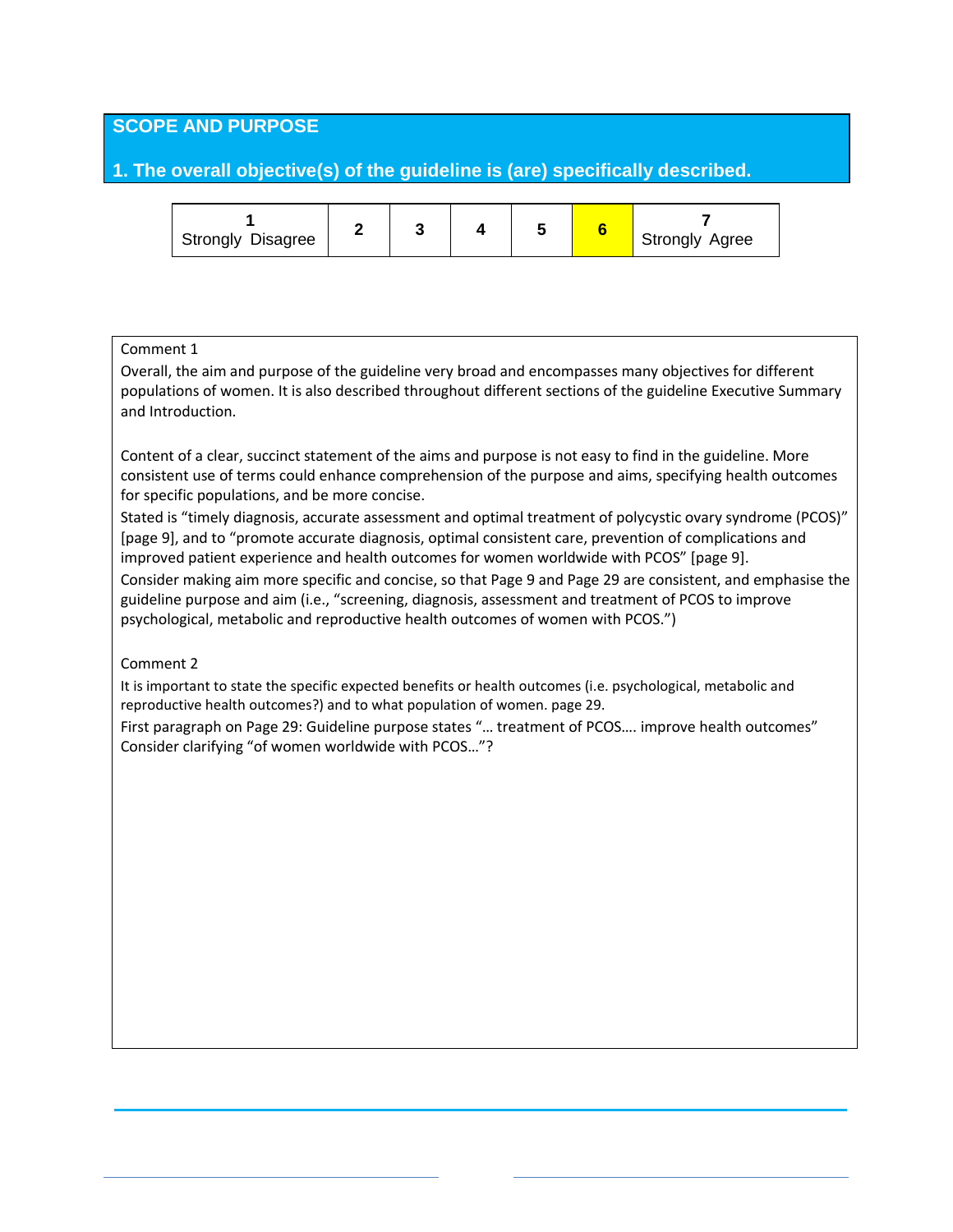# **SCOPE AND PURPOSE**

**2. The health question(s) covered by the guideline is (are) specifically described.**

| Strongly Disagree |  | ۰. |  |  |  | <b>Strongly Agree</b> |
|-------------------|--|----|--|--|--|-----------------------|
|-------------------|--|----|--|--|--|-----------------------|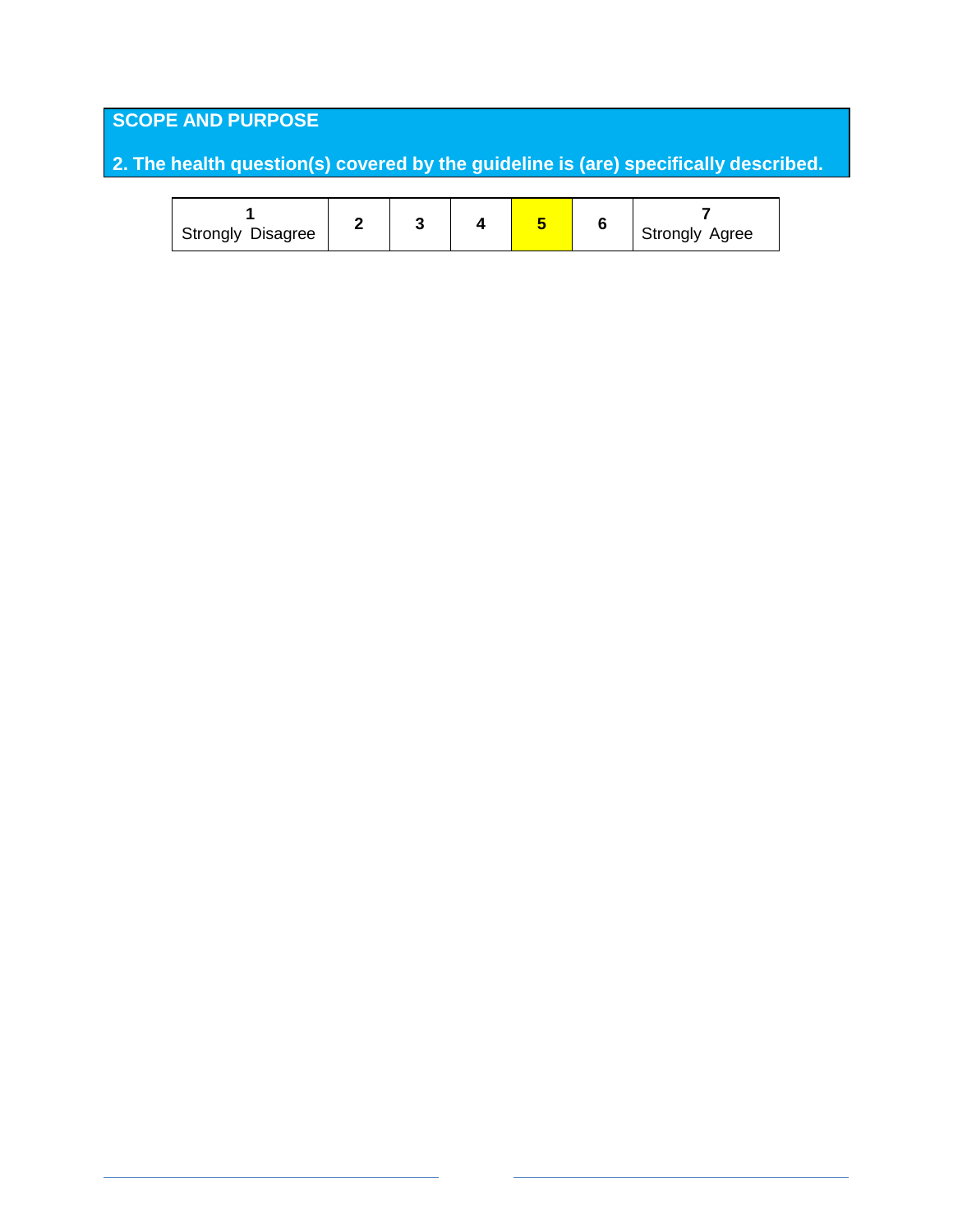Overall, questions are found easily in the document with clinical need below to support the question. However, improving the consistency in how questions are phrased would enhance readability and understanding. This could enhance the clarity of the clinical questions and define the applicability to different sub-groups and populations of women.

Comment 1

Improve specificity of clinical questions by including the population of women addressed; improve consistency in questions.

e.g. 1.2 evidence mentions adolescents, while question is unclear to whether this is for adult women only? "In women with suspected PCOS, what is the most effective measure to clinically diagnose PCOS-related hyperandrogenism?" – if consistent with previous question, "to diagnose clinical hyperandrogenism"? "When is ultrasound indicated to diagnose PCOS?" in adult women or adolescents?

"In women with PCOS…" – does this exclude adolescents? Does this include pre and post-menopausal? "….in adolescents and adults…."

Same comment on recommendations for 2.5 (and others), where target population is not specified.

Comment 2

Are Sections 1.4 and 1.5 questions the same?

Section 1.5 -

"What are the most effective ultrasound criteria to diagnose PCOS?"

"What are the most effective ultrasound criteria to diagnose PCOM?"

There is a mismatch of evidence and questions. The clinical need for questions states that there is "significant heterogeneity and the diagnostic value of serum AMH". Firstly, the evidence and recommendations did not address what the most effective criteria were? Secondly, AMH levels and antral follicle count are mentioned, and while evidence and recommendations are against the use serum AMH; what about follicle count/and or other criteria that the question was supposed to address? Again, what is the population – in adolescents and adults?

Section 1.5. AMH questions in MASTER do not match the questions and the evidence in "Screening…" technical report page 189.

Same mismatch in evidence and questions for Section 2.3. on "what is the best tool/method?", which is not addressed in the recommendations.

Comment 3.

Specify the populations of women this refers to as per defined in the introduction (i.e., women with PCOS adolescent (<20?), reproductive, <45 years, post-menopausal?)

In the sections 2, 3 and 4, adolescents, and women are not always considered separated in questions and evidence.

Comment 4

Section 2.6. for consistency, consider "How to access culturally and linguistically diverse appropriate care?" Chapter 5.1a. first two questions are not easily understood. (page 91)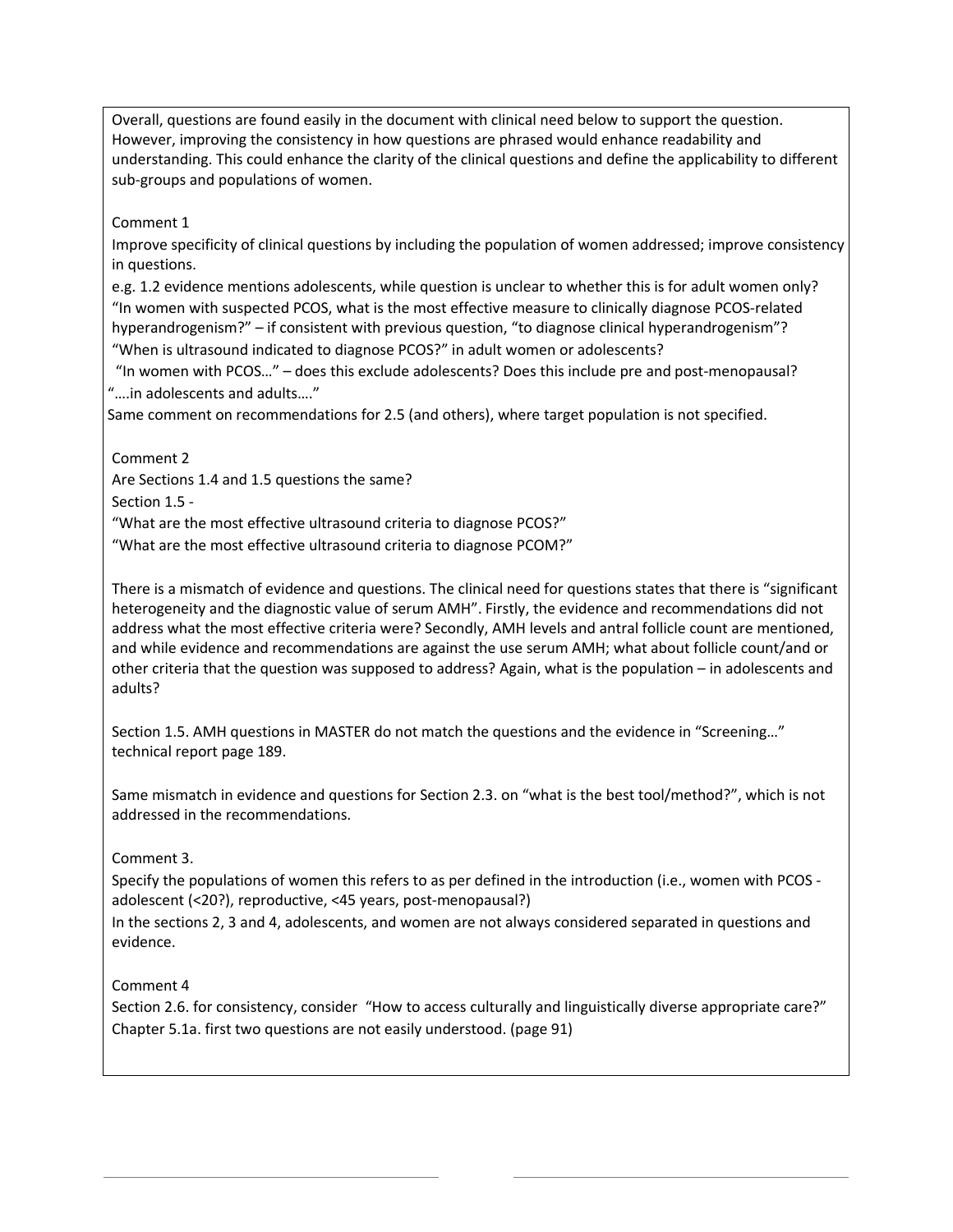# **SCOPE AND PURPOSE**

# **3. The population (patients, public, etc.) to whom the guideline is meant to apply is specifically described.**

| Strongly Disagree |  |  |  |  |  | Strongly Agree |
|-------------------|--|--|--|--|--|----------------|
|-------------------|--|--|--|--|--|----------------|

Comment 1

Overall, context is clearly described and easily found in the paragraph.

Page 29 Patient population: This guideline is "relevant to the assessment and management of adolescents, reproductive age and postmenopausal women who have PCOS, including women with PCOS who are infertile." This is clearly mentioned in the Introduction.

However, patient population should be more clearly defined here.

Consider "adolescents (<20), two years onset of….; reproductive age (<45?)… postmenopausal… infertile...regardless of ethnicity"?

These categories of women (adolescents and adult women) are sometimes defined in questions, and sometimes not specifically addressed in certain questions. (e.g., clinical need in 1.5; 3.1; evidence in 3.2) While Section 4.2. and 4.3. onwards clearly distinguish and present the evidence for these two groups of women separately.

As defined in the patient population, there is a need to address specific groups of women, so that the correct individuals would receive appropriate action as recommended by the guidelines.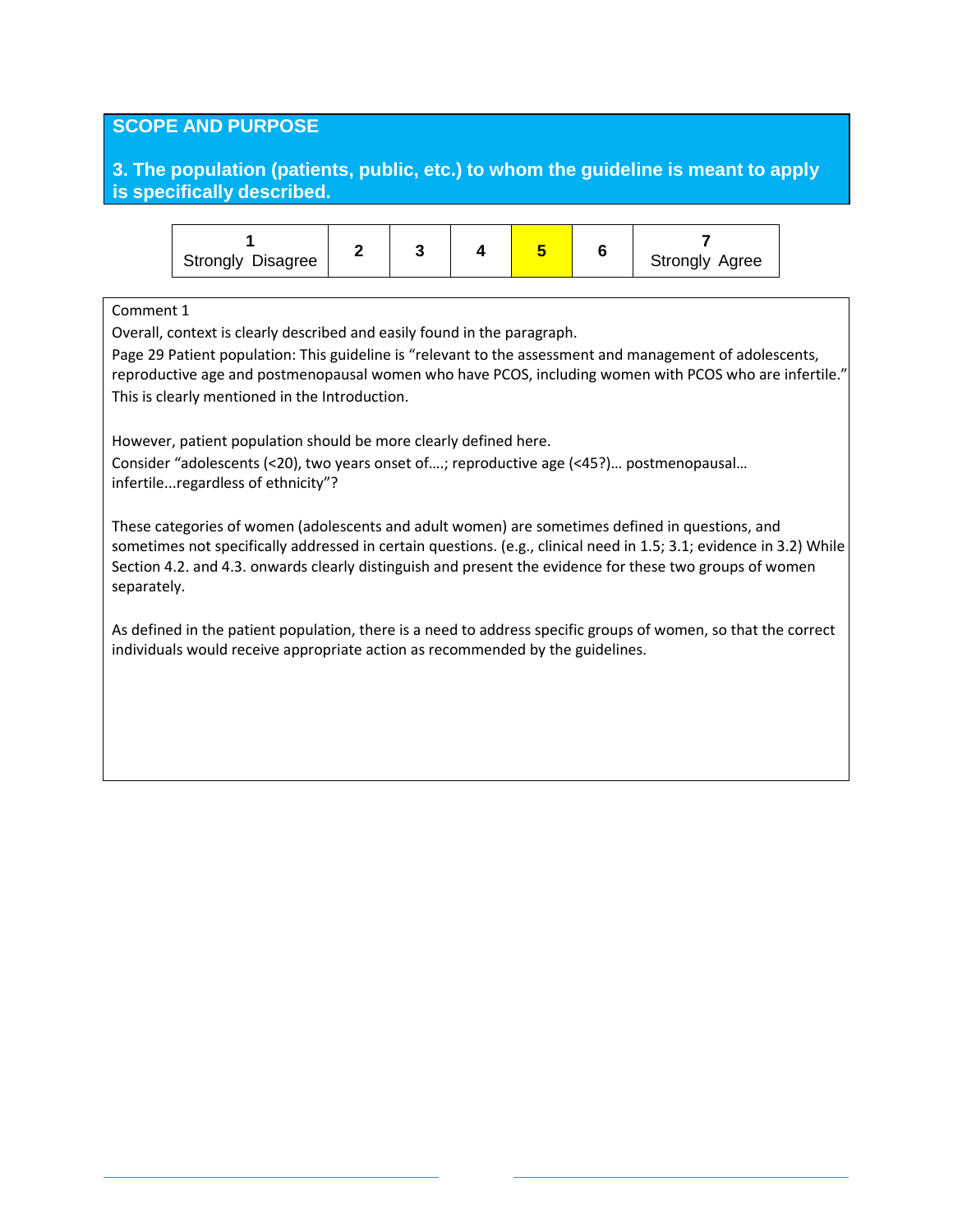# **STAKEHOLDER INVOLVEMENT**

# **4. The guideline development group includes individuals from all relevant professional groups.**

| <b>Strongly Disagree</b><br><b>Agree</b><br><b>ongly</b> |
|----------------------------------------------------------|
|----------------------------------------------------------|

**Comments** 

There was a diverse group of members involved in the development process (Page 116).

Appendix I-III includes the list of members, disciplines, organisations and roles for each guideline development group. The guideline development team and project group consisted of necessary evidence synthesis officer and experts.

# **STAKEHOLDER INVOLVEMENT**

**5. The views and preferences of the target population (patients, public, etc.) have been sought.**

| Strongly Disagree |  |  |  |  |  | <b>Strongly Agree</b> |
|-------------------|--|--|--|--|--|-----------------------|
|-------------------|--|--|--|--|--|-----------------------|

**Comments** 

Page 127 documents the public consultation process that occurred.

Public consultation strategy is included in a separate document which details the stakeholders involved (Aus government, international societies, national entities, consumer groups, and other entities).

The methods were in accordance with the NHMRC consultation information document. This included publishing on Health tracker, NHMRC website, media releases and newsletters.

Evidence table for extensive public consultation that occurred involving over 400 comments and responses that were made.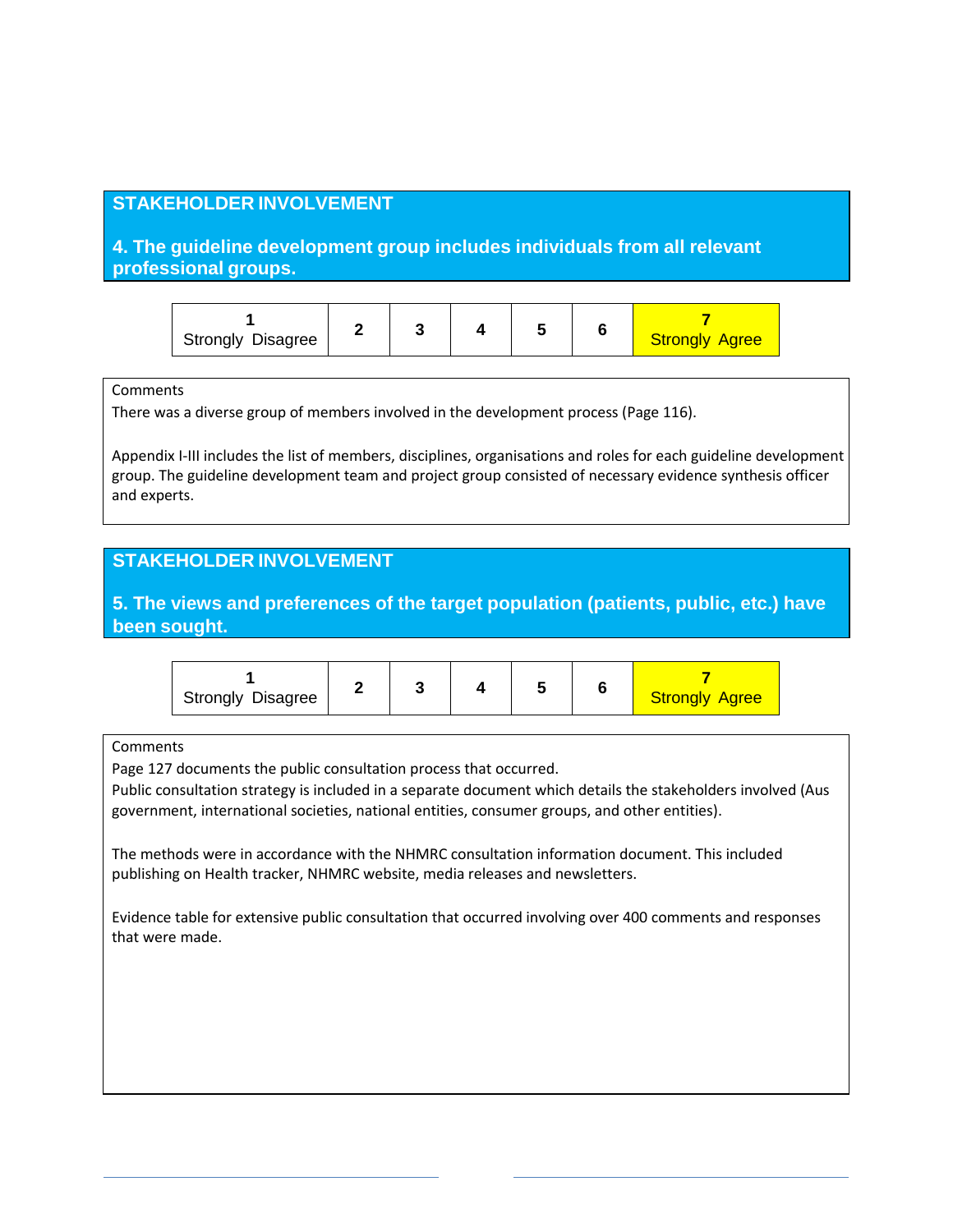# **STAKEHOLDER INVOLVEMENT**

# **6. The target users of the guideline are clearly defined.**

| <b>Strongly Disagree</b> |  |  |  |  |  | <b>Strongly Agree</b> |
|--------------------------|--|--|--|--|--|-----------------------|
|--------------------------|--|--|--|--|--|-----------------------|

#### Comment 1

Page 30 defines the specific target users of the guideline clearly in Setting and Audience. This is clear and very specific.

Consider including a statement on how the guideline aims may be used or benefit by these targeted users. This information is found in Introduction and Executive Summary (i.e., inform decisions, Improvement in care, Inform policy). The paragraph on Page 29 captures some of the benefits, consider changing sentence to These guidelines aim to "benefit women

"These guidelines aim to ensure that women with PCOS receive optimal, evidence-based care by"

- engaging multidisciplinary international expert representation in PCOS care nominated by partner and collaborator societies;
- including international consumer and primary care representatives;
- following rigorous AGREEII-compliant evidence-based guideline processes;
- developing an international comprehensive guideline on diagnosis, assessment and management of PCOS;
- providing a single source of international evidence-based recommendations to guide clinical practice and reduce variation worldwide with the opportunity for adaptation in relevant health systems as needed;
- providing a basis for improving patient outcomes;
- identifying knowledge gaps and promoting research and translation into practice and policy
- co-developing resources to upskill health professionals and empower consumers including a mobile app and online resources
- delivering an international translation program with in-depth evaluation

#### Comment 2

There are research recommendations in the technical reports that do not seem to be mentioned elsewhere. In Executive Summary, it mentions the need for "promoting consistent evidence-based care and guiding and encouraging research in PCOS."

Furthermore, the Setting and Audience does not mention research professionals. There are important recommendations where this group of professionals may benefit as gaps are highlighted.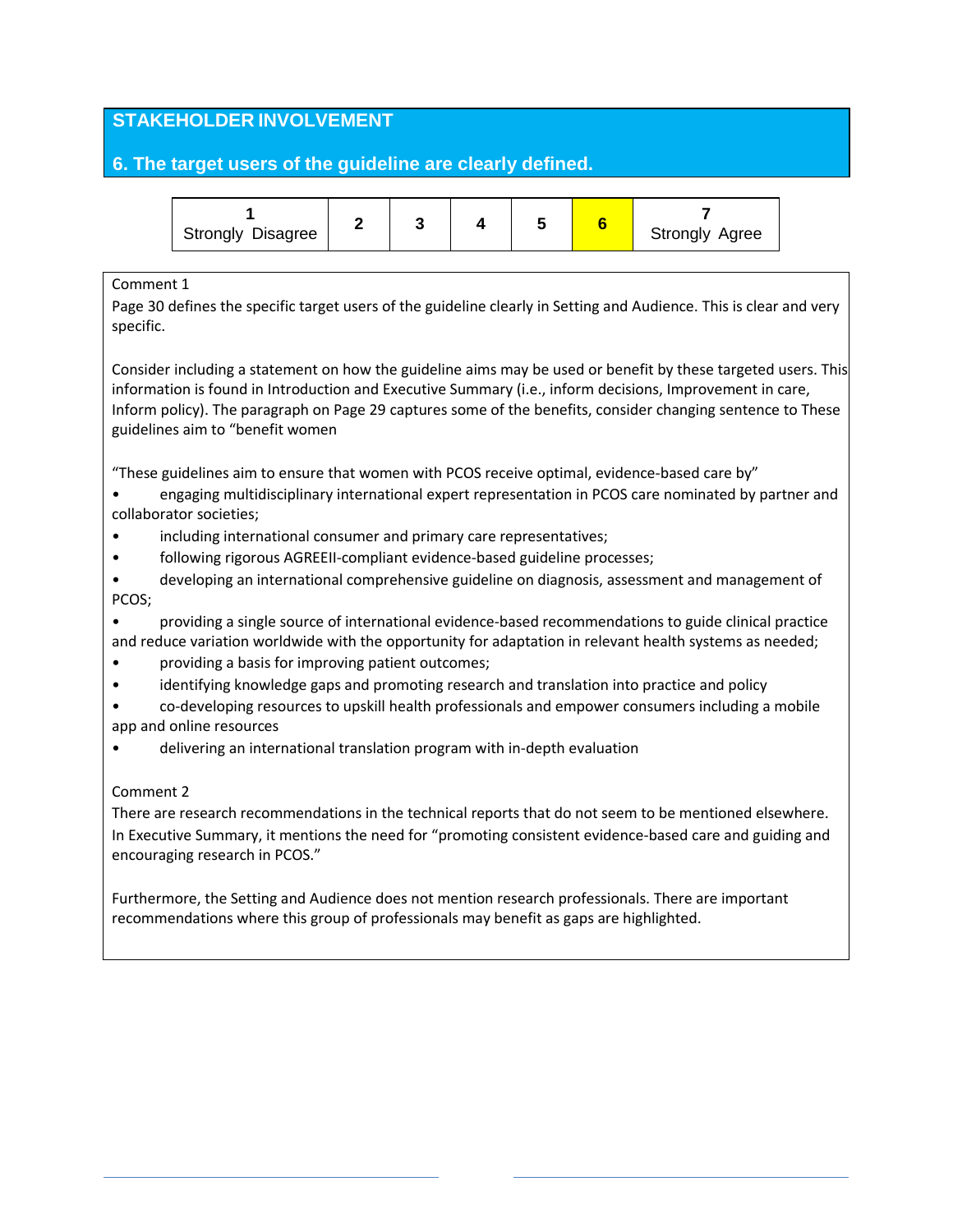# **7. Systematic methods were used to search for evidence.**

| Strongly Disagree |  |  |  |  |  | Strongly Agree |
|-------------------|--|--|--|--|--|----------------|
|-------------------|--|--|--|--|--|----------------|

**Comments** 

Page 122 states that "a broad-ranging systematic search for terms related to PCOS was developed by the evidence team. This PCOS search string was then combined with specific searches tailored for each clinical question according to the PICO developed by the guideline development group. The search terms used to identify studies addressing the population of interest (ie. women with PCOS) were only limited to PCOS terms. Therefore studies addressing women with PCOS in all cultural, geographical and socioeconomic backgrounds and settings would be identified by the search. The search strategy was limited to English language articles and limits on year of publication are specified in the PICO for each clinical question according to whether an update search was conducted or in cases where interventions were only available from a particular point in time."

A comprehensive strategy (using PICO) and methodology will be described in each technical report for clinical questions defined by the five guideline development groups. This was in accordance to using the PICO or for narrative reviews, GRADE.

Clear presentation of the strategy and methods for only some technical reports (using PICO) will allow replication of the respective searches. There were many narrative reviews performed, where GRADE framework was used and impossible to replicate the searches of evidence that were performed.

Comments on individual technical reports:

- Screening, diagnosis, assessment and life stage good presentation of methods, PICO included
- Assessment and treatment of infertility methods document with search string and selection missing. GRADE framework was used.
- Prevalence, screening, diagnostic and treatment of well-being search terms, PICO included for select questions only. GRADE framework.
- Pharmacological treatment for non-fertility indications methods document with search string, results and selection missing. GRADE framework.
- Lifestyle PICO included, good presentation methods.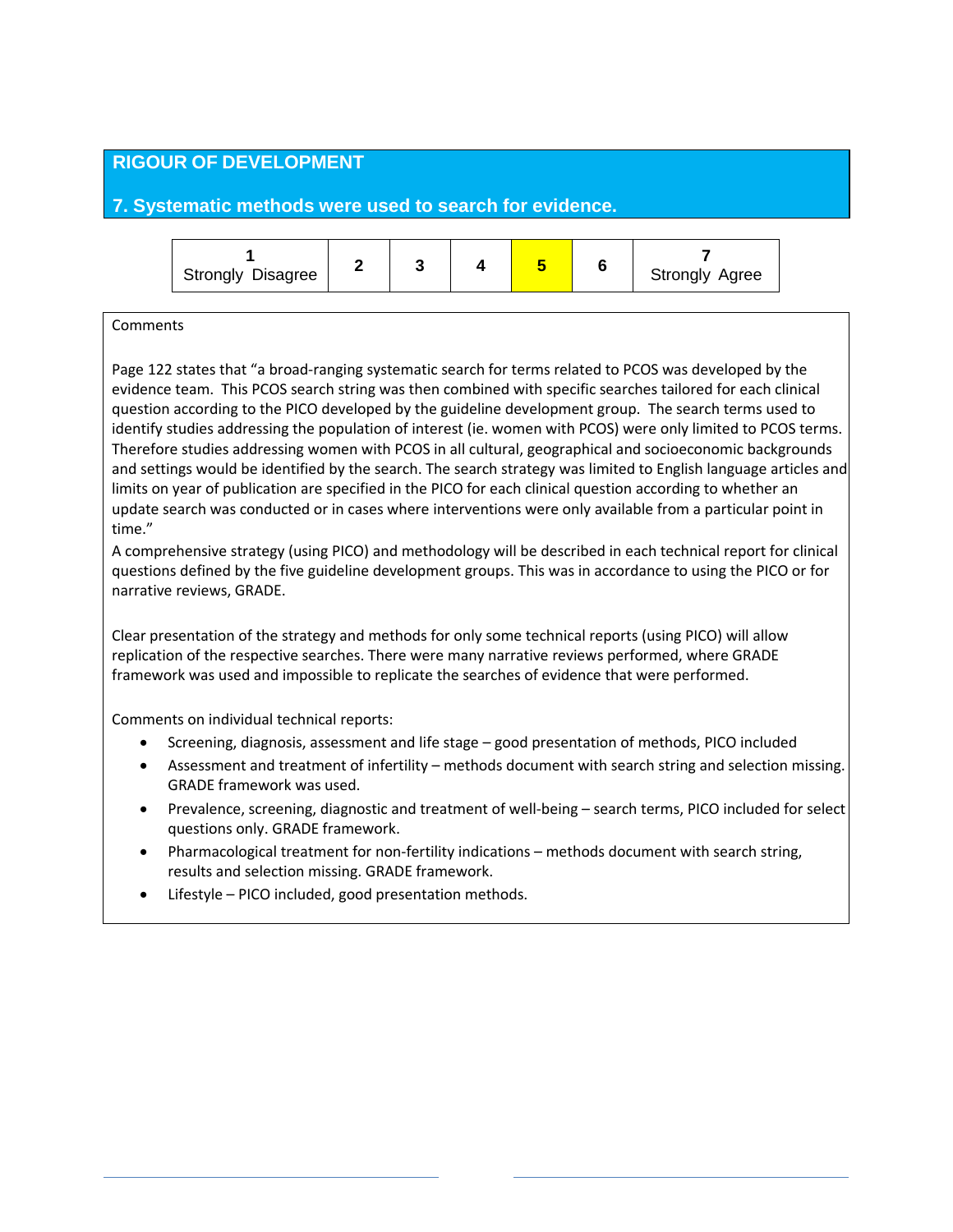## **8. The criteria for selecting the evidence are clearly described.**

| <b>Strongly Disagree</b> |  |  |  |  |  | Strongly Agree |
|--------------------------|--|--|--|--|--|----------------|
|--------------------------|--|--|--|--|--|----------------|

Comments

Target populations, study designs, comparators and outcomes were detailed only in some technical reports.

Comment on technical reports:

- Screening, diagnosis, assessment and life stage clear inclusion and exclusion criteria, reasons and rationale provided. Page 15 selection process incomplete?
- Assessment and treatment of infertility inclusion/exclusion criteria but rationale for exclusion missing.
- Prevalence, screening, diagnostic and treatment of well-being inclusion/exclusion criteria (some select questions) but no rationale included.
- Pharmacological treatment for non-fertility indications inclusion/exclusion criteria and rationale for including/excluding studies missing.
- Lifestyle reasons for inclusion/exclusion included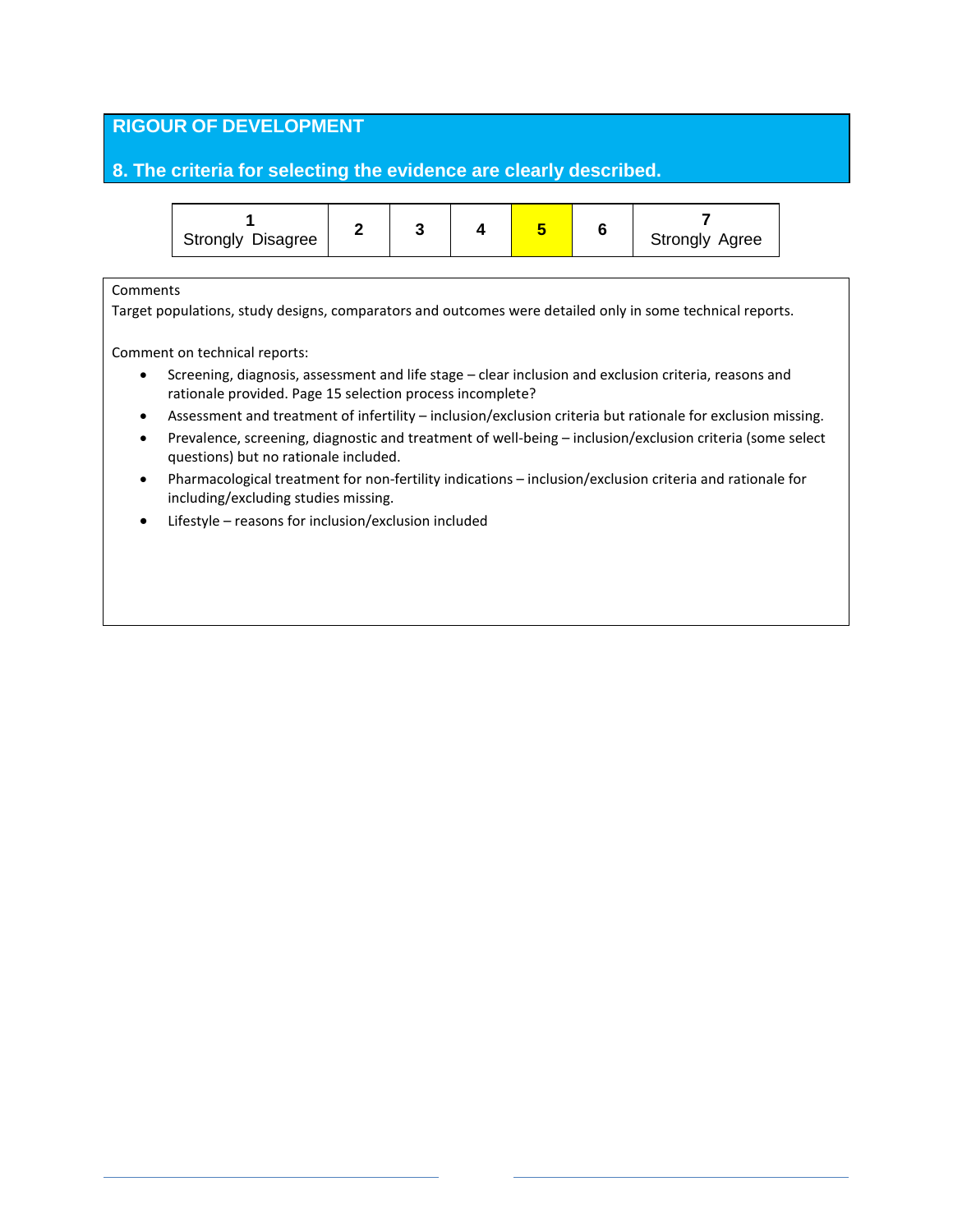# **9. The strengths and limitations of the body of evidence are clearly described.**

| <b>Strongly Disagree</b> |  | ш. |  |  |  | Strongly Agree |
|--------------------------|--|----|--|--|--|----------------|
|--------------------------|--|----|--|--|--|----------------|

#### **Comments**

Page 123-125 state the methods of how the strengths and limitations of the data were addressed, risk of bias were assessed by appropriate methods according to study type. These were addressed more explicitly in evidence tables of the separate technical reports.

- Screening, diagnosis, assessment and life stage tables of evidence presented clearly
- Assessment and treatment of infertility tables of evidence presented clearly.
- Prevalence, screening, diagnostic and treatment of well-being evidence tables presented clearly
- Pharmacological treatment for non-fertility indications evidence tables presented clearly
- Lifestyle evidence tables presented clearly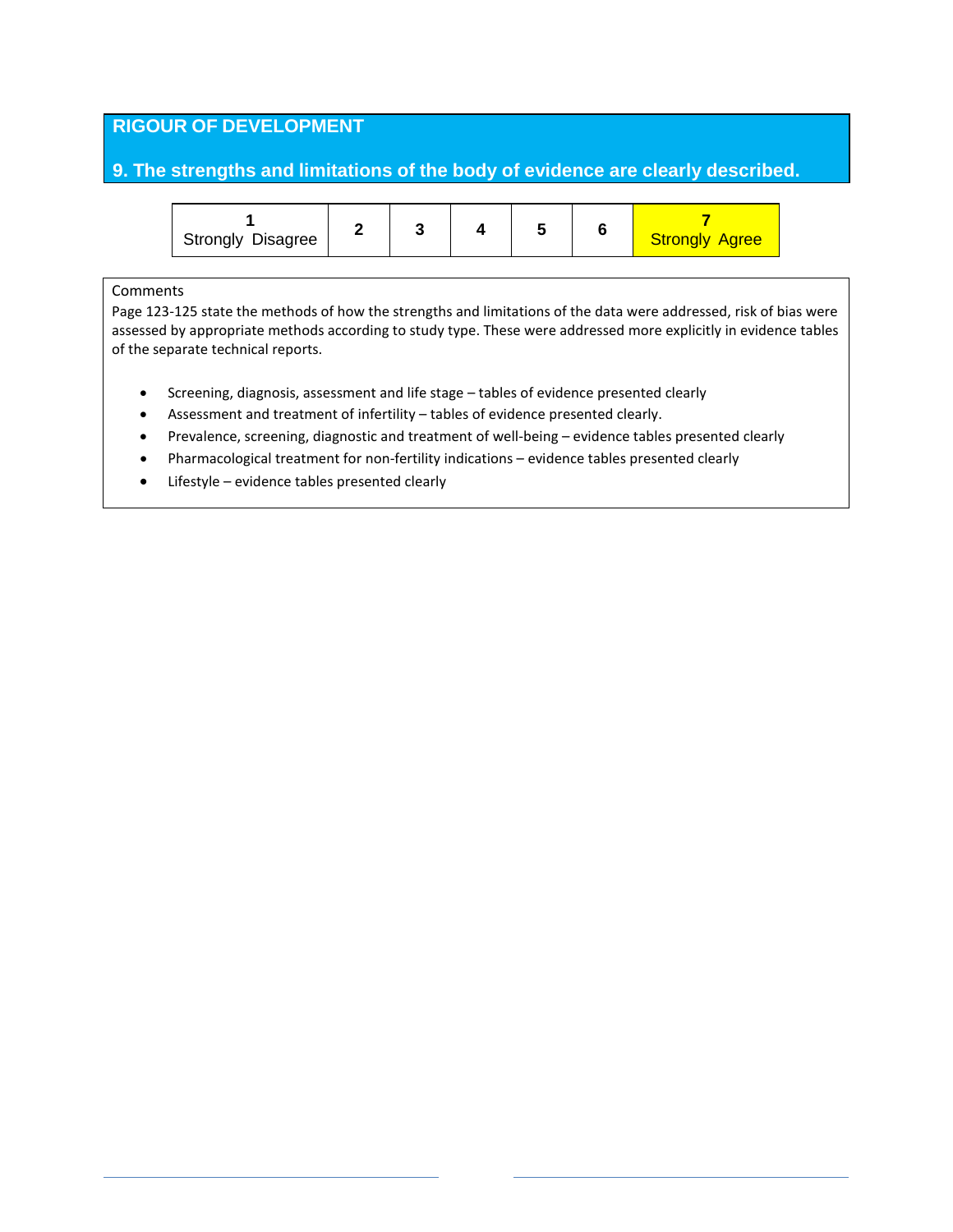# **10. The methods for formulating the recommendations are clearly described.**

| Strongly Disagree |  |  |  |  |  | Strongly Agree |
|-------------------|--|--|--|--|--|----------------|
|-------------------|--|--|--|--|--|----------------|

#### **Comments**

Methods for formulating recommendations extremely clear and described extensively. These are easily found in the document.

"The methods used to develop this guideline are aligned with International best practice, AGREE II criteria and the comprehensive criteria of the Australian government NHMRC and ESHRE for approval of evidence-based guidelines" Page 31, and detailed in page 115 and 120, 125

An International survey and Delphi exercise was conducted to develop and prioritise (existing and newly developed) clinical questions to be addressed. A further prioritisation exercise was conducted within the topic specific guideline development groups and consumer advisory groups to rank the importance of clinical questions to guide the evidence team and to reach consensus on which clinical questions were to be addressed by a systematic review or by narrative review.

# **RIGOUR OF DEVELOPMENT**

**11. The health benefits, side effects, and risks have been considered in formulating the recommendations.**

Comments

Desirable and undesirable effects are considered and captured in the panel discussions according to GRADE framework.

This are documented clearly in each of the five technical reports.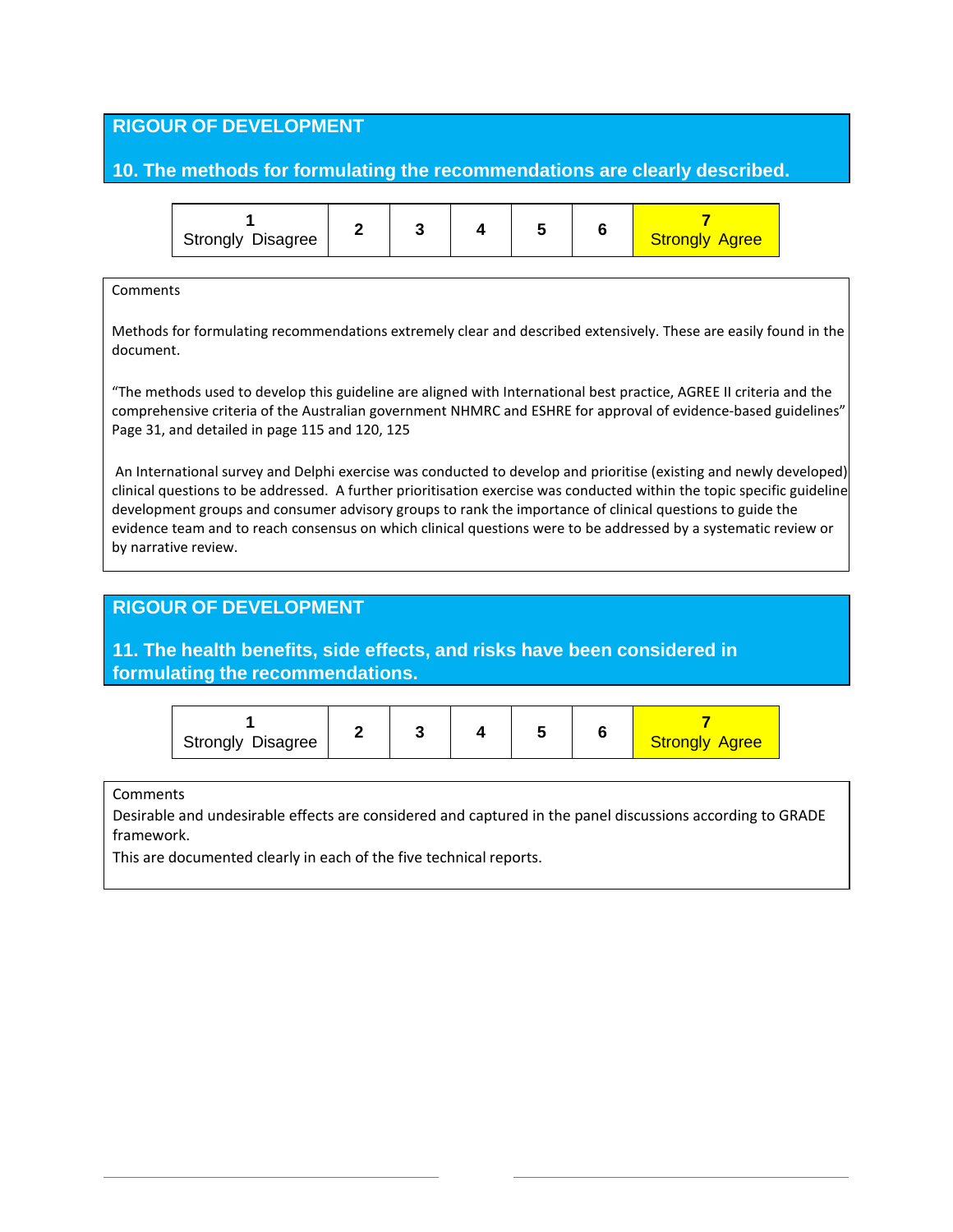### **12. There is an explicit link between the recommendations and the supporting evidence.**

| <b>Strongly Disagree</b> |  |  |  |  |  | Strongly Agree |
|--------------------------|--|--|--|--|--|----------------|
|--------------------------|--|--|--|--|--|----------------|

#### Comment 1

There is a paragraph of evidence prior to each set of recommendations from which the recommendations are based. Full details of evidence summaries are found in each of the technical reports, according to the clinical questions.

#### Comment 2

No doubt that evidence to support each recommendation is included, however the links to evidence could be more explicit. It was not easy to find the links to the evidence tables and consensus due to the large size of technical reports and different numbering system.

E.g., The numbering is 1.1.1 in master copy and 1.1.a and 1.1b etc or no numbering in the technical reports. Consider numbering recommendations in all technical reports, as per in the master copy (i.e., Page 5, 75, 88 of the Screening technical report) to provide a clearer link to the results and evidence in the technical reports. This comment applies to the other technical reports as well.

#### Comment 3

It is clearly described when evidence was lacking, and how expert consensus was achieved. The discussion and outcomes of panel discussions were documented according to the GRADE framework.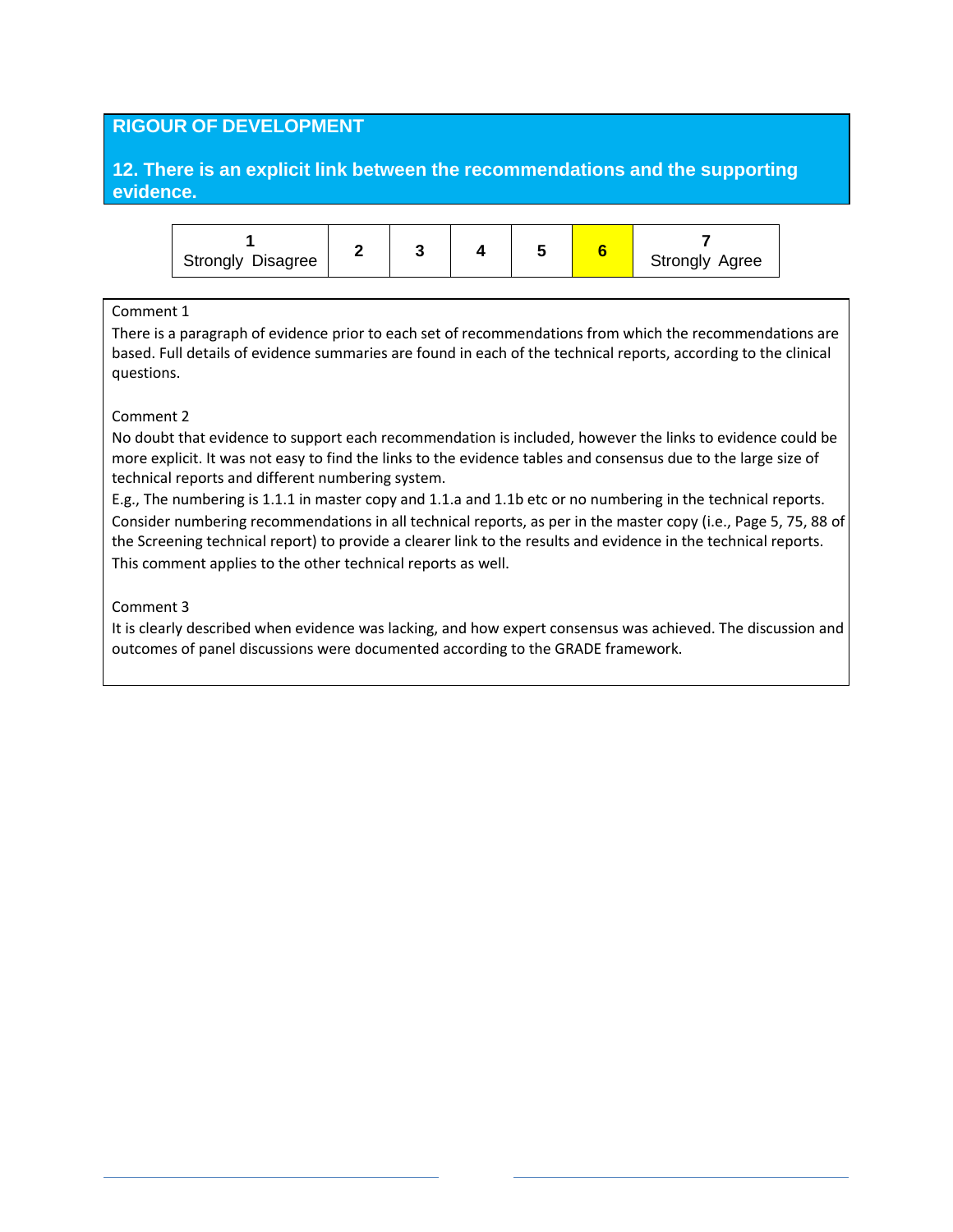# **13. The guideline has been externally reviewed by experts prior to its publication.**

| Strongly Disagree |  |  | <b>Strongly Agree</b> |
|-------------------|--|--|-----------------------|

**Comments** 

Overall, this is described well throughout the document.

Extensive health professional and patient engagement informed guideline priority areas. International Society-nominated panels included consumers, paediatrics, endocrinology, gynaecology, primary care, reproductive endocrinology, psychiatry, psychology, dietetics, exercise physiology, public health, project management, evidence synthesis and translation experts.

Statement to state that the "guideline will be reviewed …….. independently by relevant professional colleges and societies and through public consultation. "

Description on the process and methods taken were in Executive Summary and guideline development section:

"This stakeholder engagement directly informed the guideline and translation program and involved over 3000 health professionals and consumers with PCOS. Our partners and collaborators contributed members to the guideline governance, development and translation committees. They formed special interest groups with considerable expertise in PCOS to provide feedback during the public consultation process and are engaged in translation and evaluation" and "consultation process through online surveys and in providing feedback into the guideline through special interest groups formed across the partner and collaborator organisations"

#### Comment 2

Outcomes of the external review are captured in a peer-reviewed document available separately from the guidelines. Affiliations, the number of reviewers, their comments, and the response to their comments are included in this document.

In the formation of final recommendations. It is stated that "feedback will be reviewed by the project board and guideline development groups, blinded by the organisation providing the feedback." Do you mean they were blinded TO the organisations providing feedback…so that they did not know which organisations submitted the comments, and responses were considered in an unbiased fashion.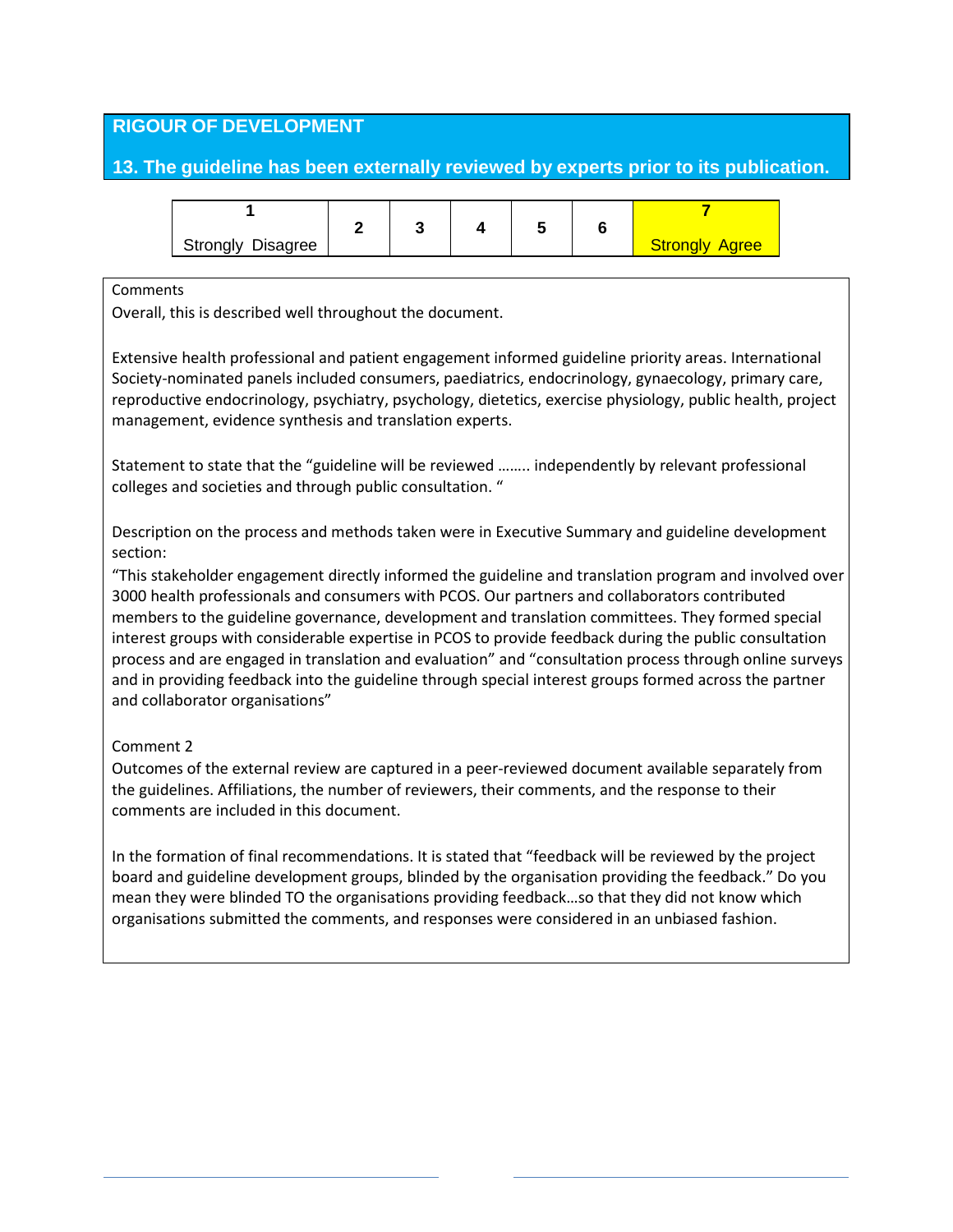# **14. A procedure for updating the guideline is provided.**

| <b>Strongly Disagree</b> |  |  | <b>Naree</b> |
|--------------------------|--|--|--------------|

#### **Comments**

Scheduled review and update of the guideline clearly described on Page 128

The guideline development groups will be re-convened to review relevant sections of this guideline if any of the following occur within five years:

• a change in the indications registered by the Therapeutic Goods Administration for any drug included in this guideline; or

• publication of any new major randomised controlled trials or systematic reviews that potentially have a bearing on the safety of the recommendations in this guideline.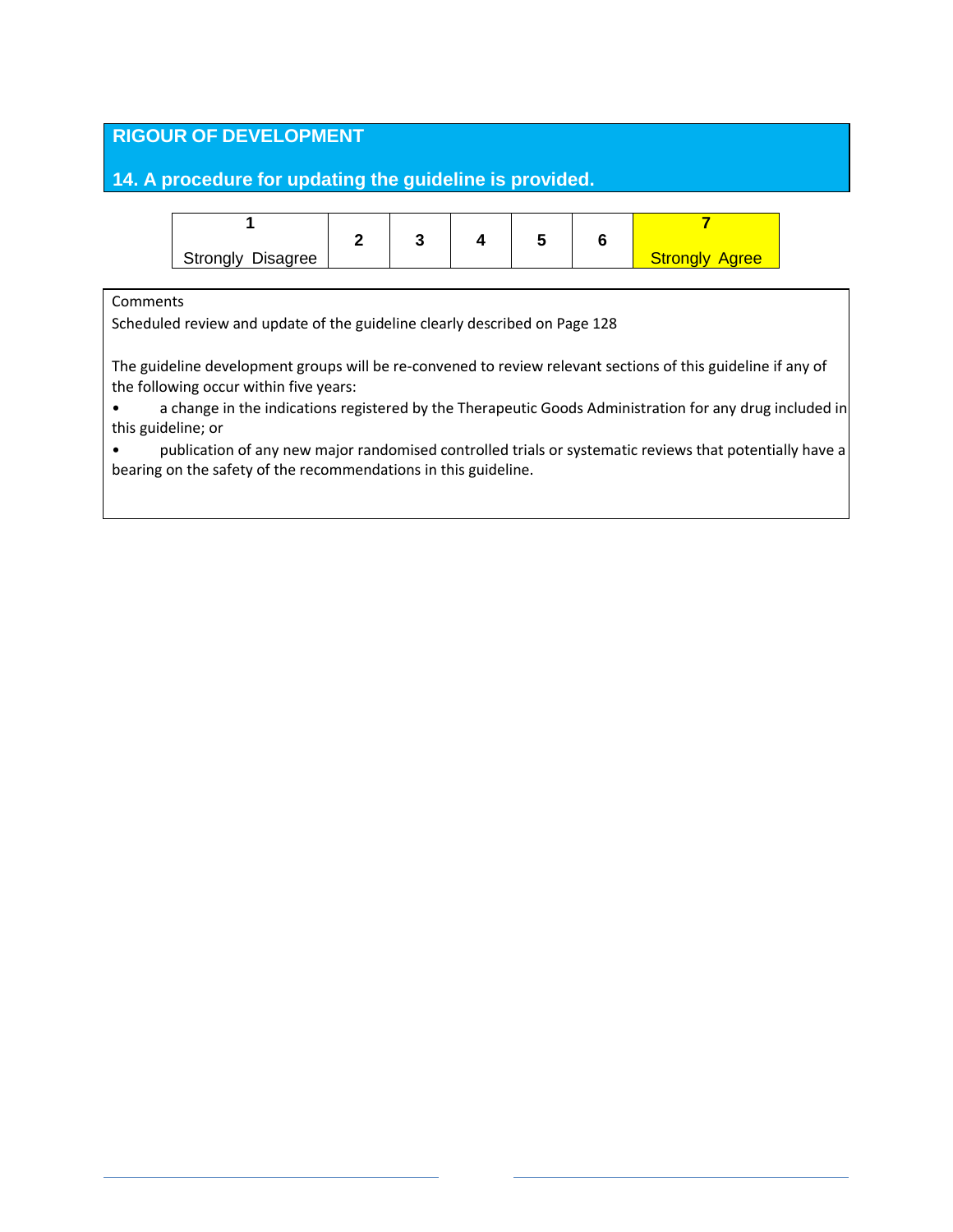# **CLARITY OF PRESENTATION**

# **15. The recommendations are specific and unambiguous.**

| Strongly Disagree |  |  |  |  |  | Strongly Agree |
|-------------------|--|--|--|--|--|----------------|
|-------------------|--|--|--|--|--|----------------|

Comment 1

Consistency with presenting recommendations for the different sub groups or populations of women could be improved.

In some cases, adolescents (<20 years), some do not have year ranges, and some recommendations do not explicitly state whether it applies to adolescents or adult women, women of childbearing age, or of all ages.

Greater clarity in the presentation of evidence and recommendations for specific groups of women is required, (Section 4.2. and 4.3. onwards clearly distinguishes and presents the evidence for these two groups of women separately). Therefore as should be clearly defined in the patient population, there is a need to address specific groups of women in each recommendation, so that the correct individuals would receive appropriate action as recommended by the guidelines.

#### Comment 2

Other than clarifying the above, the recommendations are specific and identify intent or purpose, with caveats or qualifying statements. The also include limitations of the recommendations.

There also is clear presentation of what are practice points, what recommendations are supported by evidence, what are developed by consensus.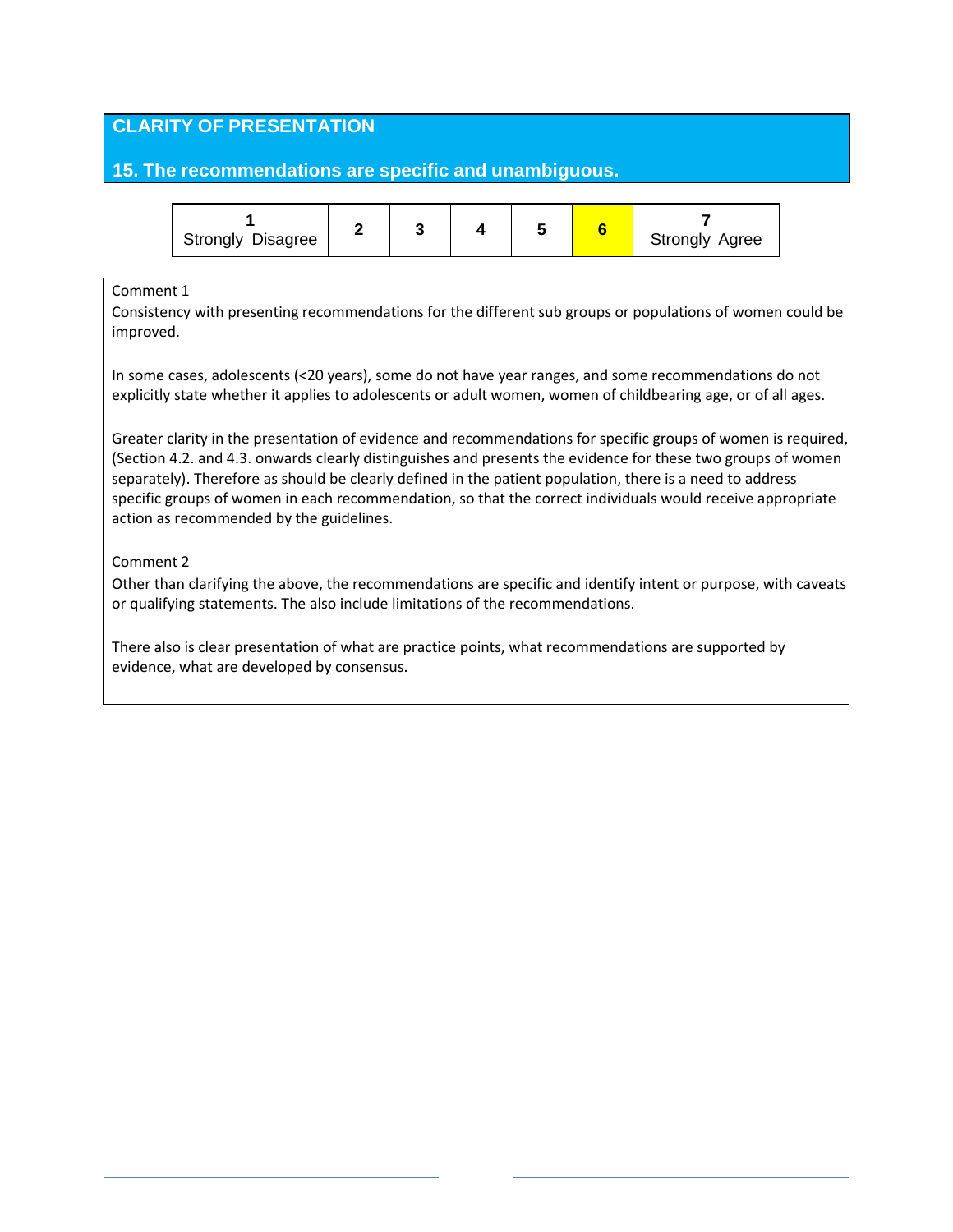# **CLARITY OF PRESENTATION**

### **16. The different options for management of the condition or health issue are clearly presented.**

| <b>Strongly Disagree</b> |  |  |  |  |  | <b>Strongly Agree</b> |
|--------------------------|--|--|--|--|--|-----------------------|
|--------------------------|--|--|--|--|--|-----------------------|

#### **Comments**

Different options for assessment and management of the condition are clearly presented in most cases. They recommendations both cover broad scope of the management of the condition and therefore recommendations include the different options and alternatives for specific tests or interventions.

In some cases, the description of population or clinical situation most appropriate to each option is absent. 5.5.5, 5.2.3,

# **CLARITY OF PRESENTATION**

# **17. Key recommendations are easily identifiable.**

| Strongly Disagree |  |  |  |  |  | <b>Strongly Agree</b> |
|-------------------|--|--|--|--|--|-----------------------|
|-------------------|--|--|--|--|--|-----------------------|

**Comments** 

Key recommendations are clearly tabled on pages 15-28 of master document.

They are very clearly presented by numerals, as well as categorized according to topics (questions) addressed by each guideline development group, as well as recommendation categories and quality of evidence.

Check Table 4. "CR" or "CRR" to be consistent with Table 2 recommendation categories.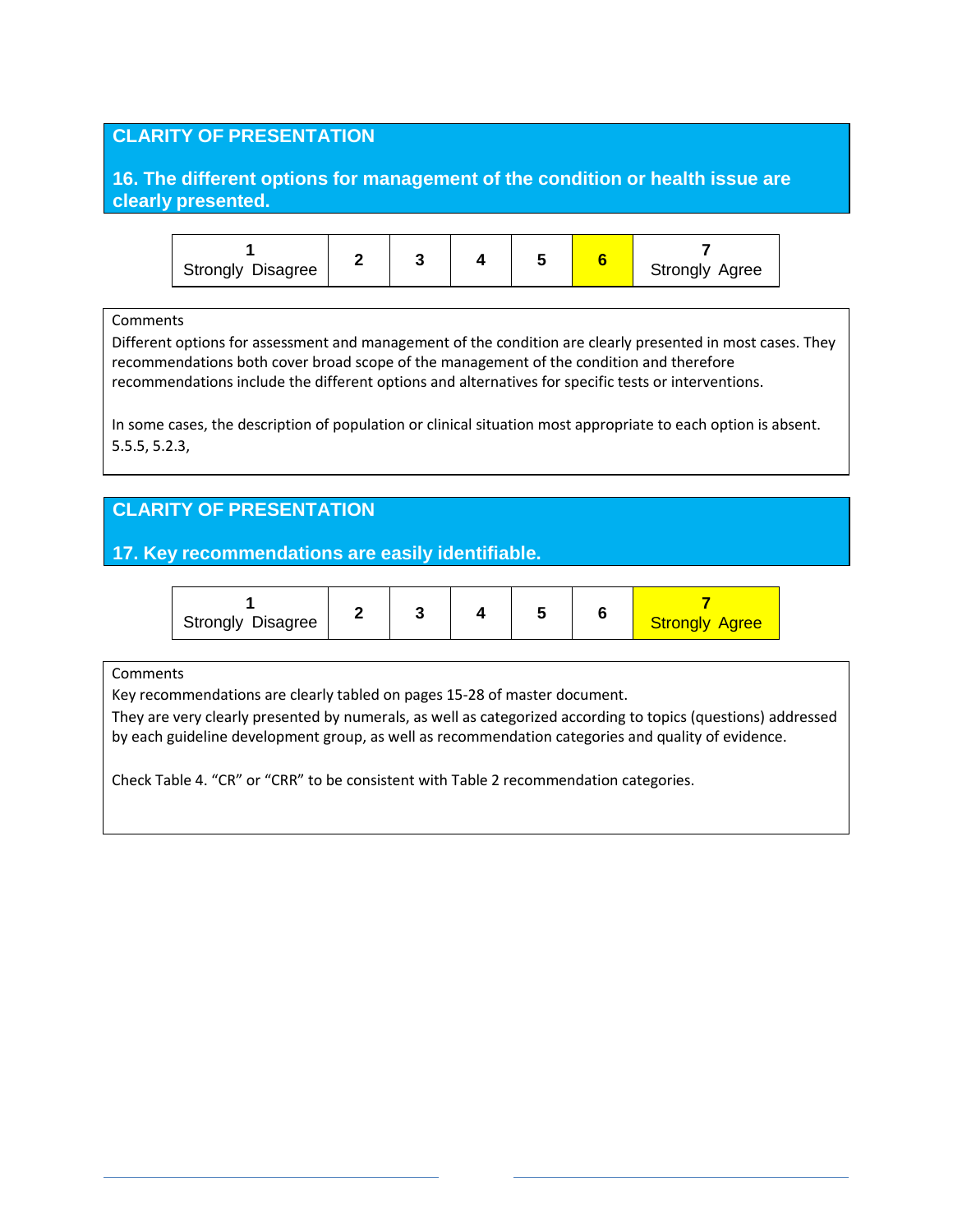# **APPLICABILITY**

# **18. The guideline describes facilitators and barriers to its application.**

| <b>Strongly Disagree</b> |  |  |  | . . |  | <b>Strongly Agree</b> |
|--------------------------|--|--|--|-----|--|-----------------------|
|--------------------------|--|--|--|-----|--|-----------------------|

#### **Comments**

The guideline implementation document states that "guideline implementation, translation and dissemination plan directly addresses implementation barriers identified within the evidence synthesis process, such as clinician knowledge gaps and condition specific health literacy among women with PCOS".

However the evidence of this plan documenting the methods by which information regarding the facilitators and barriers to implementation recommendations were sought were not available.

#### Comment

Barrier to implementation were discussed briefly in 2.3 where it is mentioned "Sensitivities and cultural challenges around psychosexual dysfunction from the woman's and health professional perspectives may present barriers to implementation. However the international, multi-disciplinary guideline development group, including consumers, agreed that despite implementation challenges, the recommendation was warranted on the basis of prevalence data from a recent systematic review and on potential impact."

While 3.1 discusses the financial and resource barriers that may present. (Page 66)

Barriers are mentioned briefly in the guidelines. They are sometimes described under implementation considerations as part of the GRADE framework for specific recommendations, but this was not always consistent. The authors address may wish to barriers more adequately, and suggest specific strategies to overcome them to enhance the applicability of the guideline.

# **APPLICABILITY**

**19. The guideline provides advice and/or tools on how the recommendations can be put into practice.**

| Strongly Disagree |  |  |  |  |  | Strongly Agree |
|-------------------|--|--|--|--|--|----------------|
|-------------------|--|--|--|--|--|----------------|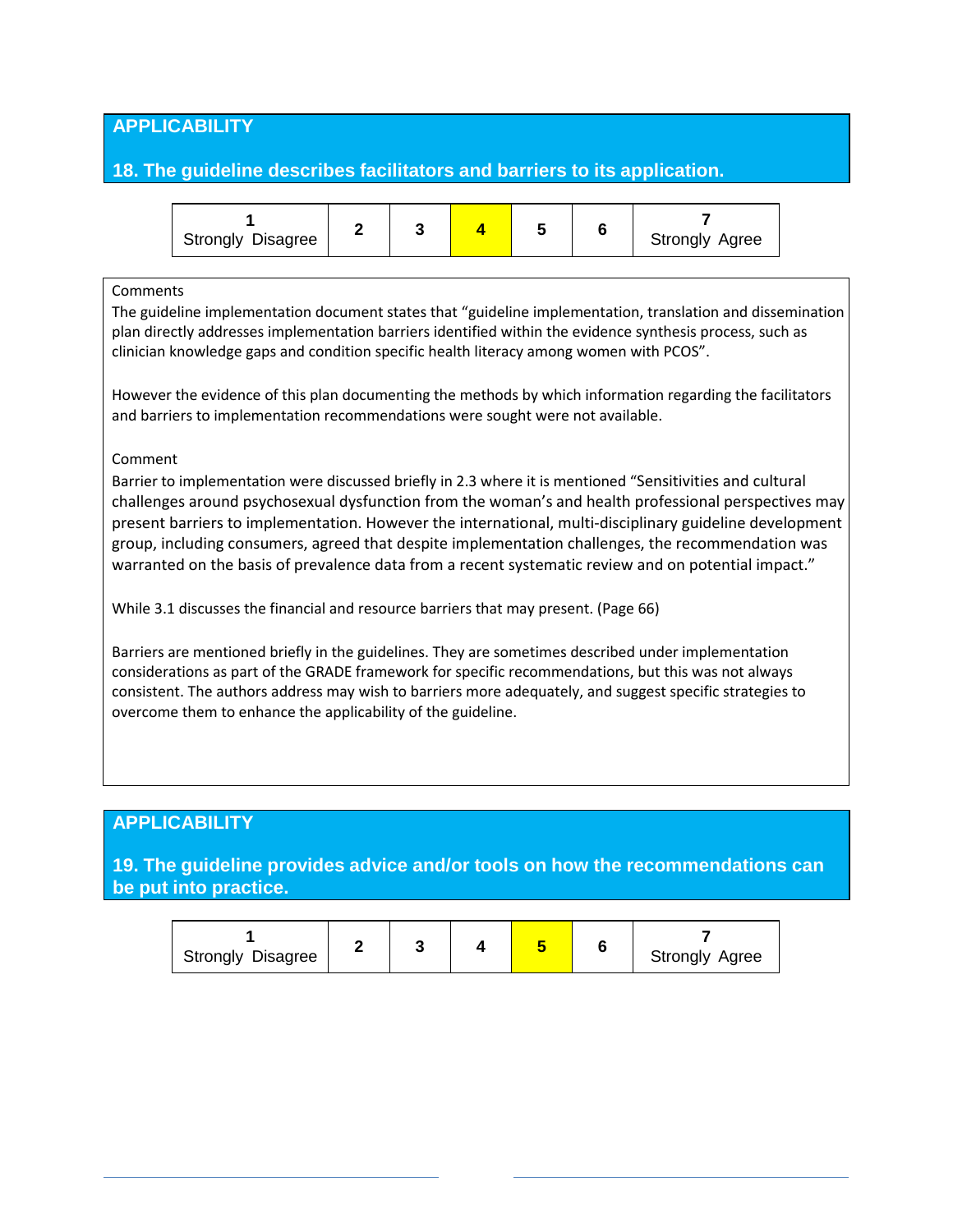#### Comment 1

The guideline generally lacks tools that would facilitate its application.

The implementation document mentions the link to tools, but the evidence of these tools are not available.

The following are some examples that were not available that may help enable users to put the guideline into practice:

- Links to the appropriate tools that are recommended for use (i.e., PCOS quality of life tool (PCOSQ) or the modified PCOSQ, Health Questionnaire (PHQ) or the Generalised Anxiety Disorder Scale (GAD7), SCOFF etc)
- Screening toolkit (as a separate document)
- Outcomes of pilot tests and lessons learned
- Barrier analysis with links to strategies or solutions
- Implementation toolkit

#### Comment 2

Page 129-134 Translation and Dissemination document provides a clear strategy on how to implement the guideline according to different user groups.

# **APPLICABILITY**

**20. The potential resource implications of applying the recommendations have been considered.**

| Strongly Disagree |  |  |  |  |  | <b>Strongly Agree</b> |
|-------------------|--|--|--|--|--|-----------------------|
|-------------------|--|--|--|--|--|-----------------------|

#### **Comments**

Statement that mentions that "Resource implications were extensively considered within the development process of the guideline and will result in a reduction in use of resources due to; less use of diagnostic ultrasound, less expensive treatment options such as metformin, simpler diagnostic criteria, less intensive metabolic screening and a reduction in expensive IVF treatments."

"This guideline did not include a formal analysis of cost effectiveness or economic feasibility, however the potential impact of cost on recommendations was considered in GRADE process." Furthermore, it did not appear that health economists were involved in the expert panels discussions where costs effectiveness was considered.

It is evident that resource implications and cost have been considered, as they are addressed and mentioned in recommendations and evidence.

# **APPLICABILITY**

**21. The guideline presents monitoring and/or auditing criteria.**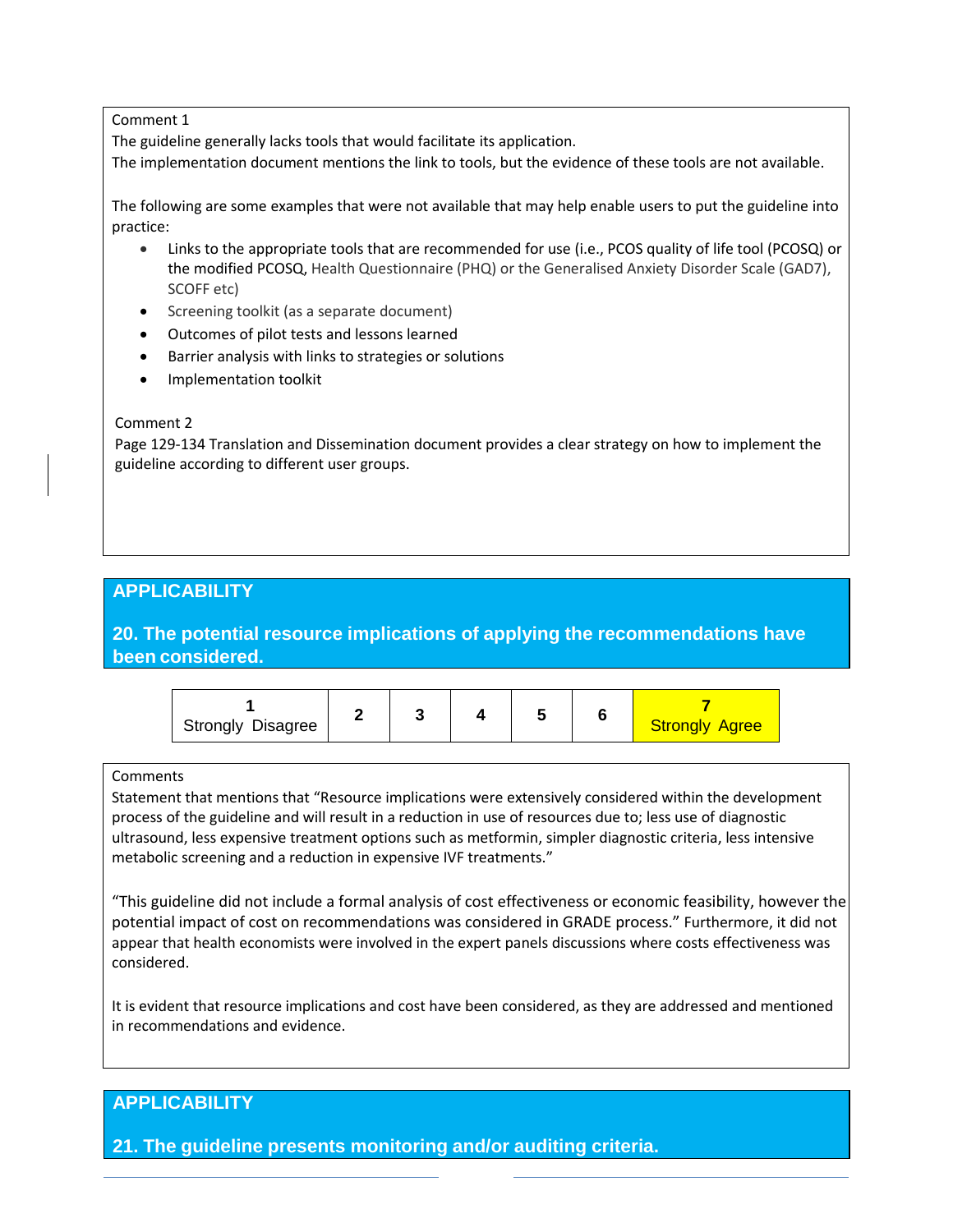| <b>Strongly Disagree</b> |  |  |  |  |  | <b>Agree</b><br>Strongly |
|--------------------------|--|--|--|--|--|--------------------------|
|--------------------------|--|--|--|--|--|--------------------------|

#### **Comments**

Page 129

It is stated that "An international collaborative data hub will collect data from PCOS services aligned with guideline recommendations. Benchmarking and feedback will occur to guide further alignment with evidencebased care with government and NHMRC funding this initiative. In addition, iatrics will monitor downloads of guideline and guideline resources. Finally, focus groups and surveys will be used to check knowledge and awareness in consumers and health professionals with results compared to large-scale data (3500 participants) collected prior to guideline release.

Also mentioned is that "the translation and dissemination plan is supported by a comprehensive evaluation framework, measuring international impacts and outcomes" Page 32

Evaluation framework was in accordance to separate document provided. This is a very large and very detailed framework where the guideline falls within, and it describes specific outcomes that will be measured, and how it will be measured.

Dissemination plan document (separate document) included the outcomes and evaluation measurements for the desired outcomes. The evaluation measures in this plan could be more specific and measureable – i.e., the uptake of guideline is difficult to quantify, consider more measureable and specific outcomes. Could consider quantifying by number of societies engaged, % of endorsements received from external societies etc.

# **EDITORIAL INDEPENDENCE**

**22. The views of the funding body have not influenced the content of the guideline.**

| <b>Strongly Disagree</b> |  |  |  |  |  | <b>Strongly Agree</b> |
|--------------------------|--|--|--|--|--|-----------------------|
|--------------------------|--|--|--|--|--|-----------------------|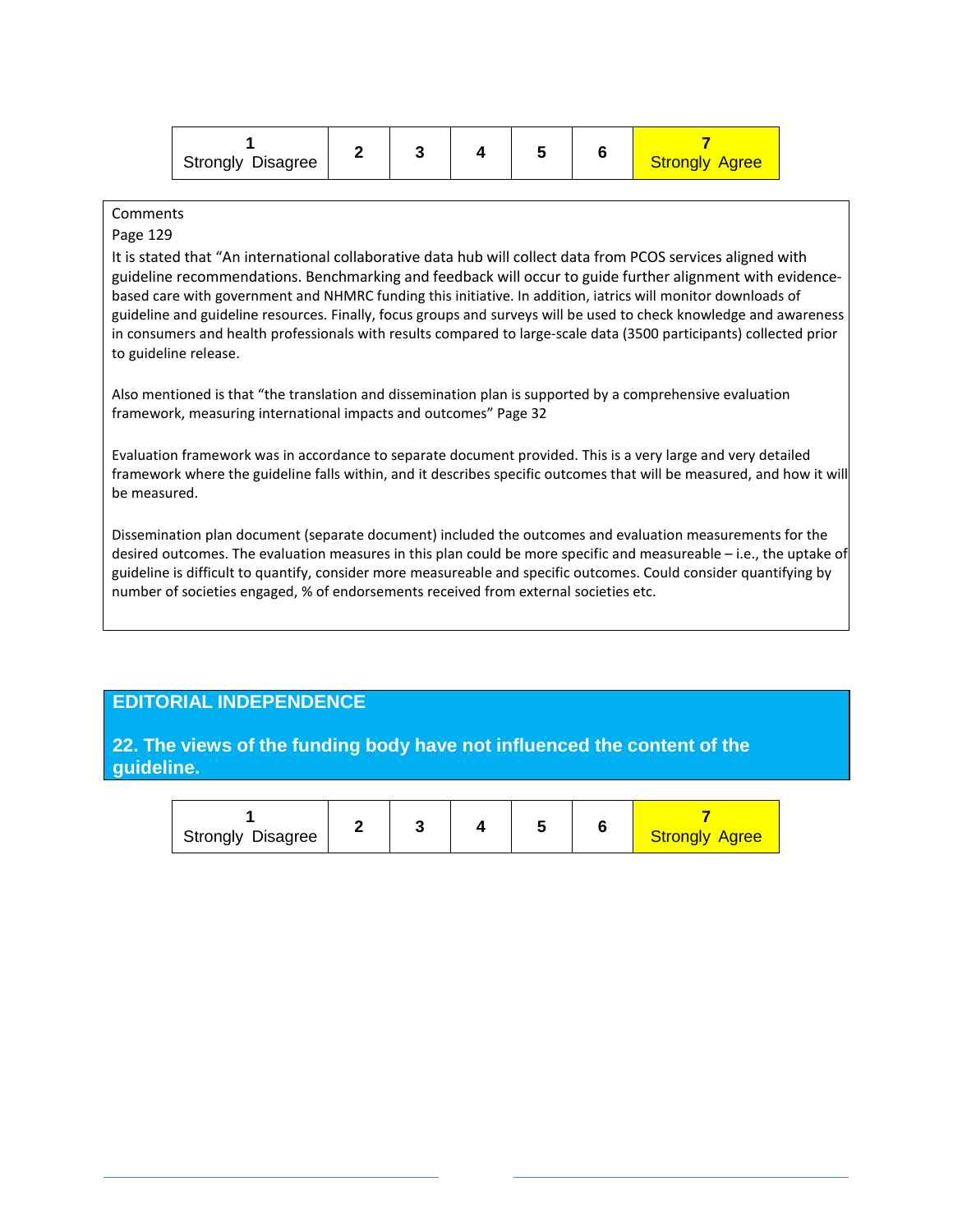#### **Comments**

Editorial independence and Disclosures of interest is very well described and detailed.

This guideline is editorially independent. The primary funders, NHMRC, were not involved in the development of the guideline and have not influenced the scope. They set standards for guideline development and based on independent peer review approved the guideline process. ESHRE and ASRM nominated experts in PCOS who participated in the project board and guideline development groups. ESHRE and ASRM formed special interest groups to provide feedback on the guideline during public consultation and all feedback will be reviewed by the project board and guideline development groups, blinded by the organisation providing the feedback. All members of committees and GDGs publically disclosed all relevant interests and these were reviewed at each meeting and considered when making recommendations. (Page 31)

Also noted that guideline development groups were formed based on skills (clinical and academic interests), expertise, geographical spread and were nominated by partner or collaborator organisations.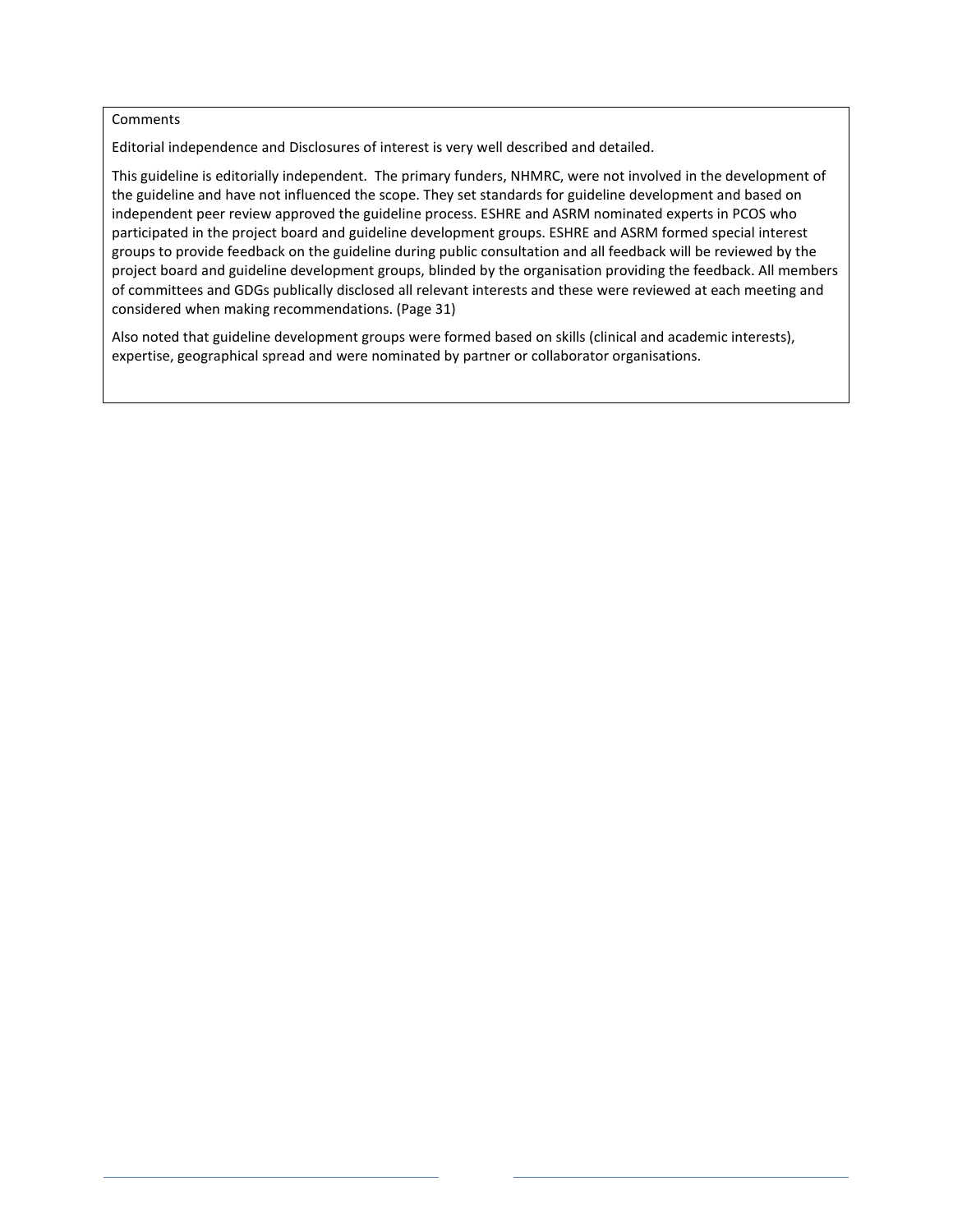# **EDITORIAL INDEPENDENCE**

**23. Competing interests of guideline development group members have been recorded and addressed.**

| Strongly Disagree |  |  |  |  |  | <b>Strongly Agree</b> |
|-------------------|--|--|--|--|--|-----------------------|
|-------------------|--|--|--|--|--|-----------------------|

#### **Comments**

The name of funding source is stated.

Statement that "the primary funders, NHMRC, were not involved in the development of the guideline and have not influenced the scope."

Consumer panel, technical team and all five guideline development groups have registered and recorded any competing or conflicts of interests. This has been provided in a separate document.

# OVERALL GUIDELINE ASSESSMENT

For each question, please choose the response which best characterizes the guideline assessed:

# **1. Rate the overall quality of this guideline.**

| Lowest possible |  |  | Highest possible |
|-----------------|--|--|------------------|
| aualitv         |  |  | quality          |

#### **2. I would recommend this guideline for use.**

| Yes, with modifications | $ 1)$ Scope and purpose – consider specifying health outcomes,<br>and populations concisely |
|-------------------------|---------------------------------------------------------------------------------------------|
|                         | 2) Recommendations - recommendations should clearly define                                  |
|                         | which population it applies to avoid any ambiguity                                          |
|                         | $ 3)$ Questions – potential errors in questions for Section 1.5;                            |
|                         | consider rephrasing questions 5.1a; need to be very specific in                             |
|                         | target populations                                                                          |
|                         | 4) Consider barrier analysis and strategies to overcome                                     |
|                         | 5) Consider toolkit or links to tools referenced by the guideline                           |
|                         | recommendations                                                                             |
|                         | 6) Consider more explicit linkage to the full evidence in                                   |
|                         | Technical reports (consistent numbering that applies to                                     |
|                         | guideline document, questions and evidence in the technical                                 |
|                         | reports)                                                                                    |
|                         | 7) Completing all blanks and empty spaces throughout technical                              |
|                         | reports. See notes for some examples.                                                       |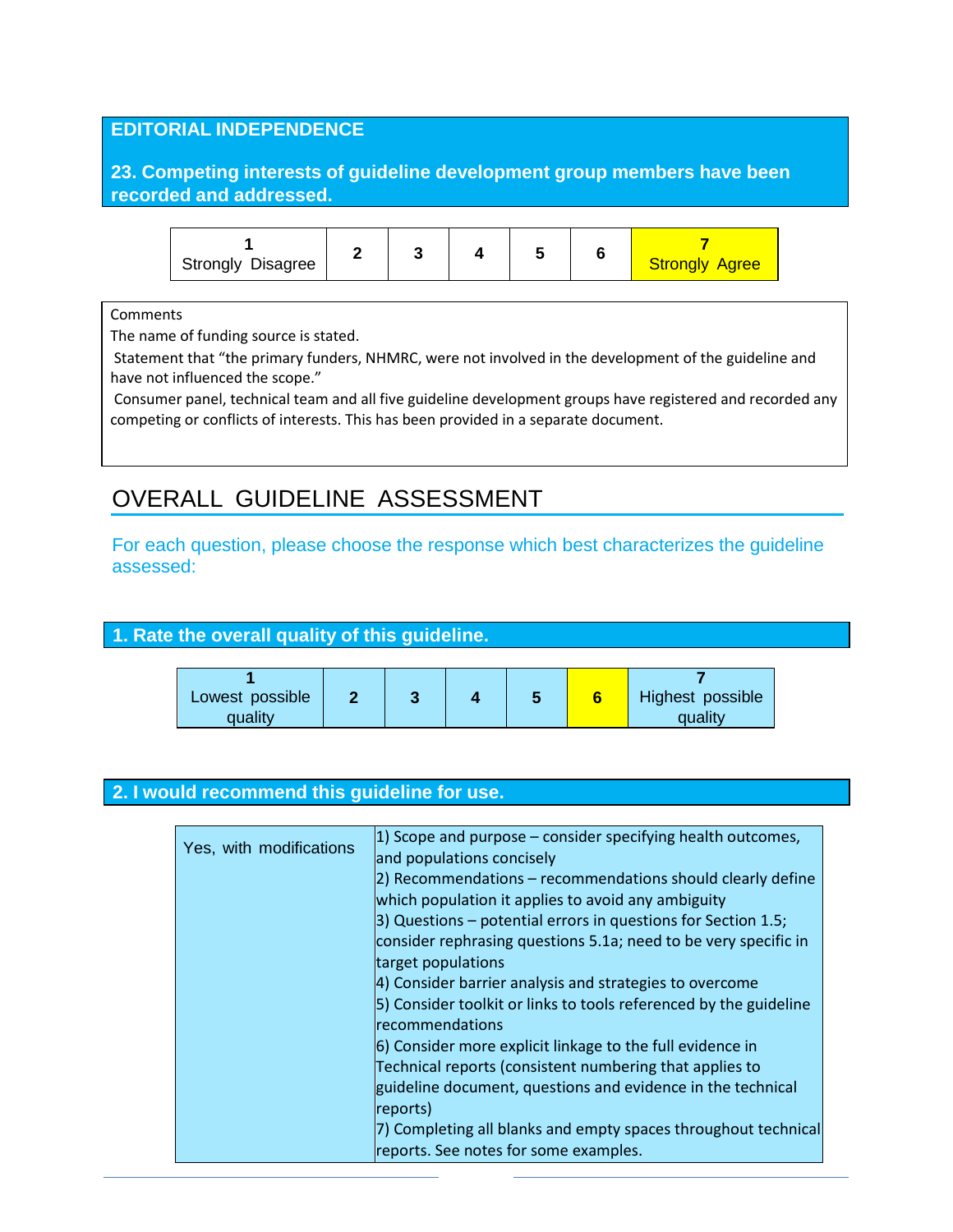Section 2.6. Change to question.

Check whether recommendation categories should be "CR" or "CRR"

Incomplete pages 332, 379, 15, 187 in "Screening…" technical report, and few others along the way.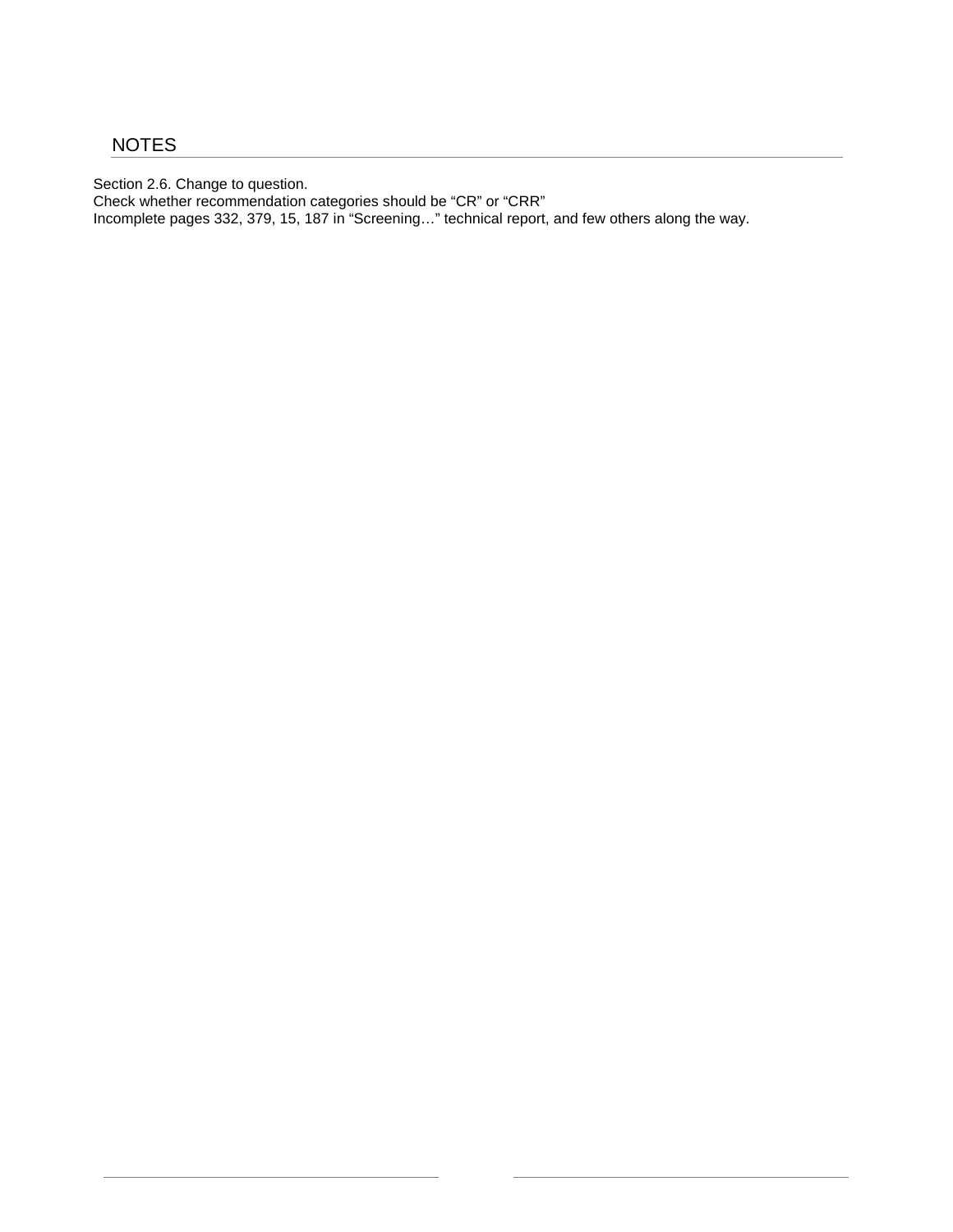# <span id="page-38-0"></span>AGREE II Clinical Practice Guideline Appraisal Report Appraiser: Reviewer 2, Centre for Clinical Effectiveness, Monash Health

**Title:** International Evidence-based Guideline for the Assessment and Management of Polycystic Ovary Syndrome 2018

#### **OVERALL GUIDELINE ASSESSMENT**

**Overall quality:** 5 (7 is the Highest possible quality)

#### **Recommend this guideline for use**: Yes, with modifications

**Overall comments**: This guideline covers and extensive body of work and a tremendous effort has been made in incorporating international experts in the development of this work. The authors and individuals that have provided expertise to this guideline should be commended for their work. Overall, the guideline is well written and contains only a small number of typographical or grammatical errors. There are some areas that may require attention, however. These are outlined below.

It is difficult to find sections of this guideline because the information is housed in separate documents that are not cited in the main guideline. Consideration should be given to how each piece of information that has been used to inform this guideline be incorporated in to the main document so that the reader can easily find items. For example, there is important information provided in the 'CRE POCS Evaluation Framework' document but it is not referred to in the main document.

The formatting of the technical reports do not seem consistent in terms of structure or formatting. As a result, it is difficult to navigate through them and ascertain why they are different from each other.

The recommendations table there is a column outlining the category of the recommendation. In this category, 'CR' has not been defined. Do you mean 'CCR'?

Page 10: Is this really a recommendation? *"Ultrasound criteria have been modified, given advancing ultrasound technology and anti-Müllerian hormone levels were deemed not yet adequate for PCOS diagnosis.."*

Page 10: Spelling of apnea.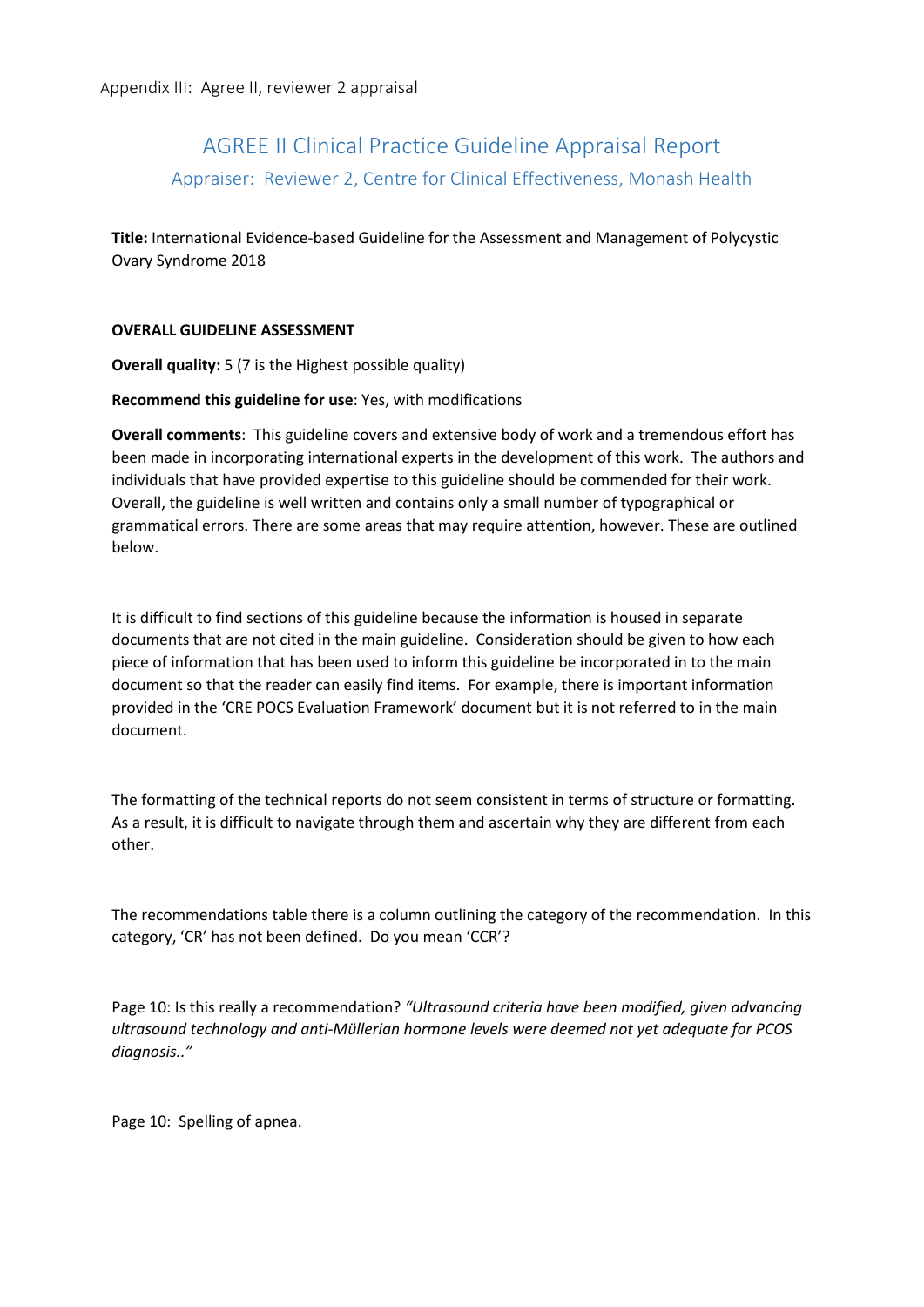Page 10: It is suggested that language such as "*In PCOS"* be altered to be more appropriate to the patient i.e. "…in patients with PCOS…"

Page 10: Perhaps change . "*The guideline is…*" to "This guideline is…"

Page 29: The first dot point under Key principles should not be a dot point.

#### **1. The overall objective(s) of the guideline is (are) specifically described.**

#### **Score 2**

Although the issues of target population and health intent are clearly stated, the expected benefit of the guideline is not explicit. There are no details of the specific health impact the guideline would have on society and populations of patients or individuals relevant to the guideline. It was deemed that this aspect of the domain was a critical area to be described upfront in the guideline. It is for this reason that the score for this item is low.

As indicated earlier, the target population is clearly stated with specific explanation of those who will benefit from the use of the guideline (e.g. consumers, health professionals, policy makers).

Health intent is covered. There is specific mention of the areas in which the guideline will provide improvement (e.g. diagnosis, assessment, treatment, etc.).

This item is well written and clear.

#### **2. The health question(s) covered by the guideline is (are) specifically described.**

#### **Score 7**

The health question covered by the guideline is provided.

The target population is provided in its own heading.

The setting and audience provided in its own heading.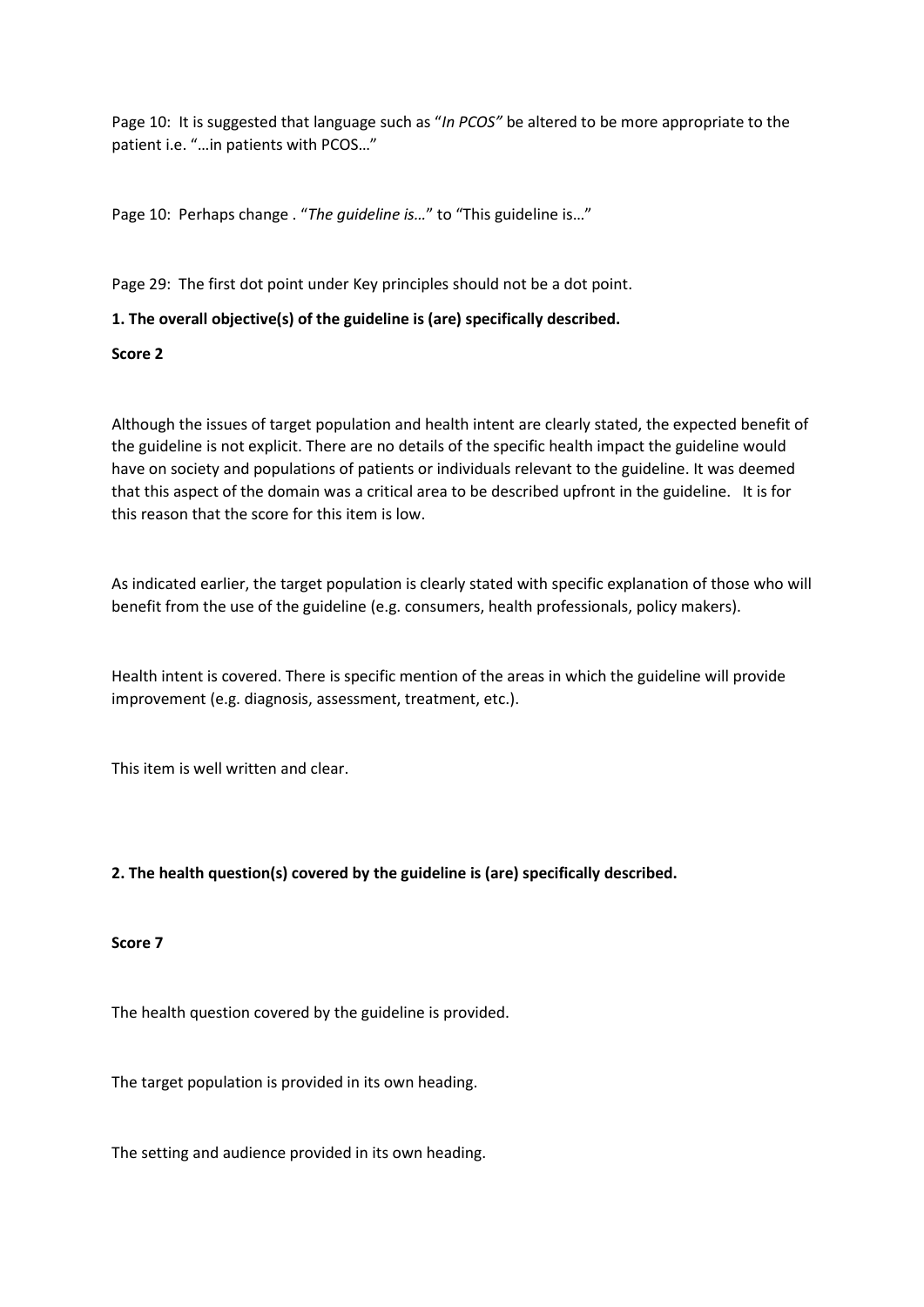Information easy to find.

Very clear as to the key principles, guideline development group, methods of development, funding, conflict of interests, and translation.

Items provided in Introduction are clear and concise.

**3. The population (patients, public, etc.) to whom the guideline is meant to apply is specifically described.**

**Score 6**

Target population well defined, easy to find and clear.

Severity/stage of disease is not stated but this may not be relevant.

Comorbidities not stated but may not be relevant.

Excluded populations not stated but may not be relevant.

The population information seems specific enough so that the correct and eligible individuals would receive the action recommended in the guideline.

#### **4. The guideline development group includes individuals from all relevant professional groups.**

#### **Score 6**

Working groups were formed for the 5 clinical areas.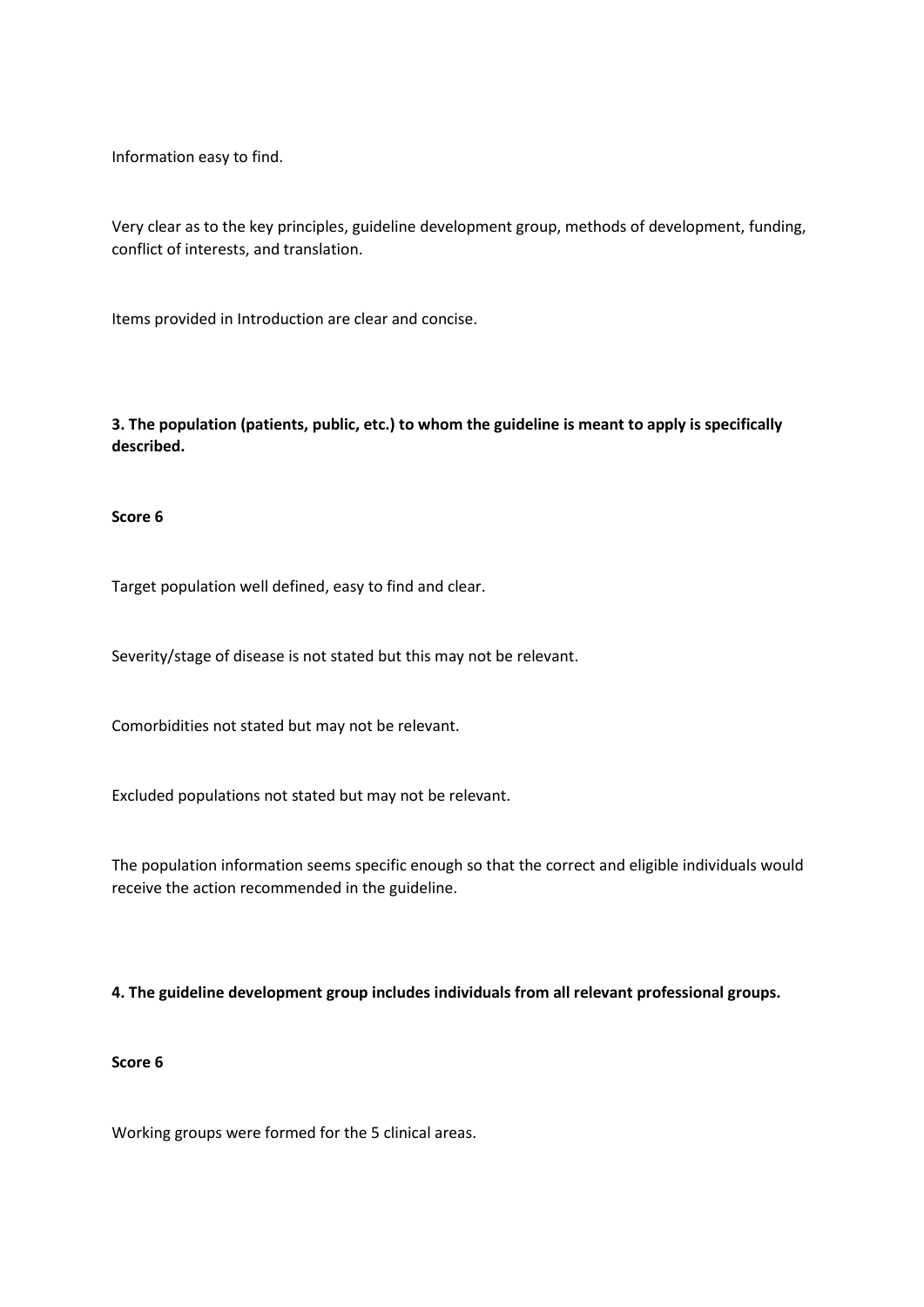Consumers were included, as well as some consideration for ethnicity (indigenous reps).

Conflict of interest was considered and recorded. However, it is not clear exactly what the process of solving conflicts were.

Training of working groups in guideline development was conducted.

Members of project board, advisory panel and working groups clearly stated. Name, title discipline, organisation, country and role stated clearly.

Members are easy to find, seem to represent the appropriate scope of the guideline, and include a fair representation of professional streams.

#### **5. The views and preferences of the target population (patients, public, etc.) have been sought.**

#### **Score 5**

There was an international survey of 1800 women and focus groups used to inform gaps in care, guideline priority questions, prioritised outcomes for each intervention and to inform guideline translation, education and support needs and preferred methods of delivery. However, there is no clear strategy outlined of how these consumers were recruited, or how information was gathered.

It appears that there has not been any consultation with patients with PCOS. Or, if there has, this has not been explicitly outlined.

This point did not impact the scoring of this criterion but, I am not convinced the consumers are true consumers. For example, the consumer representatives are either from organisations with an interest in PCOS or are members of MCHRI.

#### **6. The target users of the guideline are clearly defined.**

**Score 5**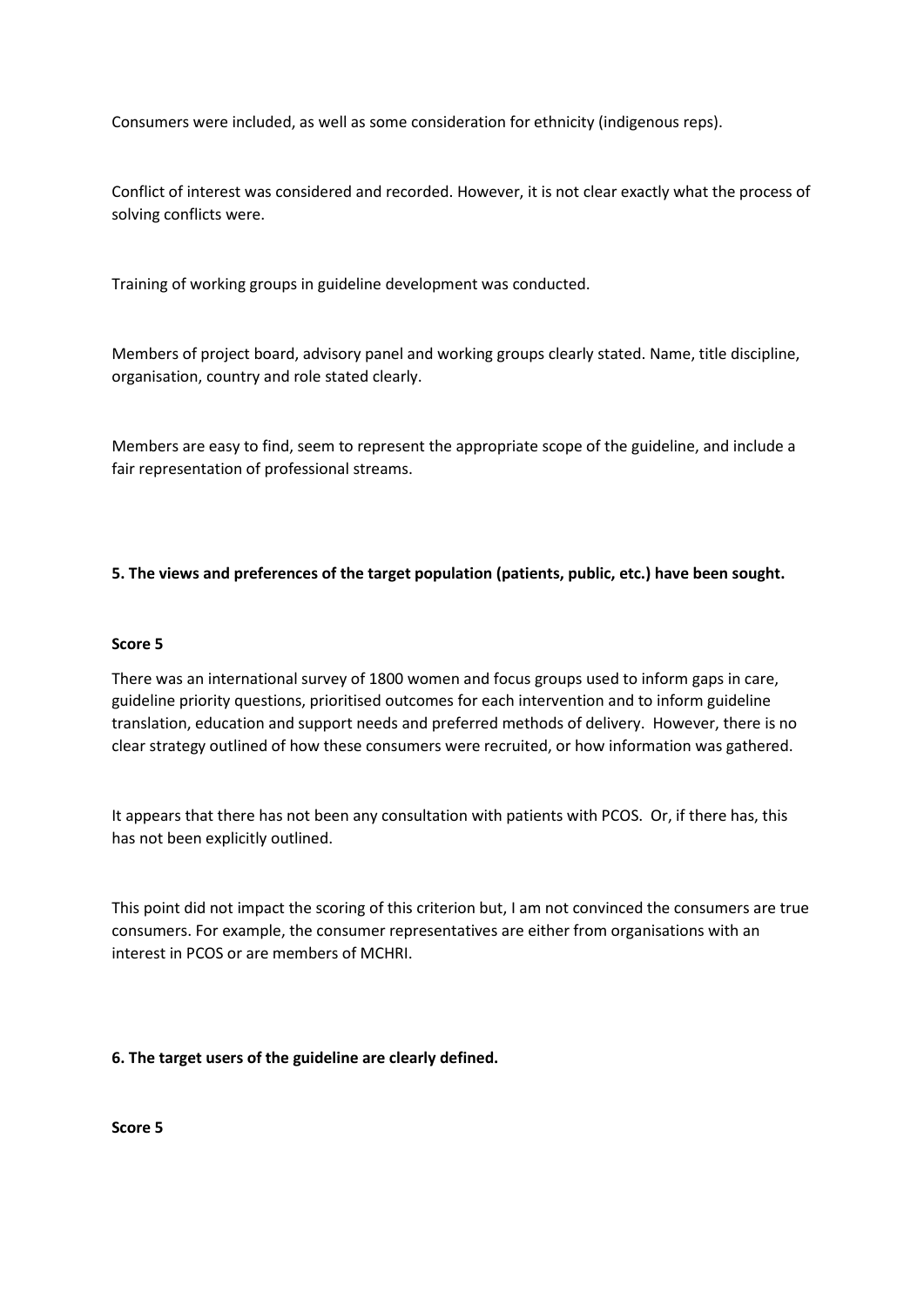There is a clear description of the target users of this guideline provided in the Introduction.

Target users seem appropriate.

This criterion could be improved by a more explicit, and specific statements regarding the beneficiaries of the guideline, rather than very broad, general statements such, such as 'health professionals'.

#### **7. Systematic methods were used to search for evidence.**

#### **Score 6**

Chapter 6 outlines clearly the methods. Databases, time period searched, search terms, and full search strategy were clearly outlined.

The searching seems to be relevant enough to answer each question. In general, there is enough information to be able to replicate the search.

How many people extracted data for each review? This is not clear and therefore potential biases cannot be evaluated.

Appraisal of quality/risk of bias not clearly explained in terms of how many people did this. Also, the appraisal was not outlined in Chapter 6 as it has been mentioned that it would be.

#### **8. The criteria for selecting the evidence are clearly described.**

#### **Score 5**

Inclusion/exclusion were clearly established and explained. These criteria were based on a clearly defined PICO for each review.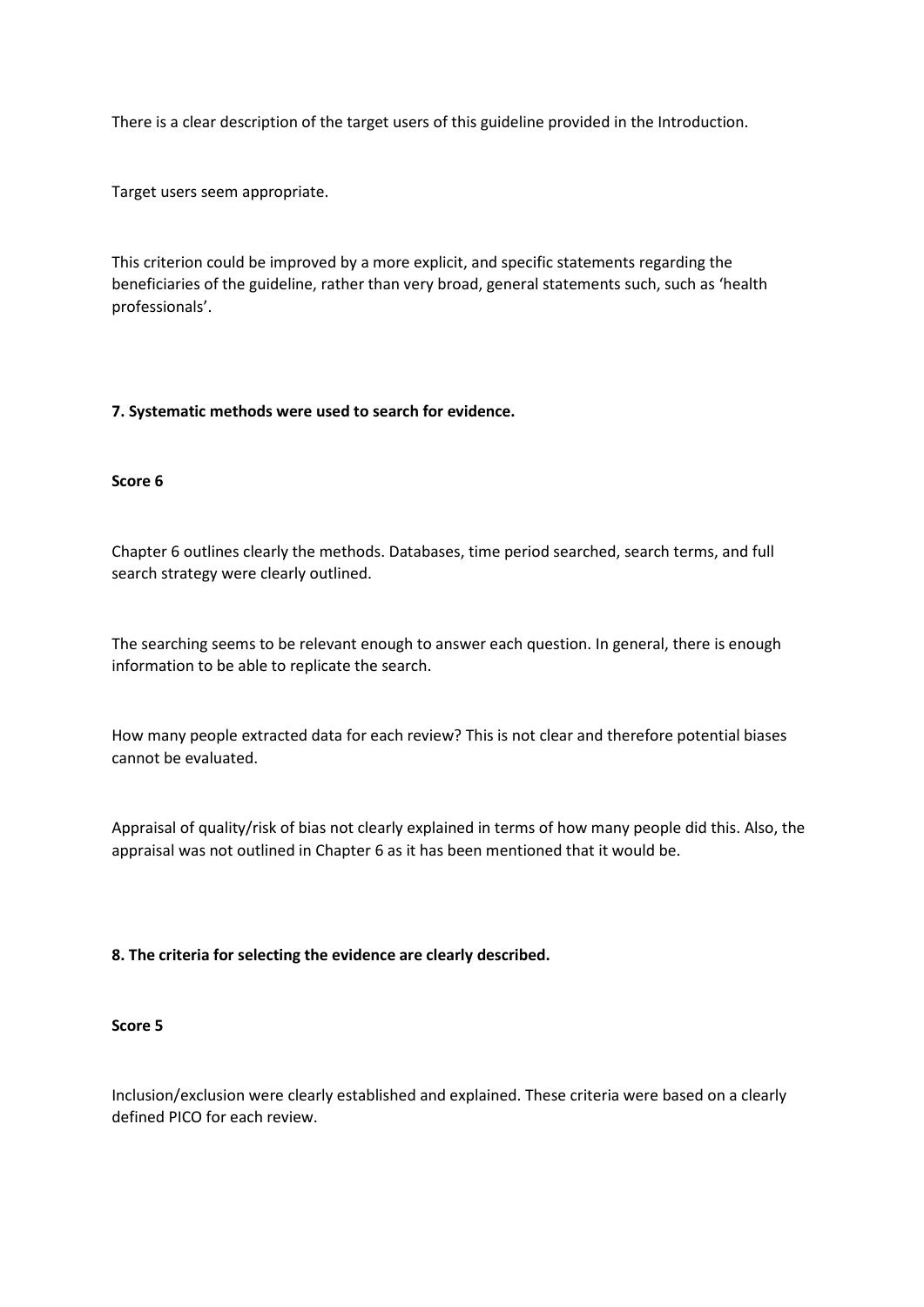It seems that all relevant literature was searched and there are no reasons to believe the other literature should be considered.

There was no explicit explanation or rationale as to why particular variables outlined in the PICO were excluded.

#### **9. The strengths and limitations of the body of evidence are clearly described.**

#### **Score 7**

There is a clear description of how the evidence was assessed for bias and quality. The GRADE tool was adequately used.

Tables are clearly provided to outline quality (GRADE) of evidence, in particular the quality of each recommendation.

All recommendations were worded in a manner that considered benefits and harms.

Study limitations were mentioned and put in context of how that would impact the findings.

Language is neural and unbiased.

#### **10. The methods for formulating the recommendations are clearly described.**

#### **Score 7**

There is clear explanation of how recommendations were formed.

Recommendation category is either evidence-based or consensus based. When sufficient evidence was available in PCOS, an evidence based recommendation was made, where there was insufficient evidence in PCOS, evidence in general or other relevant populations was considered and if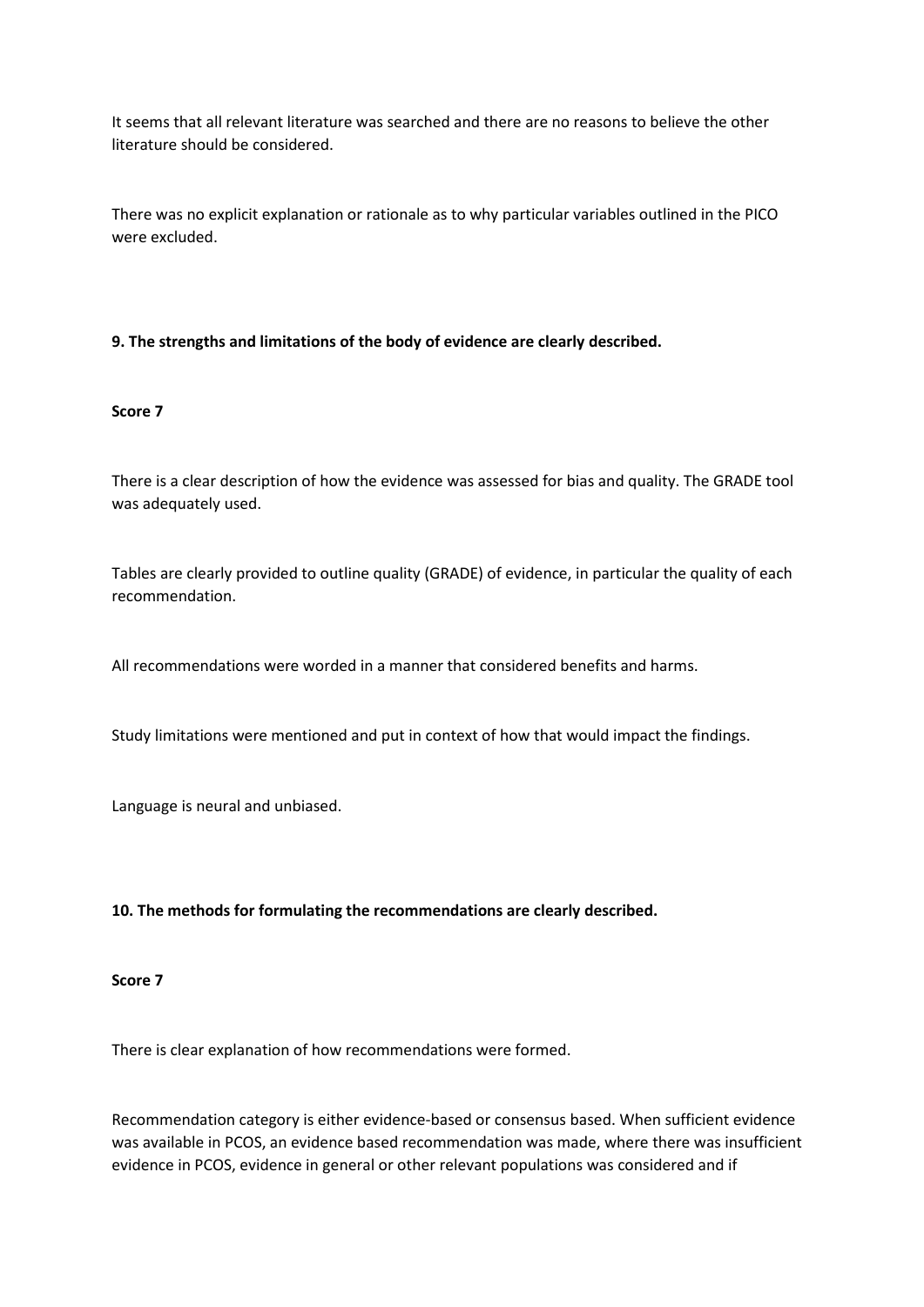appropriate and there was consensus, clinical consensus recommendations were made. Clinical practice points were included for implementation issues such as safety, side effects and risks.

The Evidence to Decision framework is used.

#### **11. The health benefits, side effects, and risks have been considered in formulating the recommendations.**

#### **Score 7**

For recommendations, clinical practice points were included for implementation issues such as safety, side effects and risks. Therefore, recommendations reflect risk.

Questions that informed the recommendations ask specifically of the literature things around risk.

Consideration of risk seems to be part of the recommendation formulating process and not an addon.

#### **12. There is an explicit link between the recommendations and the supporting evidence.**

#### **Score 4**

Table in Recommendations section does not refer to any work informing these recommendations including, reviews, tables, references.

There are sections in the Technical Reports that explicitly outline the justifications for recommendations however, this is not consistent throughout all comparable sections of each Technical Report.

Overall, there is no congruency between the evidence and the recommendations. It is not possible by looking at the Recommendations to find the supporting evidence for each recommendations. It is not clearly stated that if the recommendation was not able to be made purely based on evidence then it was informed by consensus. For example, Table 4 illustrated the GRADE and quality of the evidence and there are a number of '-' in the table. What do these represent?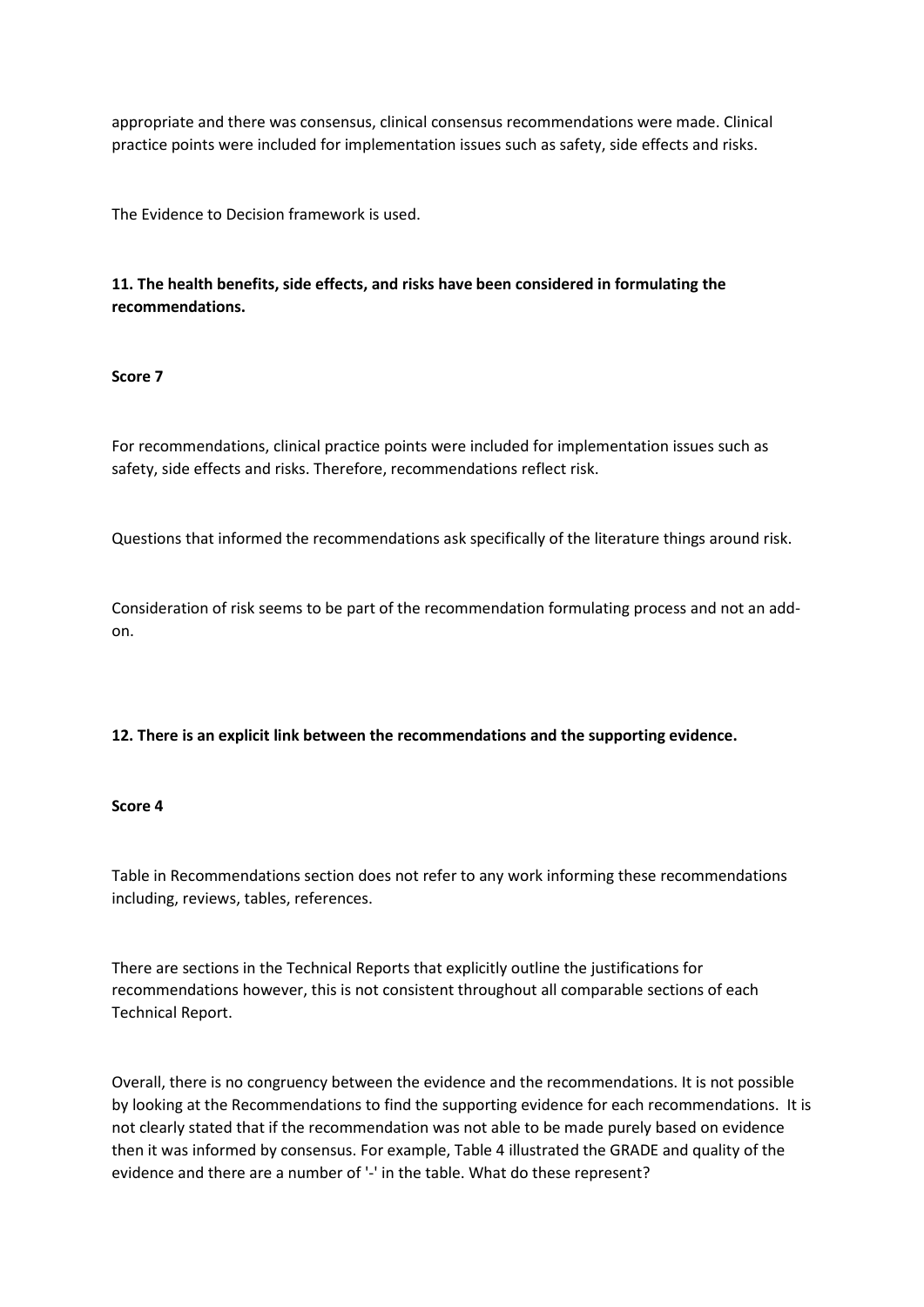#### **13. The guideline has been externally reviewed by experts prior to its publication.**

#### **Score 3**

There is some evidence and explanation of the external review and public consultation process. However, it has not been clearly, explicitly, and specifically explained in detail.

Some of the processes in the documents submitted are describe the process prospectively and there lacks detail regarding precisely what took place. For example, there is no clear description of those involved in the review process i.e. who, how many, professions, affiliation, etc.

There is no description of the purpose or intent of the review process, only reference to NHMRC requirement.

There is no explanation of how the information was gathered and fed into current version of guideline.

#### **14. A procedure for updating the guideline is provided**

#### **Score 4**

There is a statement provided outlining that the necessary individuals will reconvene to respond to any changes in recommendations that may be informed by TGA approval, RCT or systematic reviews within the next 5 years.

There is no explanation of procedure, timescale, method to determine updating, panel selection, lit review, criteria for review, etc.

There is no explicit statement outlining that the guideline will be updated after a certain time period.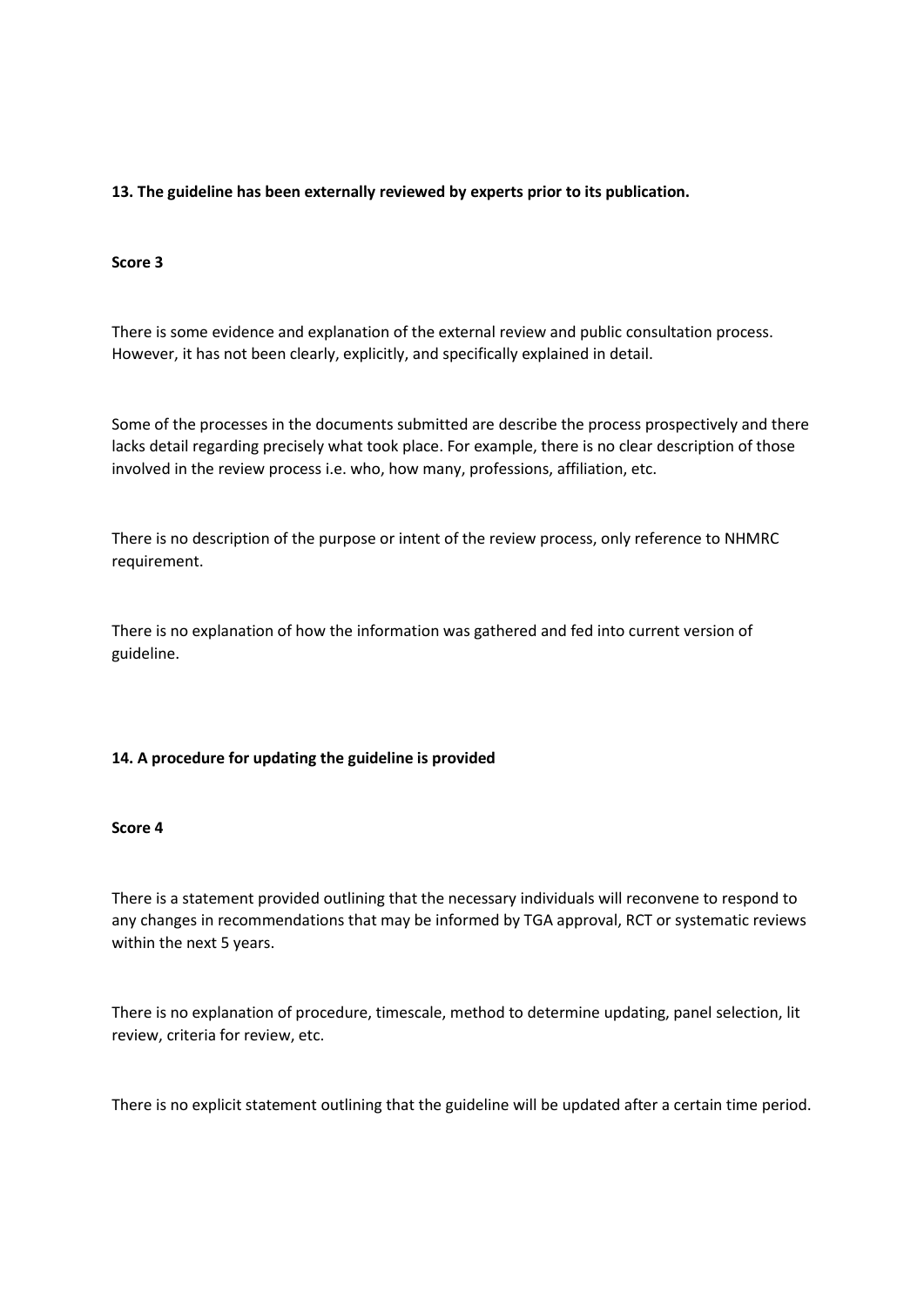#### **15. The recommendations are specific and unambiguous**

#### **Score 7**

All recommendations seem specific and unambiguous. When necessary, there is a clear reference to intent, purpose, action, population, and caveats.

Recommendations are also reflected against GRADE and quality to give an understanding of certainty.

#### **16. The different options for management of the condition or health issue and clearly presented.**

#### **Score 5**

Sections of the Recommendations are presented in appropriate categories and subcategories. However, they are not further clarified by presenting the recommendations in more specific areas such as; diagnosis, treatment, screening, etc. These are currently all put under one single heading.

#### **17. Key recommendations are easily identifiable**

#### **Score 7**

Recommendations are clearly tabulated and easy to find. Recommendations are presented in a manner so that relevant sections are grouped together.

Summary of recommendations in Executive Summary seems to contain a small amount of text that is not any form of recommendation.

Recommendations reflect the objectives of the guideline.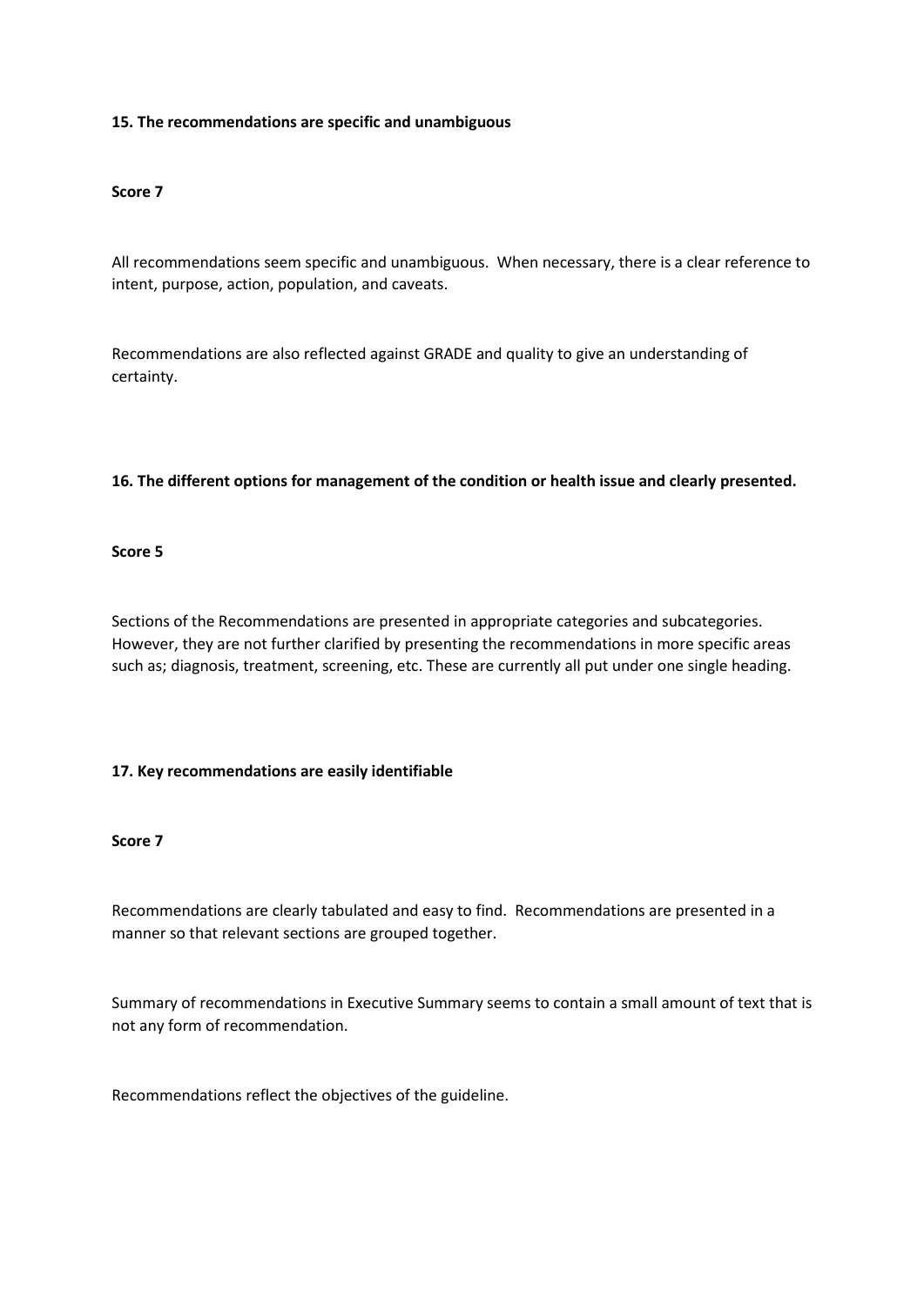#### **18. The guideline described facilitators and barriers to its application?**

#### **Score 5**

Each recommendation justification provides comment on implementation challenges as necessary. Implementation considerations are also provided as a point to comment on regarding Clinical Practice Points in the GRADE process.

There is a specific section assigned to translation and implementation in the guidelines. The implementation and dissemination plan outlines clear guiding principles and aims.

There is a clear statement outlining facilitator organisations and engagement what will enable international implementation. Furthermore, there is a table that clearly and articulately maps translation across the spectrum of end users of the guideline.

However, there is no clear explanation as to how facilitators and barriers were ascertained or how this information was sought. There is also no description of how the information around barriers and facilitators were incorporated in to, or influenced the recommendations.

**19. The guideline provides advice and/or tools on how the recommendations can be put into practice.**

#### **Score 4**

The guideline includes a table that covers the translation strategy, which is clear and measurable. There is also a document (implementation guideline) that refers to the tools required for implementation of the recommendations.

It seems as though most of the tools for implementation are yet to be developed (e.g. apps, education, models of care, etc.). Further, it would be useful if these tools were provided in the documentation or hot-linked for the reader to access. There has been no explanation of any implementation barriers identified and how these are anticipated to be overcome (barrier analysis). These are all areas that have impacted the scoring of this section.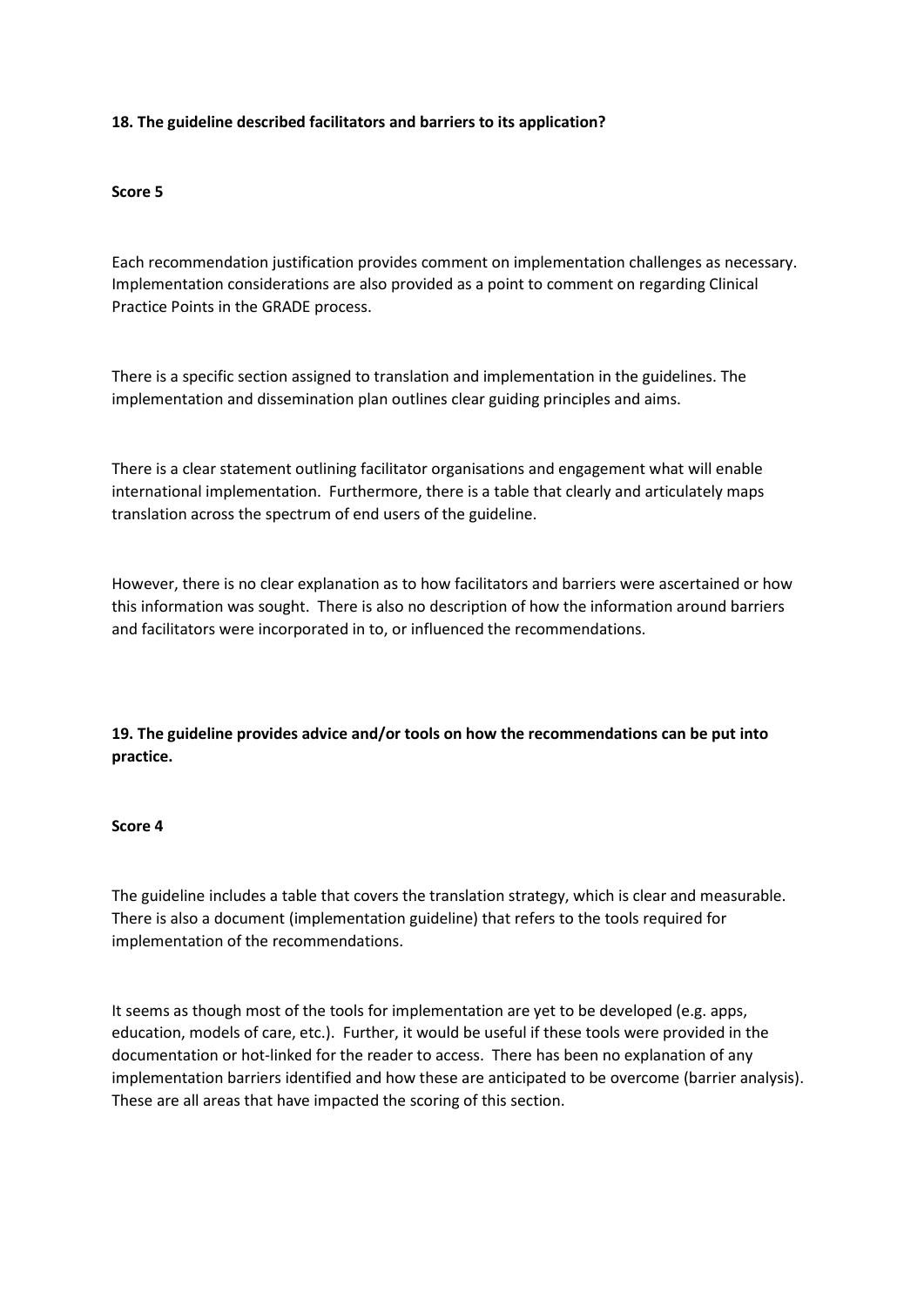**20. The potential resource implications of applying the recommendations have been considered.**

#### **Score 5**

There is consideration of resources in the GRADE framework assessment which covers the size of the resource requirement, certainty of evidence of required resources.

There is a statement about the resource implications in the 'Implementation guideline' document. However, there is no explanation as to how these were ascertained.

There is comment included on relevant Justification sections around resource implications.

There is no comment about education, app development, evaluation, etc.

**21. The guideline presents monitoring and/or auditing criteria.**

#### **Score 7**

There is sufficient detail regarding outcome monitoring, auditing, and evaluation.

Some comment about timing or regularity monitoring, auditing, and evaluation would be of benefit.

**22. The views of the funding body have not influenced the content of the guideline.**

#### **Score 6**

The name of the funding body has been stated but there is no explicit statement regarding the influence of the funding on the recommendations.

Funding section was easy to find.